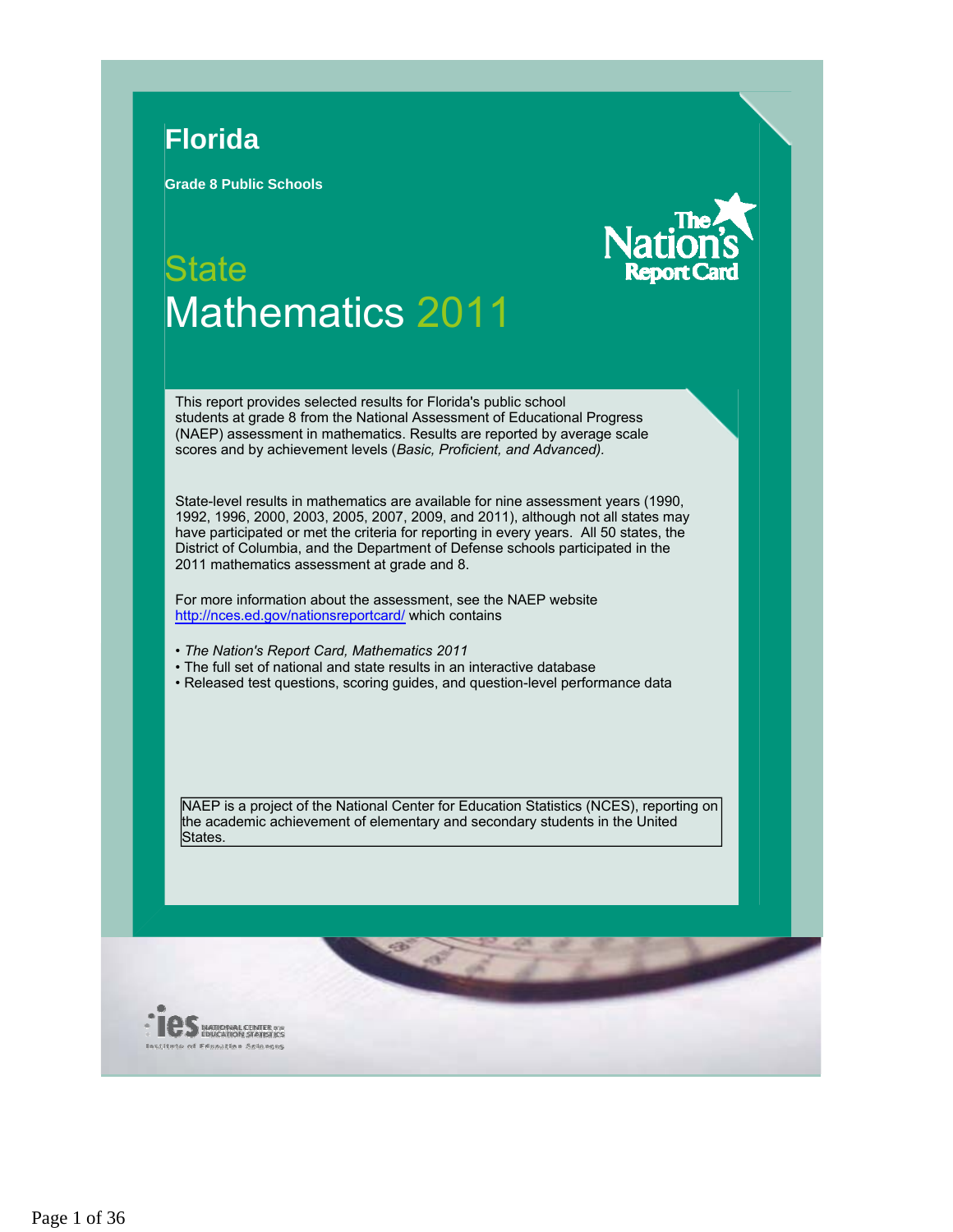## **KEY FINDINGS FOR 2011**

#### **Grade 8:**

- In 2011, the average mathematics score for eighth-grade students in Florida was 278. This was lower than that of the nation's public schools (283).
- The average score for students in Florida in 2011 (278) was higher than that in 1990 (255) and was not significantly different from that in 2009 (279).
- In 2011, the percentage of students in Florida who performed at or above *Proficient* was 28 percent. This was smaller than that for the nation's public schools (34 percent).
- The percentage of students in Florida who performed at or above *Proficient* in 2011 (28 percent) was greater than that in 1990 (12 percent) and was not significantly different from that in 2009 (29 percent).
- In 2011, the percentage of students in Florida who performed at or above *Basic* was 68 percent. This was smaller than that for the nation's public schools (72 percent).
- The percentage of students in Florida who performed at or above *Basic* in 2011 (68 percent) was greater than that in 1990 (43 percent) and was not significantly different from that in 2009 (70 percent).

**The U.S. Department of Education, Institute of Education Sciences, National Center for Education Statistics, and National Assessment of Educational Progress (NAEP) has provided software that generated user-selectable data, statistical significance test result statements, and technical descriptions of the NAEP assessments for this report. Content may be added or edited by states or other jurisdictions. This document, therefore, is not an official publication of the National Center for Education Statistics.**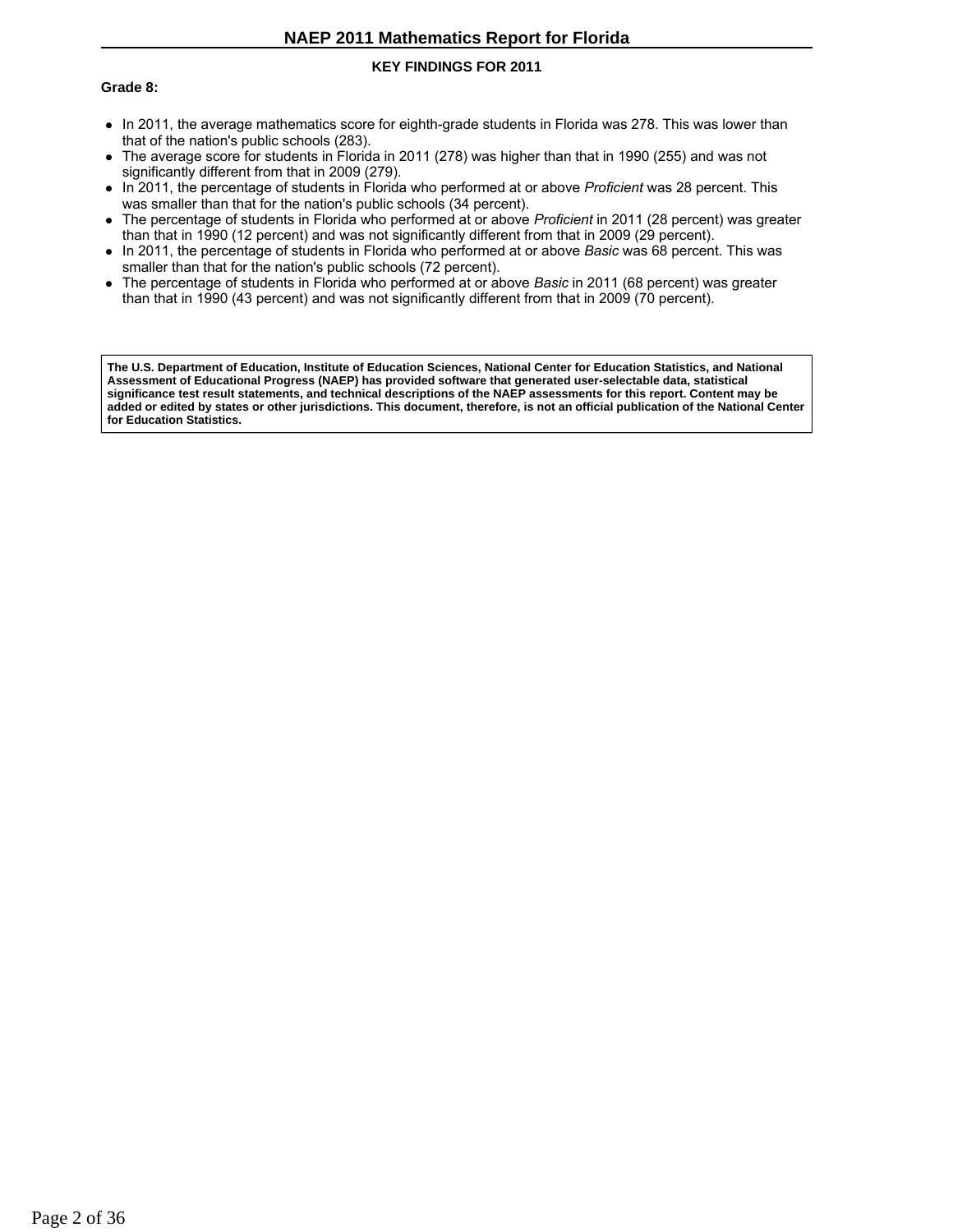# **Introduction**

#### **What Was Assessed?**

The content for each NAEP assessment is determined by the National Assessment Governing Board. The framework for each assessment documents the content and process areas to be measured and sets guidelines for the types of questions to be used. The mathematics frameworks were developed with the guidance of the Council of Chief State School Officers (CCSSO) and under the direction of the Governing Board. The current framework is available at the Governing Board's website http://www.nagb.org/publications/frameworks/math-2011-framework.pdf.

For grades 4 and 8, the mathematics framework for the 2011 assessment is similar to earlier versions that guided the 1990, 1992, 1996, 2000, 2003, 2005, 2007, and 2009 mathematics assessments. Although the frameworks are updated periodically, the mathematics content objectives for grades 4 and 8 have not changed, allowing students' performance in 2011 to be compared with previous years.

#### **Content Areas and Mathematical Complexity**

The 2011 mathematics framework classifies assessment questions in two dimensions, *content area* and *mathematical complexity*, that are used to guide the assessment. Each question is designed to measure one of the five content areas. However, certain aspects of mathematics, such as computation, occur in all content areas. Although the names of the content areas (as well as some topics in those areas) have changed from one framework to the next, a consistent focus has remained on measuring student performance in all five content areas. The distribution of questions among each content area differs by grade to reflect the knowledge and skills appropriate for each grade level.

- **Number properties and operations** measures students' understanding of ways to represent, calculate, and estimate with numbers.
- **Measurement** measures students' knowledge of measurement attributes, such as capacity and temperature, and geometric attributes, such as length, area, and volume.
- **Geometry** measures students' knowledge and understanding of shapes in a plane and in space.
- **Data analysis, statistics, and probability** measures students' understanding of data representation, characteristics of data sets, experiments and samples, and probability.
- **Algebra** measures students' understanding of patterns, using variables, algebraic representation, and functions.

The mathematical complexity of a question refers to the level of cognitive demand it places on students. Each level of complexity includes aspects of knowing and doing mathematics, such as performing procedures, understanding concepts, or solving problems.

- **Low complexity** questions typically specify what a student is to do, which is often to carry out a routine mathematical procedure.
- **Moderate complexity** questions involve more flexibility of thinking and often require a response with multiple steps.
- **High complexity** questions make heavier demands and often require abstract reasoning or analysis in a novel situation.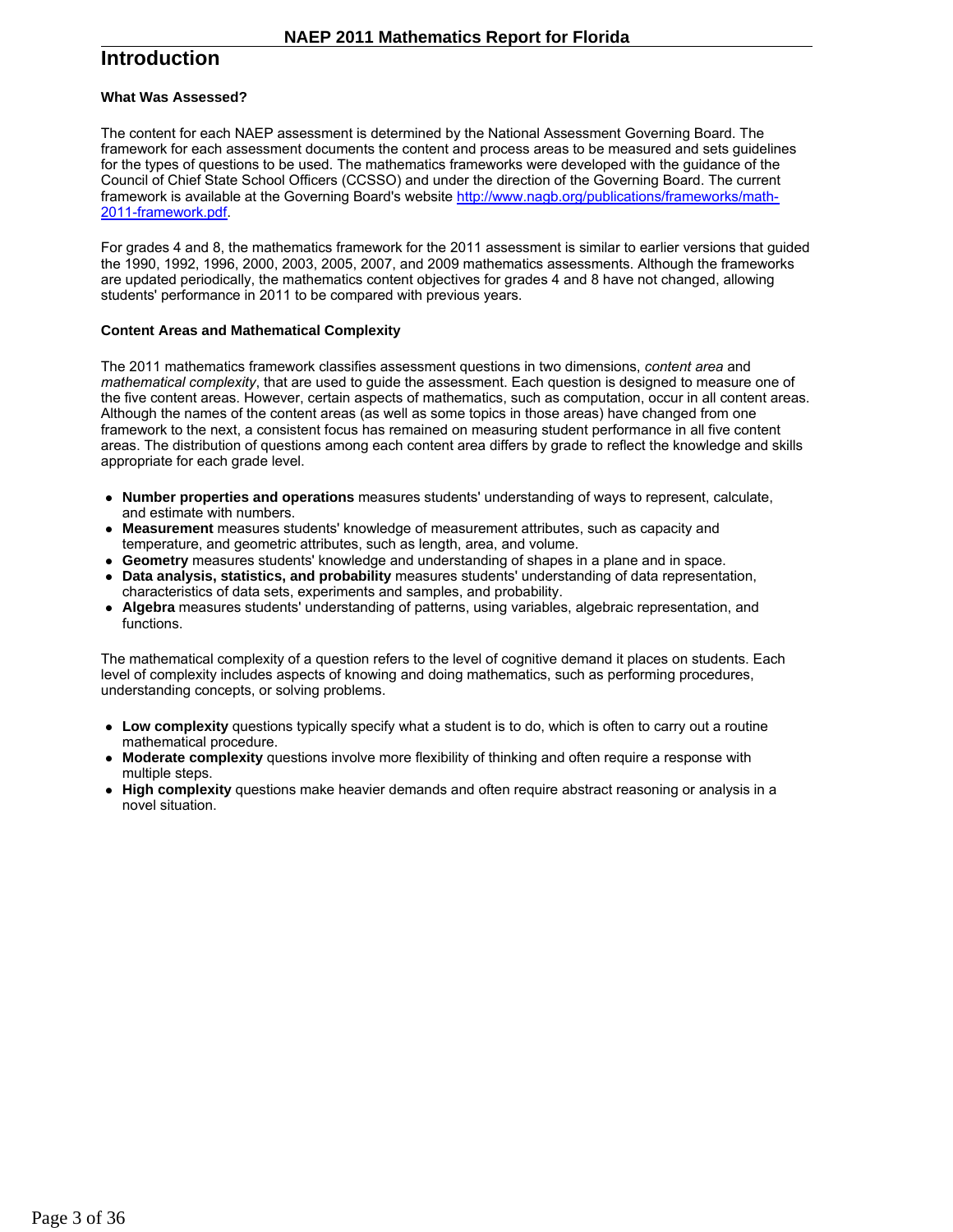### **Assessment Design**

Because of the breadth of the content covered in the NAEP mathematics assessment, each student took just a portion of the test, consisting of two 25-minute sections. Most student's testing time was divided evenly between multiple-choice and constructed-response questions. Short constructed-response questions asked students to provide the answer for a numerical problem or to briefly describe the solution to a problem. Longer constructedresponse questions required students to write both a solution and its justification, explanation, or interpretation. Released test questions, along with student performance data by state, are available on the NAEP website at http://nces.ed.gov/nationsreportcard/itmrls/.

Some questions in the 2011 assessment incorporated the use of calculators (four-function calculators at grade 4 and scientific or graphing calculators at grade 8), rulers, protractors (at grade 8), or manipulatives such as spinners and geometric shapes. Calculator use at all grades was permitted on approximately one-third of the assessment.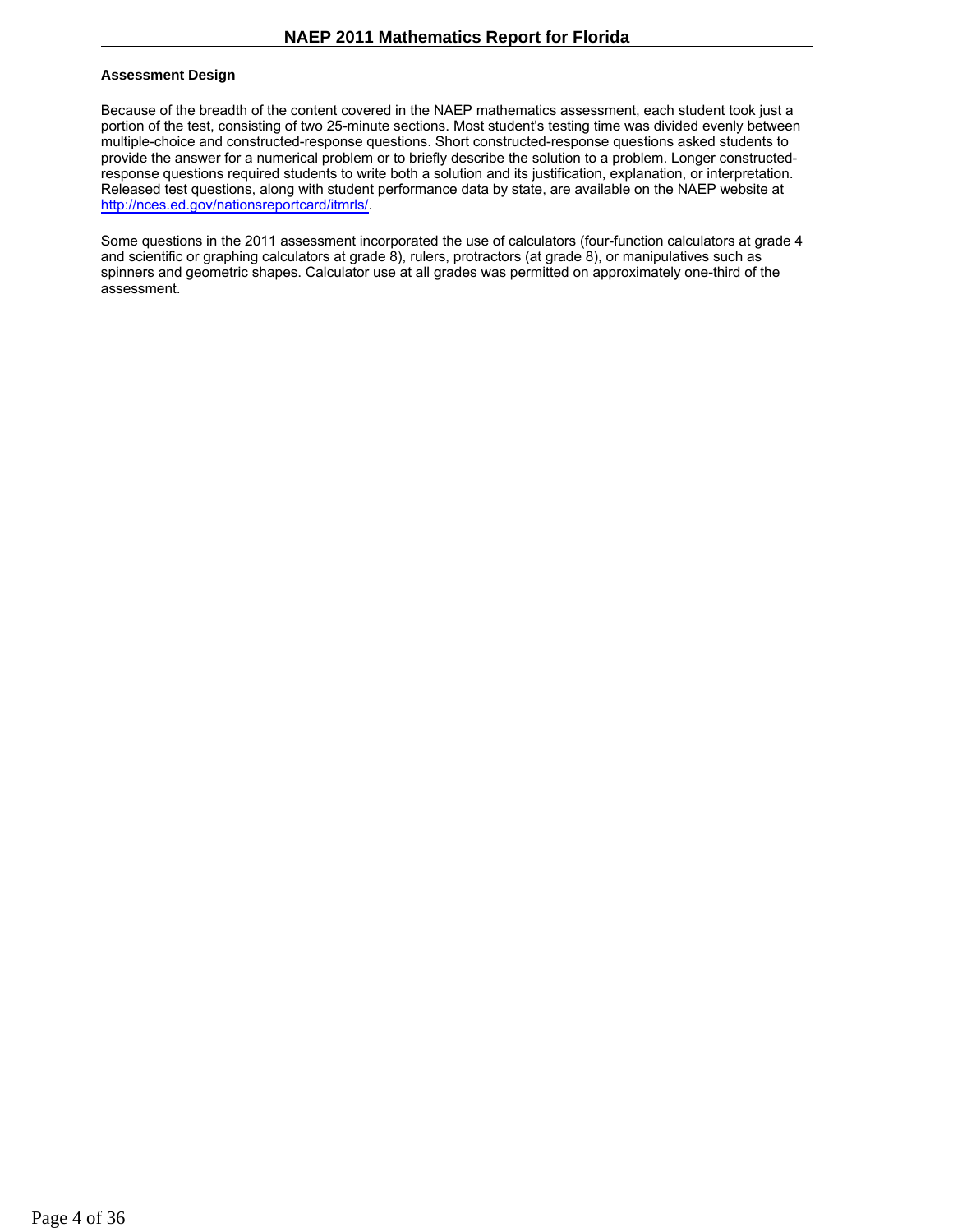#### **Who Was Assessed?**

All 50 states, the District of Columbia, and the Department of Defense Schools participated in the 2011 mathematics assessment at grades 4 and 8. The overall participation rates for schools and students must meet guidelines established by the National Center for Education Statistics (NCES) and the National Assessment Governing Board for assessment results to be reported publicly. A participation rate of at least 85 percent for schools in each subject and grade was required. Participation rates for the 2011 mathematics assessment are available on the NAEP website at http://nationsreportcard.gov/math\_2011/participation.asp.

The schools and students participating in NAEP assessments are selected to be representative both nationally and for public schools at the state level. The comparisons between national and state results in this report present the performance of public school students only. In NAEP reports, the category "nation (public)" does not include Department of Defense or Bureau of Indian Education schools.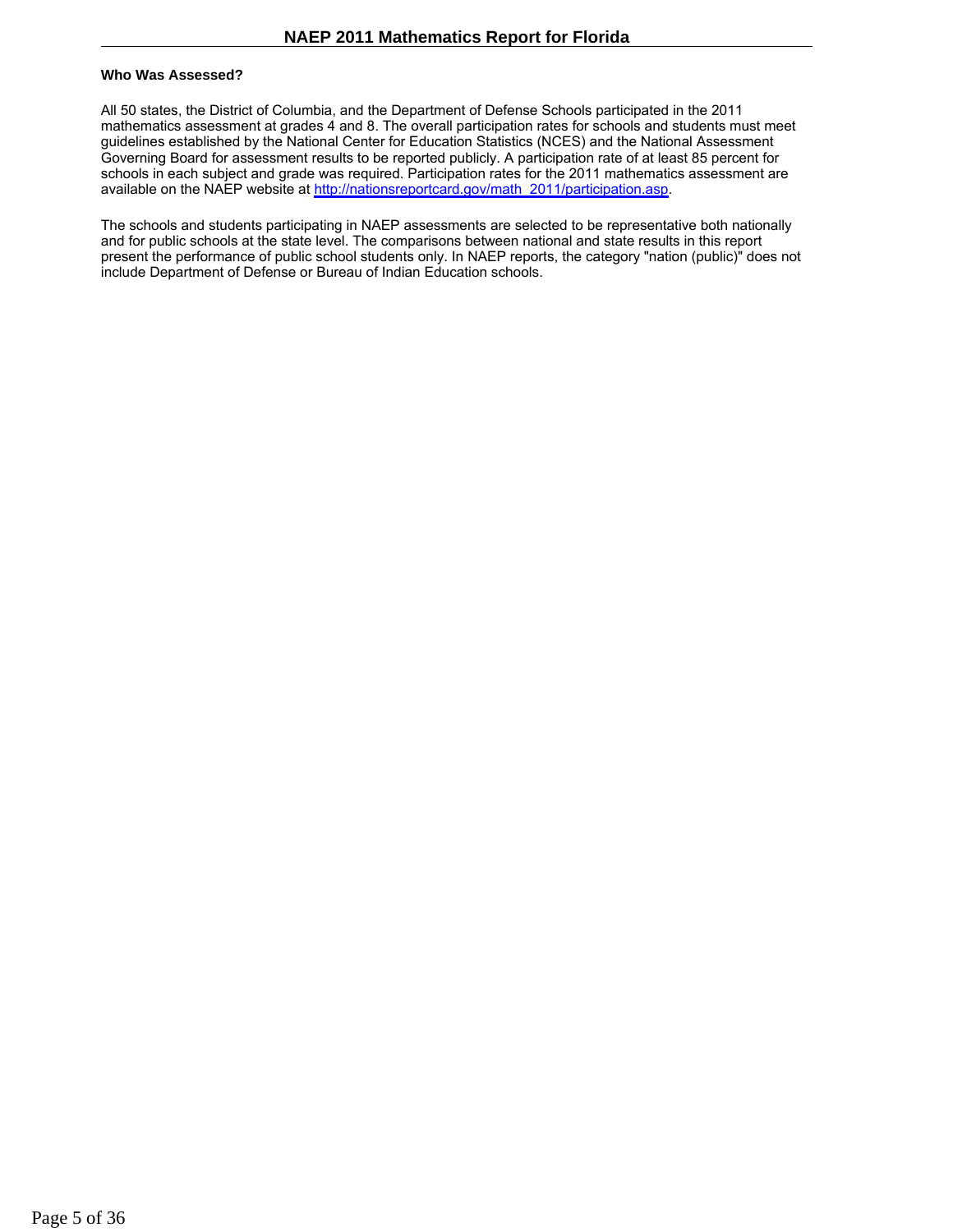#### **How Is Student Mathematics Performance Reported?**

The 2011 state results are compared to results from seven earlier assessments at grade 4 and from eight earlier assessments at grade 8.

**Scale Scores**: Student performance is reported as an average score based on the NAEP mathematics scale, which ranges from 0 to 500 for grades 4 and 8. Because NAEP scales are developed independently for each subject and for each content area within a subject, the scores cannot be compared across subjects or across content areas within the same subject. Results are also reported at five percentiles (10th, 25th, 50th, 75th, and 90th) to show trends in performance for lower-, middle-, and higher-performing students.

**Achievement Levels**: Based on recommendations from policymakers, educators, and members of the general public, the Governing Board has set specific achievement levels for each subject area and grade. Achievement levels are performance standards indicating what students should know and be able to do. They provide another perspective with which to interpret student performance. NAEP results are reported in terms of three achievement levels—*Basic*, *Proficient*, and *Advanced*—and are expressed in terms of the percentage of students who attained each level. The three achievement levels are defined as follows:

- *Basic* denotes partial mastery of prerequisite knowledge and skills that are fundamental for proficient work at each grade.
- *Proficient* represents solid academic performance for each grade assessed. Students reaching this level have demonstrated competency over challenging subject matter, including subject-matter knowledge, application of such knowledge to real-world situations, and appropriate analytical skills.
- *Advanced* represents superior performance.

The achievement levels are cumulative; therefore, students performing at the *Proficient* level also display the competencies associated with the *Basic* level, and students at the *Advanced* level also demonstrate the competencies associated with both the *Basic* and the *Proficient* levels.

As provided by law, NCES, upon review of congressionally mandated evaluations of NAEP, has determined that achievement levels are to be used on a trial basis and should be interpreted with caution. The NAEP achievement levels have been widely used by national and state officials. The mathematics achievement-level descriptions are summarized in figure 1.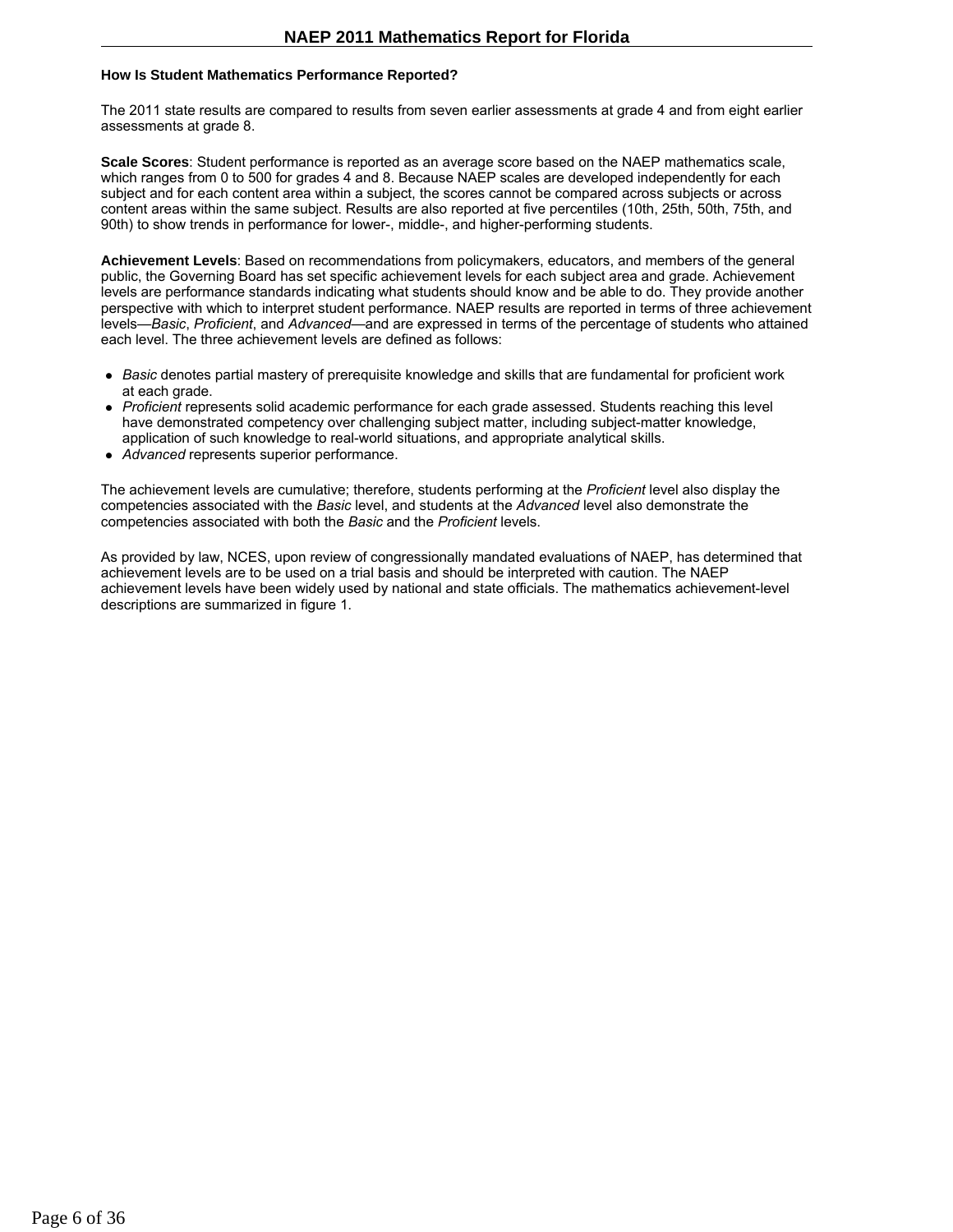| <b>Figure</b> | The Nation's Report Card 2011 State Assessment                                       |
|---------------|--------------------------------------------------------------------------------------|
|               | Descriptions of eighth-grade achievement levels for 2011 NAEP mathematics assessment |

Eighth-graders performing at the *Basic* level should complete problems correctly with the help of structural prompts such as diagrams, charts, and graphs. They should be able to solve problems in all NAEP content areas through the appropriate selection and use of strategies and technological tools—including calculators, computers, and geometric shapes. Students at this level also should be able to use fundamental algebraic and informal geometric concepts in problem solving.

As they approach the *Proficient* level, students at the *Basic* level should be able to determine which of the available data are necessary and sufficient for correct solutions and use them in problem solving. However, these eighth-graders show limited skill in communicating mathematically.

| <b>Proficient</b><br>Level<br>(299) | Eighth-grade students performing at the Proficient level should apply mathematical concepts and<br>procedures consistently to complex problems in the five NAEP content areas. |
|-------------------------------------|--------------------------------------------------------------------------------------------------------------------------------------------------------------------------------|
|-------------------------------------|--------------------------------------------------------------------------------------------------------------------------------------------------------------------------------|

Eighth-graders performing at the *Proficient* level should be able to conjecture, defend their ideas, and give supporting examples. They should understand the connections among fractions, percents, decimals, and other mathematical topics such as algebra and functions. Students at this level are expected to have a thorough understanding of *Basic* level arithmetic operations—an understanding sufficient for problem solving in practical situations.

Quantity and spatial relationships in problem solving and reasoning should be familiar to them, and they should be able to convey underlying reasoning skills beyond the level of arithmetic. They should be able to compare and contrast mathematical ideas and generate their own examples. These students should make inferences from data and graphs, apply properties of informal geometry, and accurately use the tools of technology. Students at this level should understand the process of gathering and organizing data and be able to calculate, evaluate, and communicate results within the domain of statistics and probability.

*Advanced* Level (333) Eighth-grade students performing at the *Advanced* level should be able to reach beyond the recognition, identification, and application of mathematical rules in order to generalize and synthesize concepts and principles in the five NAEP content areas.

Eighth-graders performing at the *Advanced* level should be able to probe examples and counterexamples in order to shape generalizations from which they can develop models. Eighth-graders performing at the *Advanced* level should use number sense and geometric awareness to consider the reasonableness of an answer. They are expected to use abstract thinking to create unique problem-solving techniques and explain the reasoning processes underlying their conclusions.

NOTE: The scores in parentheses in the shaded boxes indicate the lowest point on the 0-500 scale at which the achievement-level range begins

SOURCE: National Assessment Governing Board. (2010). *Mathematics Framework for the 2011 National Assessment of Educational Progress*. Washington, DC: Author.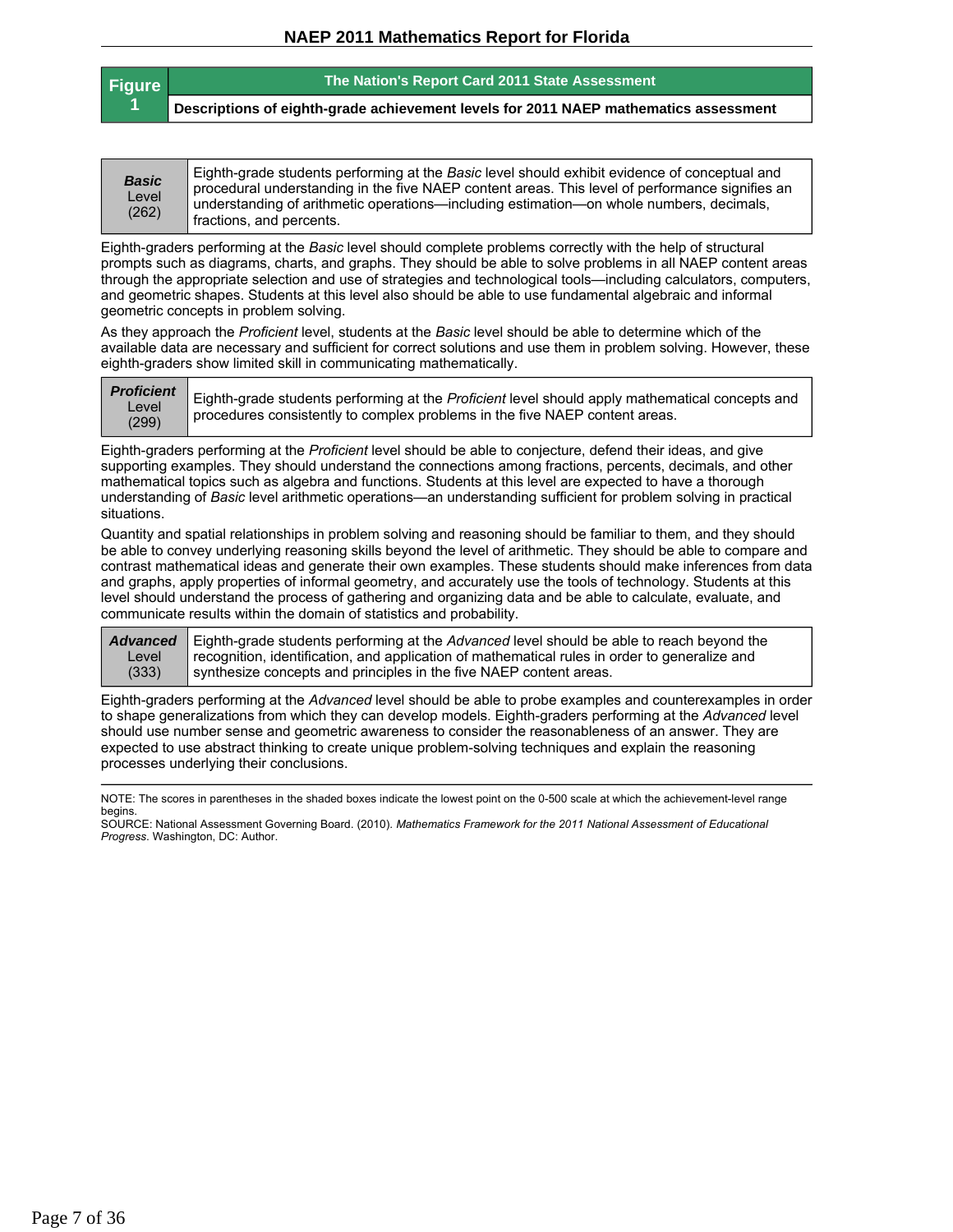## **Assessing Students With Disabilities and/or English Language Learners**

Testing accommodations, such as extra testing time or individual (rather than group) administration, are provided for students with disabilities (SD) or English language learners (ELL) who could not fairly and accurately demonstrate their abilities without modified test administration procedures. In 1996, administration procedures were introduced at the national level allowing certain accommodations for students requiring such accommodations to participate.

In state NAEP mathematics assessments prior to 2000, no testing accommodations or adaptations were permitted for SD or ELL students. In 2000, NAEP was administered using a split sample of schools—one sample in which accommodations were permitted for special-needs students who normally received them and another sample in which accommodations were not permitted. Therefore, there were two different sets of results available for 2000, and both are shown in the tables in this report. Results for the assessment years when accommodations were not permitted in state NAEP assessments (1990, 1992, 1996) are reported in the same tables as the results when accommodations were permitted (2000, 2003, 2005, 2007, 2009, 2011).

Even with the availability of accommodations, however, some students may still be excluded from the NAEP assessment. Due to differences in policies and practices regarding the identification and inclusion of SD and ELL students, variations in exclusion and accommodation rates should be considered when comparing students' performance over time and across states. The types of accommodations used in the 2011 NAEP mathematics assessment are available on the NAEP website at http://nationsreportcard.gov/math\_2011/type\_accomm.asp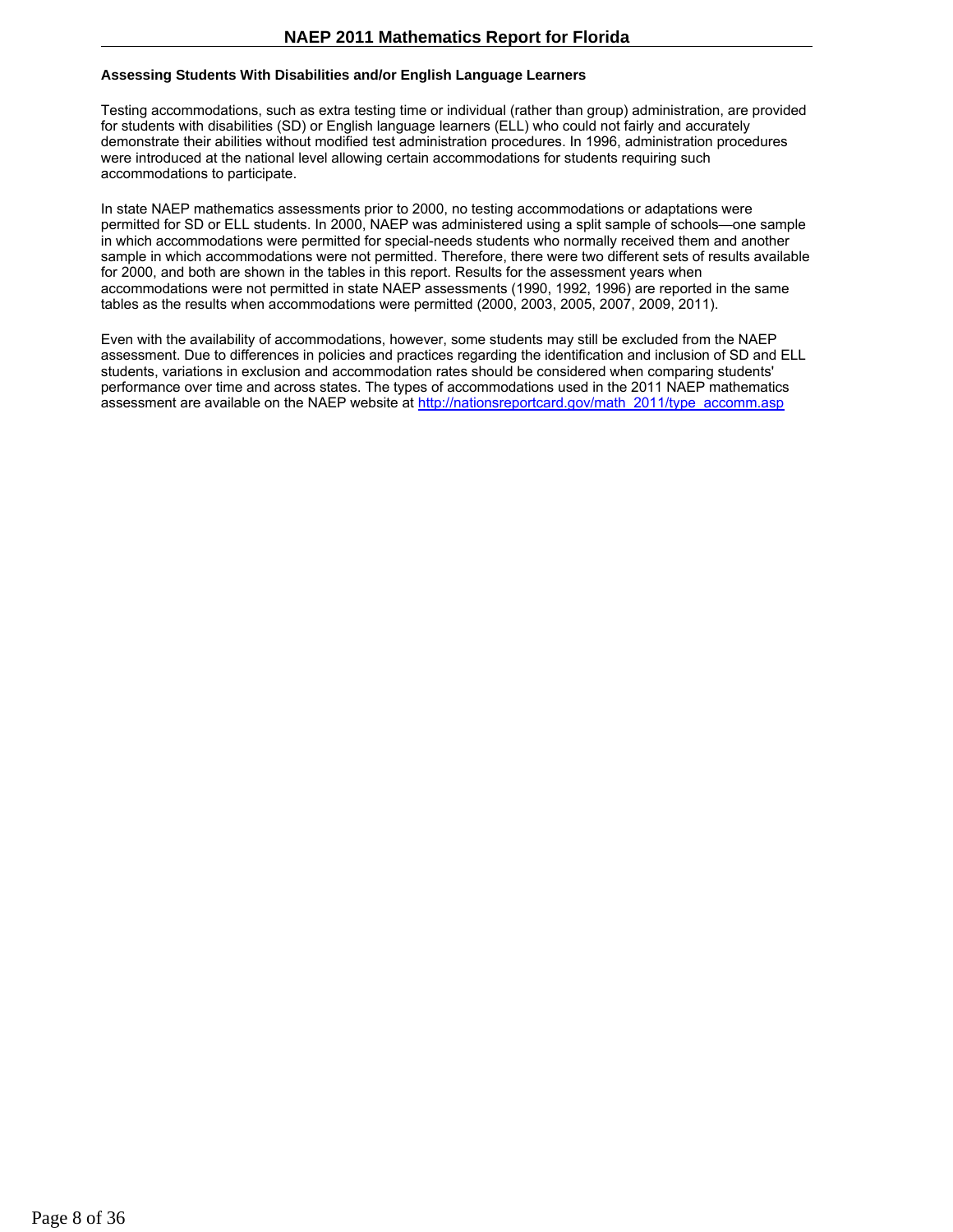#### **Interpreting Results**

The scores and percentages in this report are estimates based on samples of students rather than on entire populations. In addition, the collection of questions used at each grade level is only a sample of the many questions that could have been asked to assess the skills and abilities described in the NAEP framework. Comparisons over time or between groups are based on statistical tests that consider both the size of the differences and the standard errors of the two statistics being compared. Standard errors are margins of error, and estimates based on smaller groups are likely to have larger margins of error. The size of the standard errors may also be influenced by other factors such as how representative the assessed students are of the entire population. Statistical tests that factor in these standard errors are used to determine whether the differences between average scores or percentages are significant. All differences were tested for statistical significance at the .05 level using unrounded numbers.

NAEP sample sizes have increased since 2002 compared to previous years, resulting in smaller standard errors. As a consequence, smaller differences are detected as statistically significant than were detected in previous assessments. In addition, estimates based on smaller groups are likely to have relatively large standard errors. Thus, some seemingly large differences may not be statistically significant. That is, it cannot be determined whether these differences are due to sampling error, or to true differences in the population of interest.

Differences between scores or between percentages are discussed in this report only when they are significant from a statistical perspective. Significant differences between 2011 and prior assessments are marked with a notation (\*) in the tables. Any differences in scores within a year or across years that are mentioned in the text as "higher," "lower," "greater," or "smaller" are statistically significant.

Score or percentage differences or gaps cited in this report are calculated based on differences between unrounded numbers. Therefore, the reader may find that the score or percentage difference cited in the text or tables may not be identical to the difference obtained from subtracting the rounded values shown in the accompanying tables or figures.

The reader is cautioned against making simple causal inferences between student performance and the other variables (e.g., race/ethnicity, gender, and type of school location) discussed in this report. A statistically significant relationship between a variable and measures of student performance does not imply that the variable causes differences in how well students perform. The relationship may be influenced by a number of other variables not accounted for in this report, such as family income, parental involvement, or student attitudes.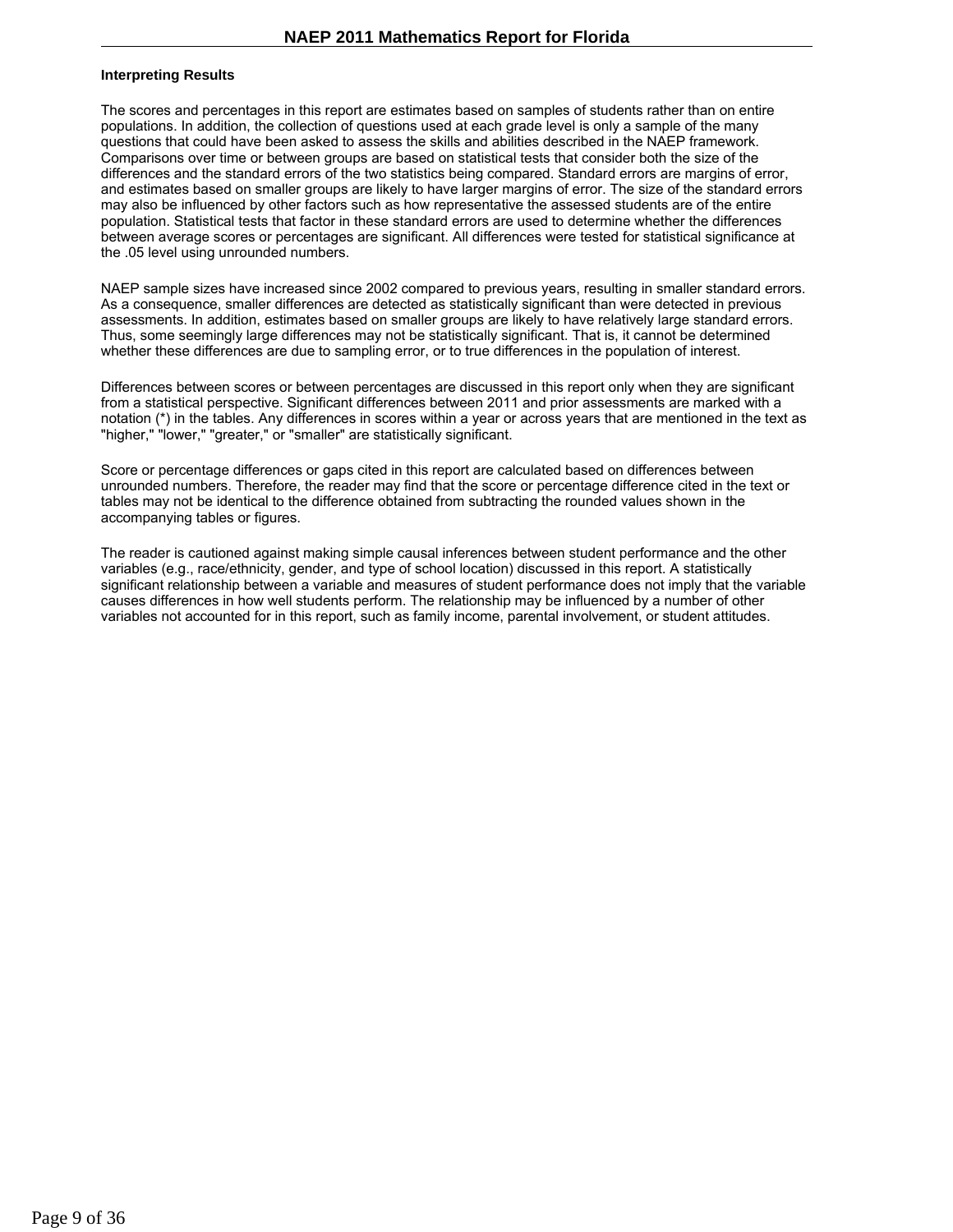# **NAEP 2011 Mathematics Overall Average Score and Achievement-Level Results for Public School Students**

Overall mathematics results for public school students from Florida are reported in this section, as well as regional and national results. The regions defined by the U.S. Census Bureau are Northeast, South, Midwest, and West (http://nces.ed.gov/nationsreportcard/hsts/tabulations/regions.asp).Therefore, trend data by region are not provided for assessment years prior to 2003.

Prior to 2000, testing accommodations were not provided for students with special needs in NAEP state mathematics assessments. For 2000, results are displayed for both the sample in which accommodations were permitted and the sample in which they were not permitted. Subsequent assessment results were based on the more inclusive samples. In the text of this report, comparisons to 2000 results refer only to the sample in which accommodations were permitted.

### **Overall Scale Score Results**

Student performance is reported as an average score based on the NAEP mathematics scale, which ranges from 0 to 500 for grades 4 and 8.

Table 1 shows the overall performance results of grade 8 public school students in Florida, the nation (public), and the region. Prior to 2003, the list of states that comprise a given region for NAEP differed from the list used by the U.S. Census Bureau, which has been used in NAEP from 2003 onward. Therefore, the data for the state's region are given only for 2003, 2005, 2007, 2009, and 2011. The first column of results presents the average score on the NAEP mathematics scale. The remaining columns show the scores at selected percentiles. Percentiles indicate the percentages of students whose scores fell at or below a particular score. For example, the 25th percentile demarks the cut point for the lowest 25 percent of students within the distribution of scale scores.

### *Grade 8 Scale Score Results*

- In 2011, the average scale score for students in Florida was 278. This was lower than that of students across the nation (283).
- In Florida, the average scale score for students in 2011 was not significantly different from that in 2009 (279). However, the average scale score for students in public schools across the nation in 2011 was higher than that in 2009 (282).
- In Florida, the average scale score for students in 2011 was higher than the scores in 1990, 1992, 1996, 2003, and 2005. However, it was not significantly different from the scores in 2007 and 2009.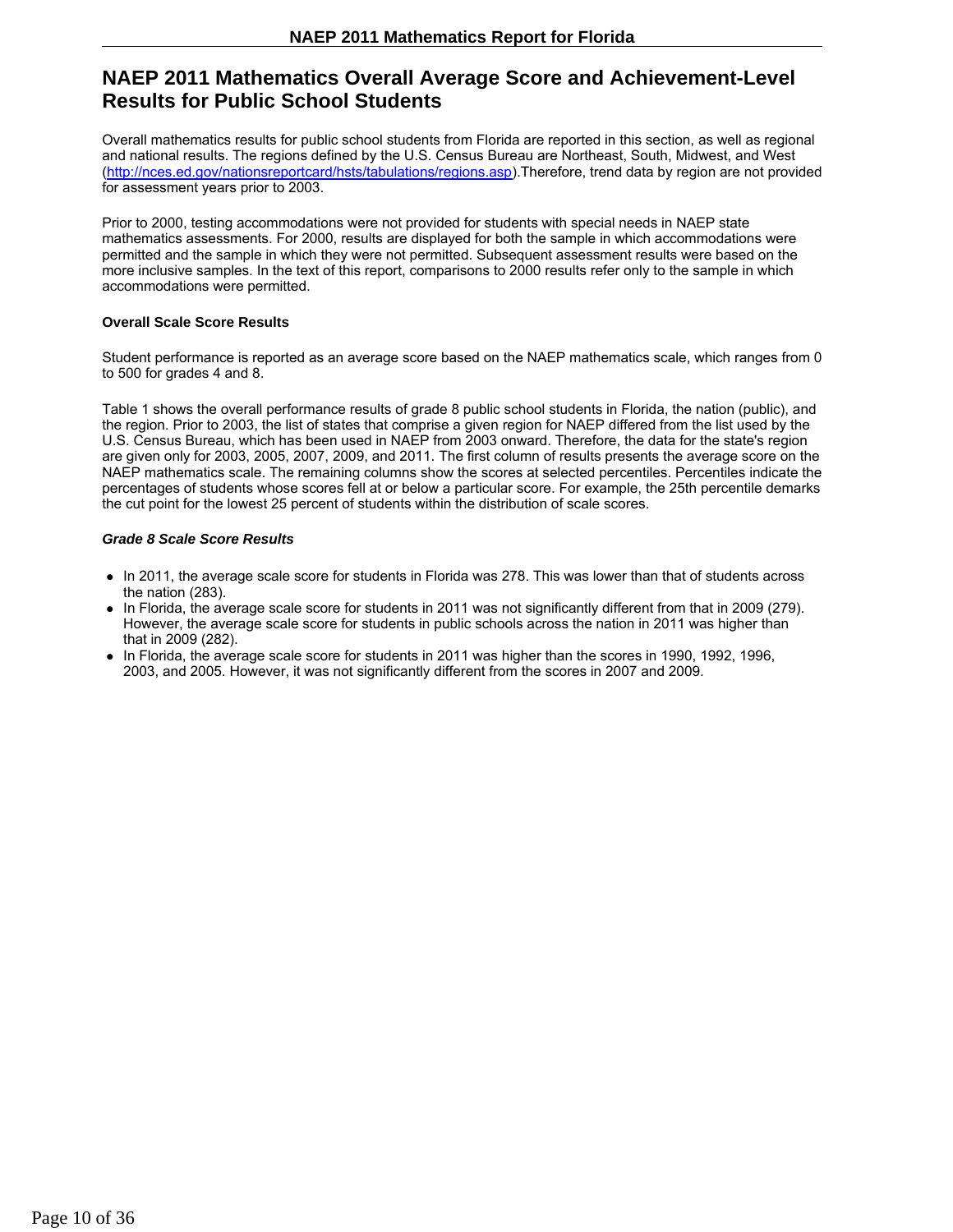#### **The Nation's Report Card 2011 State Assessment**

**Table 1**

Average scale scores and selected percentile scores in NAEP mathematics for eighth-grade public school students, by year and jurisdiction: Various years, 1990–2011

| Year and jurisdiction |                    | Average<br>scale score | 10th<br>percentile | 25 <sub>th</sub><br>percentile | <b>50th</b><br>percentile | 75th<br>percentile | 90th<br>percentile |
|-----------------------|--------------------|------------------------|--------------------|--------------------------------|---------------------------|--------------------|--------------------|
|                       |                    |                        |                    |                                |                           |                    |                    |
| 19901                 | Nation (public)    | $262*$                 | $214*$             | $237*$                         | $263*$                    | 288*               | $307*$             |
|                       | Florida            | $255*$                 | $209*$             | $231*$                         | 255*                      | 280*               | $303*$             |
| 19921                 | Nation (public)    | 267*                   | $219*$             | $242*$                         | 268*                      | 293*               | $314*$             |
|                       | Florida            | 260*                   | $212*$             | 235*                           | $261*$                    | 285*               | $307*$             |
| 19961                 | Nation (public)    | $271*$                 | $222*$             | $247*$                         | $272*$                    | 296*               | $316*$             |
|                       | Florida            | $264*$                 | $216*$             | $240*$                         | 265*                      | 289*               | $310*$             |
| 2003                  | Nation (public)    | 276*                   | 228*               | 253*                           | $278*$                    | $301*$             | $321*$             |
|                       | South <sup>2</sup> | $274*$                 | $228*$             | $251*$                         | $275*$                    | 298*               | $318*$             |
|                       | Florida            | $271*$                 | $223*$             | $248*$                         | $273*$                    | $297*$             | $318*$             |
| 2005                  | Nation (public)    | $278*$                 | $230*$             | $254*$                         | $279*$                    | $303*$             | $323*$             |
|                       | South <sup>2</sup> | $276*$                 | 230*               | $253*$                         | $277*$                    | $300*$             | $321*$             |
|                       | Florida            | $274*$                 | $225*$             | $251*$                         | 276                       | 300                | 320*               |
| 2007                  | Nation (public)    | 280*                   | 234*               | $257*$                         | 281*                      | $305*$             | $325*$             |
|                       | South <sup>2</sup> | $279*$                 | 235*               | 256*                           | 280*                      | $303*$             | $323*$             |
|                       | Florida            | 277                    | 231                | 255                            | 279                       | 301                | 321                |
| 2009                  | Nation (public)    | 282*                   | 235*               | 258*                           | 283*                      | $307*$             | 328                |
|                       | South <sup>2</sup> | $281*$                 | 236                | $257*$                         | $281*$                    | $305*$             | 325                |
|                       | Florida            | 279                    | 235                | 256                            | 280                       | 303                | 322                |
| 2011                  | Nation (public)    | 283                    | 236                | 259                            | 284                       | 308                | 329                |
|                       | South <sup>2</sup> | 282                    | 237                | 259                            | 283                       | 306                | 327                |
|                       | Florida            | 278                    | 232                | 254                            | 278                       | 302                | 323                |

\* Value is significantly different (*p* < .05) from the value for the same jurisdiction in 2011.

**1** Accommodations were not permitted for this assessment.

**2** Region in which jurisdiction is located. Regional data are not provided for years prior to 2003 to be consistent with the U.S. Census Bureau defined regions.

NOTE: The NAEP grade 8 mathematics scale ranges from 0 to 500. All differences were calculated and tested using unrounded numbers. SOURCE: U.S. Department of Education, Institute of Education Sciences, National Center for Education Statistics, National Assessment of Educational Progress (NAEP), various years, 1990–2011 Mathematics Assessments.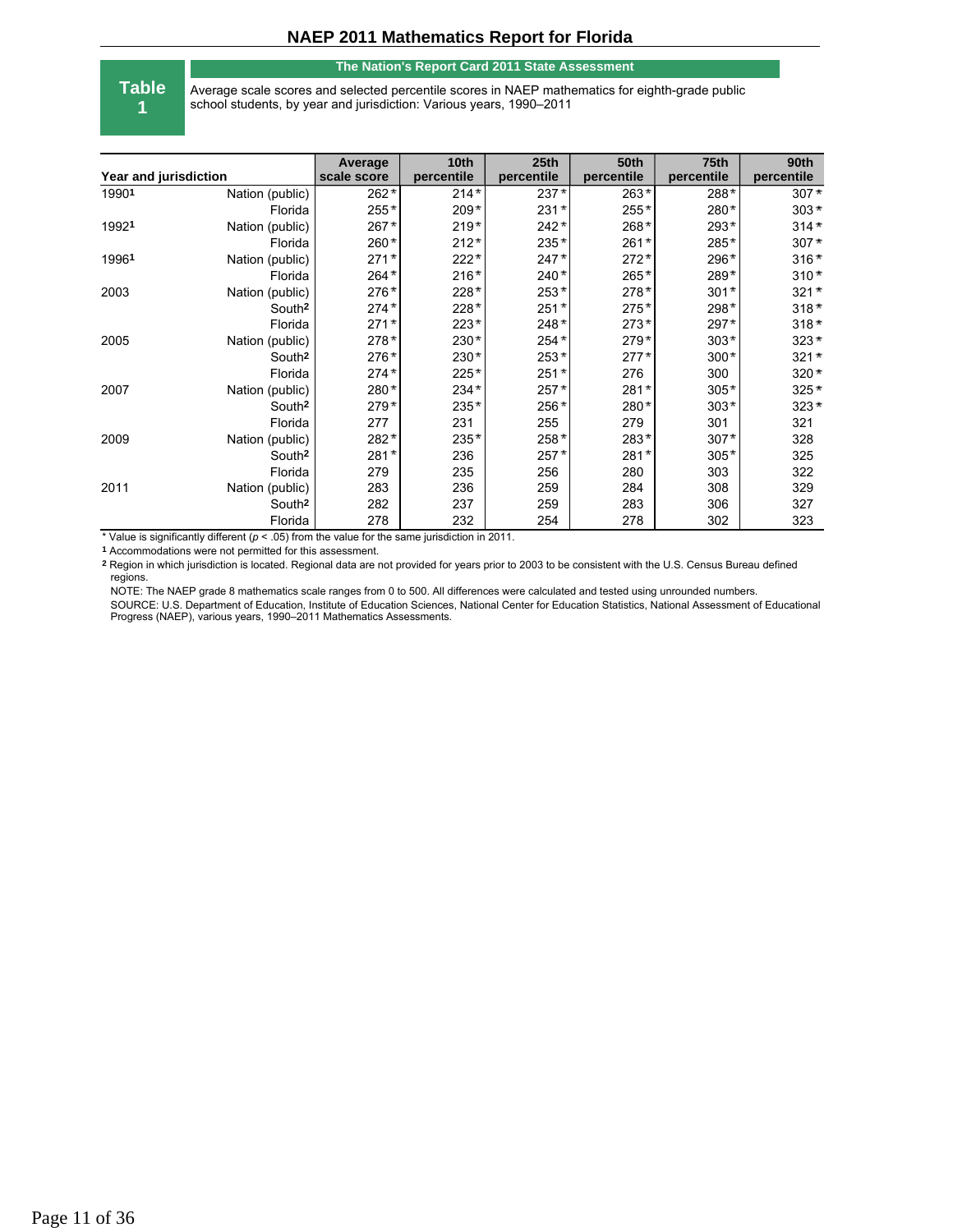#### **Overall Achievement-Level Results**

Student results are reported as the percentages of students performing relative to performance standards set by the National Assessment Governing Board. These performance standards for what students should know and be able to do were based on the recommendations of broadly representative panels of educators and members of the public.

Table 2 shows the percentage of students at grade 8 who performed below *Basic*, at or above *Basic*, at or above *Proficient*, and at *Advanced*. Because the percentages are cumulative from *Basic* to *Proficient* to *Advanced*, they may sum to more than 100 percent. Only the percentage of students performing at or above *Basic* (which includes the students at *Proficient* and *Advanced)* plus the students below *Basic* will sum to 100 percent.

#### *Grade 8 Achievement-Level Results*

- In 2011, the percentage of Florida's students who performed at or above *Proficient* was 28 percent. This was smaller than the percentage of the nation's public school students who performed at or above *Proficient* (34 percent).
- In Florida, the percentage of students who performed at or above *Proficient* in 2011 was greater than the percentages in 1990, 1992, 1996, and 2003, but was not significantly different from the percentages in 2005, 2007, and 2009.
- In 2011, the percentage of Florida's students who performed at or above *Basic* was 68 percent. This was smaller than the percentage of the nation's public school students who performed at or above *Basic* (72 percent).
- In Florida, the percentage of students who performed at or above *Basic* in 2011 was greater than the percentages in 1990, 1992, 1996, and 2003, but was not significantly different from the percentages in 2005, 2007, and 2009.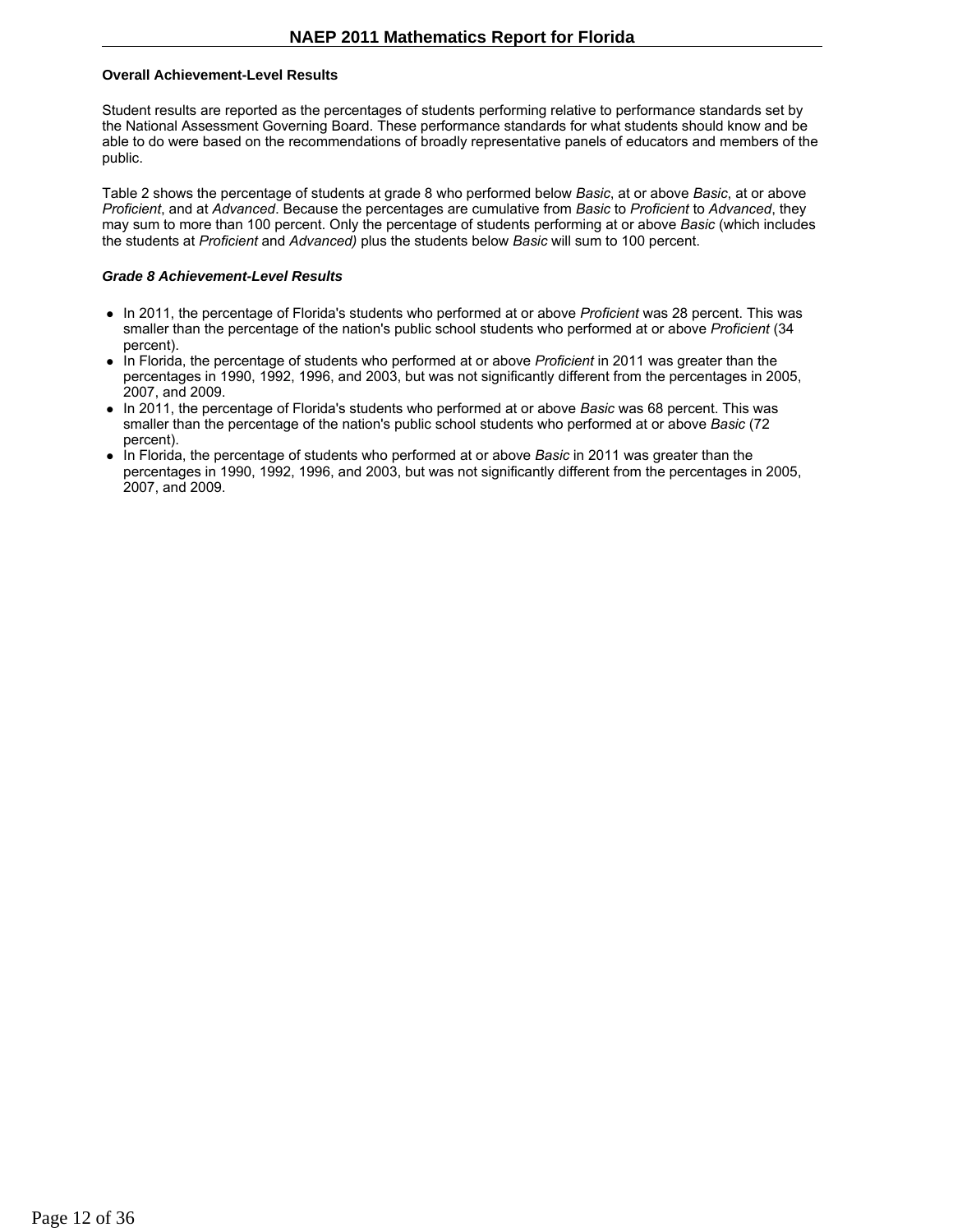#### **The Nation's Report Card 2011 State Assessment**

**Table 2**

Percentage of eighth-grade public school students at or above NAEP mathematics achievement levels, by year and jurisdiction: Various years, 1990–2011

| Year and jurisdiction |                    | <b>Below</b><br><b>Basic</b> | At or above<br><b>Basic</b> | At or above<br><b>Proficient</b> | At<br><b>Advanced</b> |
|-----------------------|--------------------|------------------------------|-----------------------------|----------------------------------|-----------------------|
| 19901                 | Nation (public)    | $49*$                        | $51*$                       | $15*$                            | $2*$                  |
|                       | Florida            | $57*$                        | $43*$                       | $12*$                            | $1^*$                 |
| 19921                 | Nation (public)    | $44*$                        | $56*$                       | $20*$                            | $3*$                  |
|                       | Florida            | $51*$                        | $49*$                       | $15*$                            | $1*$                  |
| 19961                 | Nation (public)    | $39*$                        | $61*$                       | $23*$                            | $4*$                  |
|                       | Florida            | 46*                          | $54*$                       | $17*$                            | $2*$                  |
| 2003                  | Nation (public)    | $33*$                        | $67*$                       | $27*$                            | $5*$                  |
|                       | South <sup>2</sup> | $36*$                        | $64*$                       | $24*$                            | $4*$                  |
|                       | Florida            | $38*$                        | $62*$                       | $23*$                            | 4                     |
| 2005                  | Nation (public)    | $32*$                        | $68*$                       | $28*$                            | $6*$                  |
|                       | South <sup>2</sup> | $34*$                        | 66*                         | $26*$                            | $5*$                  |
|                       | Florida            | 35                           | 65                          | 26                               | 5                     |
| 2007                  | Nation (public)    | $30*$                        | $70*$                       | $31*$                            | $7*$                  |
|                       | South <sup>2</sup> | $30*$                        | $70*$                       | $29*$                            | $6*$                  |
|                       | Florida            | 32                           | 68                          | 27                               | 5                     |
| 2009                  | Nation (public)    | $29*$                        | $71*$                       | $33*$                            | 7                     |
|                       | South <sup>2</sup> | $29*$                        | $71*$                       | $30*$                            |                       |
|                       | Florida            | 30                           | 70                          | 29                               | 6                     |
| 2011                  | Nation (public)    | 28                           | 72                          | 34                               | 8                     |
|                       | South <sup>2</sup> | 28                           | 72                          | 32                               |                       |
|                       | Florida            | 32                           | 68                          | 28                               | 6                     |

\* Value is significantly different (*p* < .05) from the value for the same jurisdiction in 2011.

**1** Accommodations were not permitted for this assessment.

**2** Region in which jurisdiction is located. Regional data are not provided for years prior to 2003 to be consistent with the U.S. Census Bureau defined regions.

NOTE: The NAEP grade 8 mathematics scale ranges from 0 to 500. Achievement levels correspond to the following points on the NAEP mathematics scales: below *Basic*, 261 or lower; *Basic*, 262–298; *Proficient*, 299–332; and *Advanced*, 333 and above. At or above *Basic* includes *Basic*, *Proficient*, and *Advanced*. At or above *Proficient* includes *Proficient* and *Advanced*. Detail may not sum to totals because of rounding. All differences were calculated and tested using unrounded numbers.

SOURCE: U.S. Department of Education, Institute of Education Sciences, National Center for Education Statistics, National Assessment of Educational Progress (NAEP), various years, 1990–2011 Mathematics Assessments.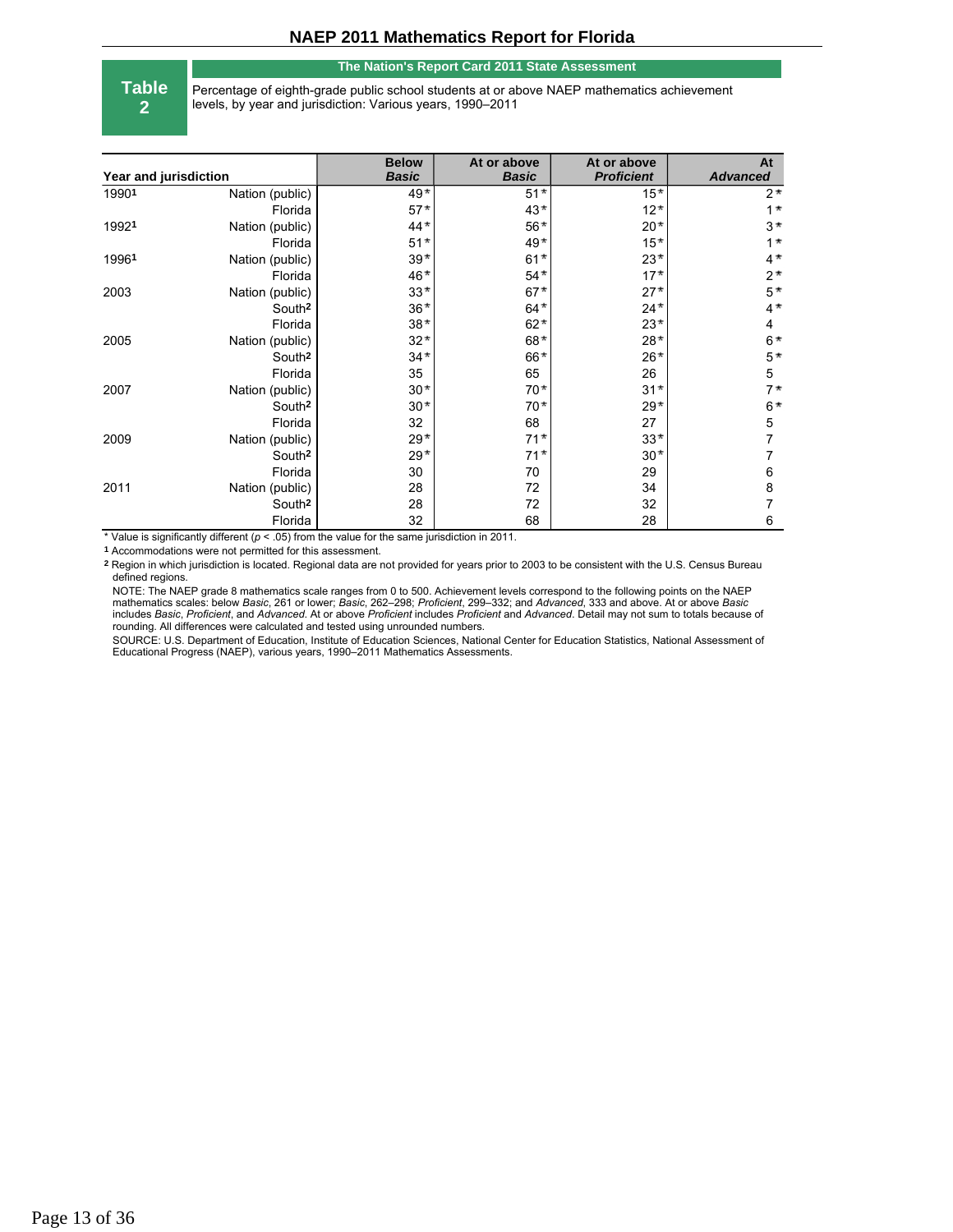# **Comparisons Between Florida, the Nation, and Participating States and Jurisdictions**

All 50 states, the District of Columbia, and the Department of Defense Schools participated in the 2011 mathematics assessment at grades 4 and 8. References to "jurisdictions" in the results statements may include states, the District of Columbia, and Department of Defense Schools.

#### **Comparisons by Scale Scores**

Figure 2 compares Florida's 2011 overall mathematics scale scores at grade 8 with those of public schools in the nation and all other participating states and jurisdictions. The different shadings indicate whether the average score of the nation (public), a state, or a jurisdiction was found to be higher than, lower than, or not significantly different from that of Florida in the NAEP 2011 mathematics assessment.

### *Grade 8 Scale Score Comparison Results*

• The average score for students in Florida was higher than the scores in 8 jurisdictions, not significantly different from those in 7 jurisdictions, and lower than those in 36 jurisdictions.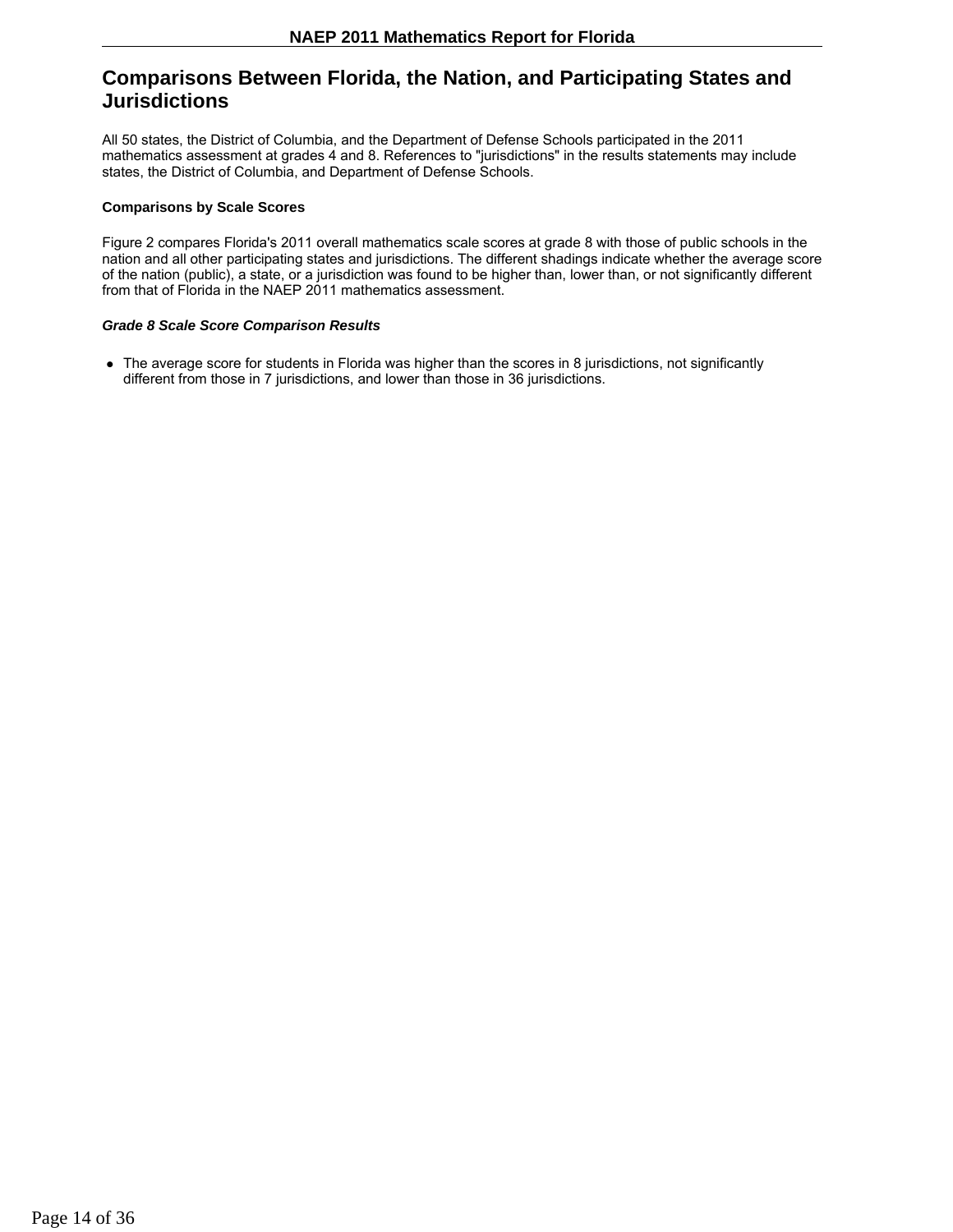

**<sup>1</sup>** Department of Defense Education Activity (overseas and domestic schools).

NOTE: Significance tests used a multiple-comparison procedure based on all jurisdictions that participated. SOURCE: U.S. Department of Education, Institute of Education Sciences, National Center for Education Statistics, National Assessment of Educational Progress (NAEP), 2011 Mathematics Assessment.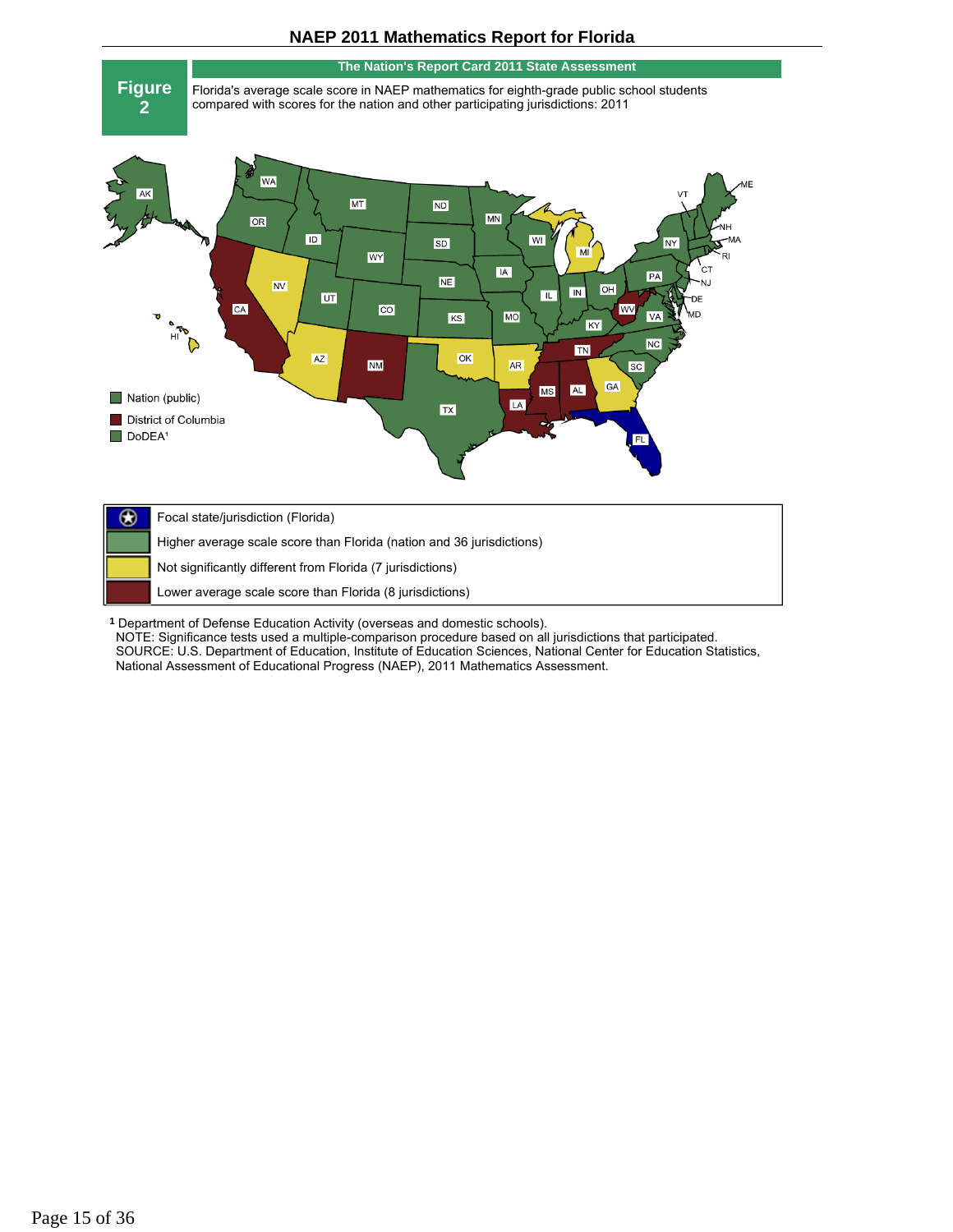### **Comparisons by Achievement Levels**

Figure 3 permits comparisons of all jurisdictions (and the nation) participating in the NAEP 2011 mathematics assessment in terms of percentages of grade 8 students performing at or above *Proficient*. The participating states and jurisdictions are grouped into categories reflecting whether the percentage of their students performing at or above *Proficient* (including *Advanced*) was found to be higher than, not significantly different from, or lower than the percentage in Florida.

Note that the selected state is listed first in its category, and the other states and jurisdictions within each category are listed alphabetically; statistical comparisons among jurisdictions in each of the three categories are not included in this report. However, statistical comparisons among states by achievement level can be calculated online by using the NAEP Data Explorer at http://nces.ed.gov/nationsreportcard/naepdata/.

#### *Grade 8 Achievement-Level Comparison Results*

- The percentage of students performing at or above the *Proficient* level in Florida was greater than the percentage in 7 jurisdictions, not significantly different from those in 10 jurisdictions, and smaller than those in 34 jurisdictions.
- The percentage of students performing at or above the *Basic* level in Florida was greater than the percentage in 7 jurisdictions, not significantly different from those in 9 jurisdictions, and smaller than those in 35 jurisdictions (data not shown).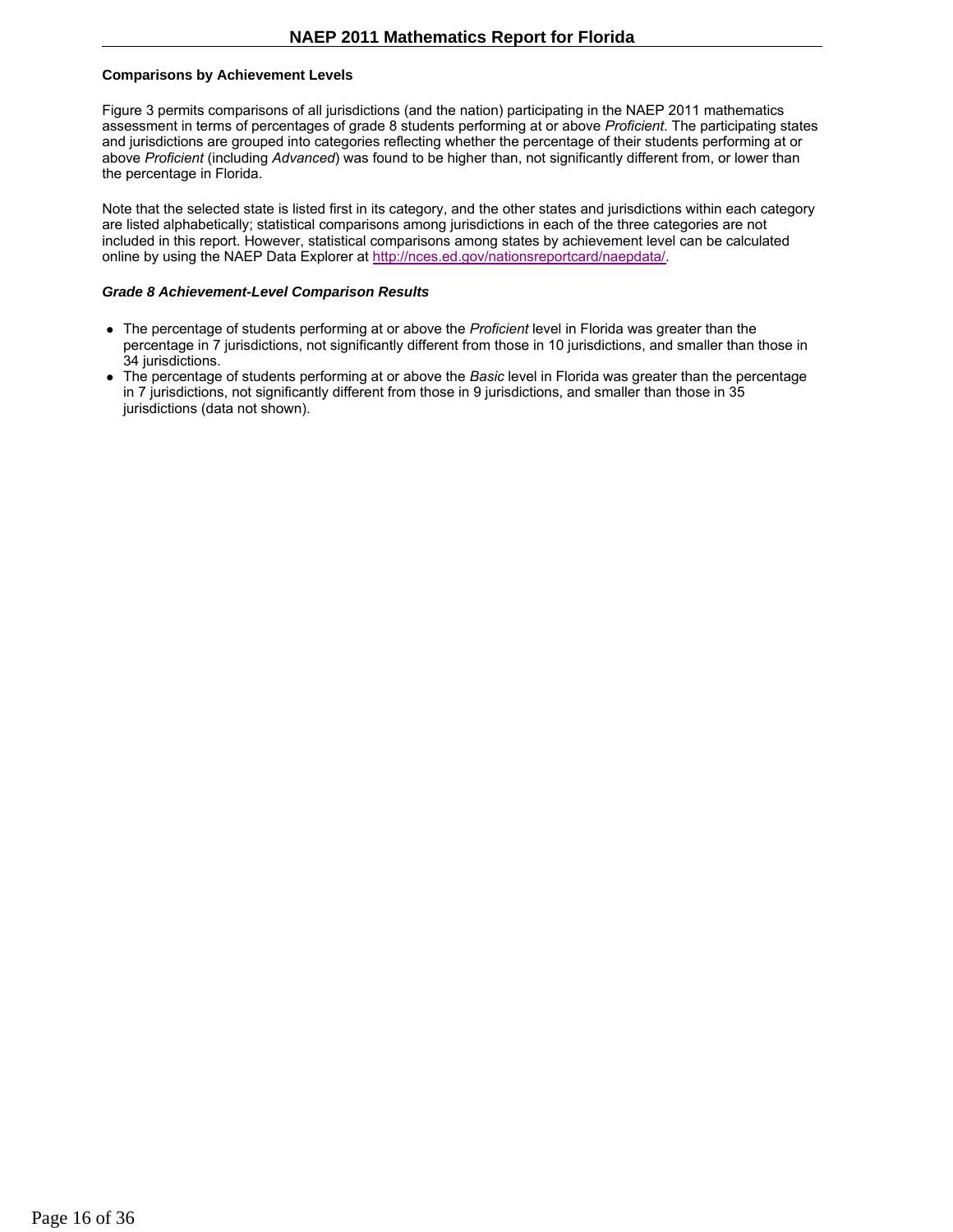#### **The Nation's Report Card 2011 State Assessment**

**Figure 3**

Average scale scores in NAEP mathematics for eighth-grade public school students, percentage within each achievement level, and Florida's percentage at or above *Proficient* compared with the nation and other participating states/jurisdictions: 2011

| State/jurisdiction Avg. |       |                                                          | Legend: Below Basic             | Basic          | Proficient                                                                    | Advanced                          | State/jurisdiction     |
|-------------------------|-------|----------------------------------------------------------|---------------------------------|----------------|-------------------------------------------------------------------------------|-----------------------------------|------------------------|
|                         | score | Percentage at or above Proficient is higher than Florida |                                 |                |                                                                               |                                   |                        |
| <b>NATION (Public)</b>  | 283   |                                                          | $\overline{28}$                 | 39             | $\overline{26}$<br>8                                                          |                                   | <b>NATION (Public)</b> |
| Alaska                  | 283   |                                                          | $\overline{26}$                 | 39             | 28<br>$\mathsf{I}$ 7                                                          |                                   | Alaska                 |
| Colorado                | 292   |                                                          | $\overline{20}$                 | 37             | 31                                                                            | 12                                | Colorado               |
| Connecticut             | 287   |                                                          | 25                              | 37             | 28<br>$\vert$ 10                                                              |                                   | Connecticut            |
| Delaware                | 283   |                                                          |                                 | 42             | 25<br>$\overline{7}$                                                          |                                   | Delaware               |
|                         | 288   |                                                          | 26                              | 44             | $\overline{30}$                                                               |                                   | DoDEA <sup>1</sup>     |
| DoDEA <sup>1</sup>      |       |                                                          | $\overline{20}$                 | 41             | 7<br>$\overline{28}$                                                          |                                   |                        |
| Idaho                   | 287   |                                                          | $\overline{23}$                 |                | 9                                                                             |                                   | Idaho                  |
| <b>Illinois</b>         | 283   |                                                          | $\overline{27}$                 | 40             | $\overline{25}$<br>8                                                          |                                   | <b>Illinois</b>        |
| Indiana                 | 285   |                                                          | $\overline{23}$                 | 43             | $\overline{27}$<br>l 7                                                        |                                   | Indiana                |
| lowa                    | 285   |                                                          | $\overline{23}$                 | 43             | $\overline{26}$<br>8                                                          |                                   | lowa                   |
| Kansas                  | 290   |                                                          | 20                              | 39             | 32                                                                            | 8                                 | Kansas                 |
| Maine                   | 289   |                                                          | 22                              | 40             | 29                                                                            | 10                                | Maine                  |
| Maryland                | 288   |                                                          | $\overline{26}$                 | 34             | $\overline{29}$                                                               | 12                                | Maryland               |
| Massachusetts           | 299   |                                                          | 14                              | 34             | $\overline{36}$                                                               | 15                                | Massachusetts          |
| Minnesota               | 295   |                                                          | 17                              | 36             | $\overline{34}$                                                               | 13                                | Minnesota              |
| Missouri                | 282   |                                                          | 27                              | 41             | 25<br>$\vert$ 7                                                               |                                   | Missouri               |
| Montana                 | 293   |                                                          | $\overline{17}$                 | 37             | 35                                                                            | 11                                | Montana                |
| Nebraska                | 283   |                                                          | 26                              | 42             | 26<br>l 7                                                                     |                                   | Nebraska               |
| New Hampshire           | 292   |                                                          | 18                              | 38             | 33                                                                            | 11                                | New Hampshire          |
| New Jersey              | 294   |                                                          | 18                              | 35             | $\overline{33}$                                                               | 14                                | New Jersey             |
| North Carolina          | 286   |                                                          | 25                              | 38             | 27<br>$\vert$ 10                                                              |                                   | North Carolina         |
| North Dakota            | 292   |                                                          | $\overline{15}$                 | 42             | $\overline{34}$                                                               | 8                                 | North Dakota           |
| Ohio                    | 289   |                                                          | $\overline{21}$                 | 40             | $\overline{31}$                                                               | 8                                 | Ohio                   |
| Oregon                  | 283   |                                                          | $\overline{28}$                 | 39             | $\overline{25}$<br>$\overline{7}$                                             |                                   | Oregon                 |
| Pennsylvania            | 286   |                                                          | 26                              | 35             | 29<br>$\blacksquare$                                                          |                                   | Pennsylvania           |
| Rhode Island            | 283   |                                                          | 27                              | 40             | 27<br>l 7                                                                     |                                   | Rhode Island           |
| South Carolina          | 281   |                                                          | 30                              | 38             | $\overline{25}$<br>$\vert$ 7                                                  |                                   | South Carolina         |
| South Dakota            | 291   |                                                          | 18                              | 40             | $\overline{33}$                                                               | 8                                 | South Dakota           |
| Texas                   | 290   |                                                          | $\overline{19}$                 | 41             | $\overline{31}$                                                               | 9                                 | Texas                  |
| Utah <sup>1</sup>       | 283   |                                                          | $\overline{27}$                 | 38             | $\overline{28}$<br>l 7                                                        |                                   | Utah                   |
| Vermont                 | 294   |                                                          | $\overline{18}$                 | 36             | $\overline{33}$                                                               | 13                                | Vermont                |
| Virginia                | 289   |                                                          | 22                              | 38             | 29                                                                            | 11                                | Virginia               |
| Washington              | 288   |                                                          | 23                              | 36             | 29                                                                            | 11                                | Washington             |
| Wisconsin               | 289   |                                                          | $\overline{21}$                 | 38             | $\overline{32}$                                                               | 9                                 | Wisconsin              |
| Wyoming                 | 288   |                                                          | 20                              | 43             | $\overline{30}$<br>l 7                                                        |                                   | Wyoming                |
|                         |       |                                                          |                                 |                |                                                                               |                                   |                        |
|                         |       |                                                          |                                 |                | Percentage at or above Proficient is not significantly different from Florida |                                   |                        |
| <b>FLORIDA</b>          | 278   |                                                          | 32                              | 40             | 22<br>6                                                                       |                                   | <b>FLORIDA</b>         |
| Arizona                 | 279   |                                                          | $\overline{32}$                 | 37             | $\overline{24}$<br>$\overline{7}$                                             |                                   | Arizona                |
| Arkansas                | 279   |                                                          | $\overline{30}$                 | 41             | $\overline{24}$<br>- 5                                                        |                                   | Arkansas               |
| California              | 273   |                                                          | 39                              | 36             | 19<br>6                                                                       |                                   | California             |
| Georgia                 | 278   |                                                          | $\overline{32}$                 | 41             | 22<br>6                                                                       |                                   | Georgia                |
| Hawaii                  | 278   |                                                          | 32                              | 38             | 24<br>l 6                                                                     |                                   | Hawaii                 |
| Kentucky                | 282   |                                                          | 28                              | 41             | 24<br>6                                                                       |                                   | Kentucky               |
| Michigan                | 280   |                                                          | $\overline{29}$                 | 40             | 25<br>  6                                                                     |                                   | Michigan               |
| Nevada                  | 278   |                                                          | $\overline{33}$                 | 38             | $\overline{23}$<br>6                                                          |                                   | Nevada                 |
| New York                | 280   |                                                          | $\overline{30}$                 | 40             | $\overline{23}$<br>$\overline{7}$                                             |                                   | New York               |
| Oklahoma                | 279   |                                                          | 28                              | 44             | 23<br>$\overline{4}$                                                          |                                   | Oklahoma               |
|                         |       |                                                          |                                 |                |                                                                               |                                   |                        |
|                         |       | Percentage at or above Proficient is lower than Florida  |                                 |                |                                                                               |                                   |                        |
| Alabama                 | 269   |                                                          | 40                              | 40             | $17 \quad \boxed{3}$                                                          |                                   | Alabama                |
| District of Columbia    | 260   |                                                          | 52                              | 31             | $14$ 3                                                                        |                                   | District of Columbia   |
| Louisiana               | 273   |                                                          | 37                              | 41             | $\overline{19}$<br>-3                                                         |                                   | Louisiana              |
| Mississippi             | 269   |                                                          | 42                              | 39             | 3<br>16                                                                       |                                   | Mississippi            |
| New Mexico              | 274   |                                                          | 36                              | 40             | 20<br>$\overline{4}$                                                          |                                   | <b>New Mexico</b>      |
| Tennessee               | 274   |                                                          | $\overline{36}$                 | 40             | $\overline{19}$<br>5                                                          |                                   | <b>Tennessee</b>       |
| West Virginia           | 273   |                                                          | 35                              | 44             | 3<br>18                                                                       |                                   | West Virginia          |
|                         |       |                                                          |                                 |                |                                                                               |                                   |                        |
|                         |       | 100 90<br>70<br>80                                       | 60<br>50<br>40                  | 30<br>20<br>10 | 10<br>20<br>30<br>0                                                           | 40<br>50<br>60<br>70              | 80                     |
|                         |       |                                                          |                                 |                |                                                                               | Percent at Proficient or Advanced |                        |
|                         |       |                                                          | Percent below Basic or at Basic |                |                                                                               |                                   |                        |

**<sup>1</sup>** Department of Defense Education Activity (overseas and domestic schools).

NOTE: The bars above contain percentages of students in each NAEP mathematics achievement level. Achievement levels corresponding to each population of students are aligned at the point where the *Proficient* category begins, so that they may be compared at *Proficient* and above. Detail may not sum to totals because of rounding. All differences were calculated and tested using unrounded numbers. The shaded bars are graphed using unrounded numbers. Significance tests used a multiple-comparison procedure based on all jurisdictions that participated. SOURCE: U.S. Department of Education, Institute of Education Sciences, National Center for Education Statistics, National Assessment of Educational Progress (NAEP), 2011 Mathematics Assessment.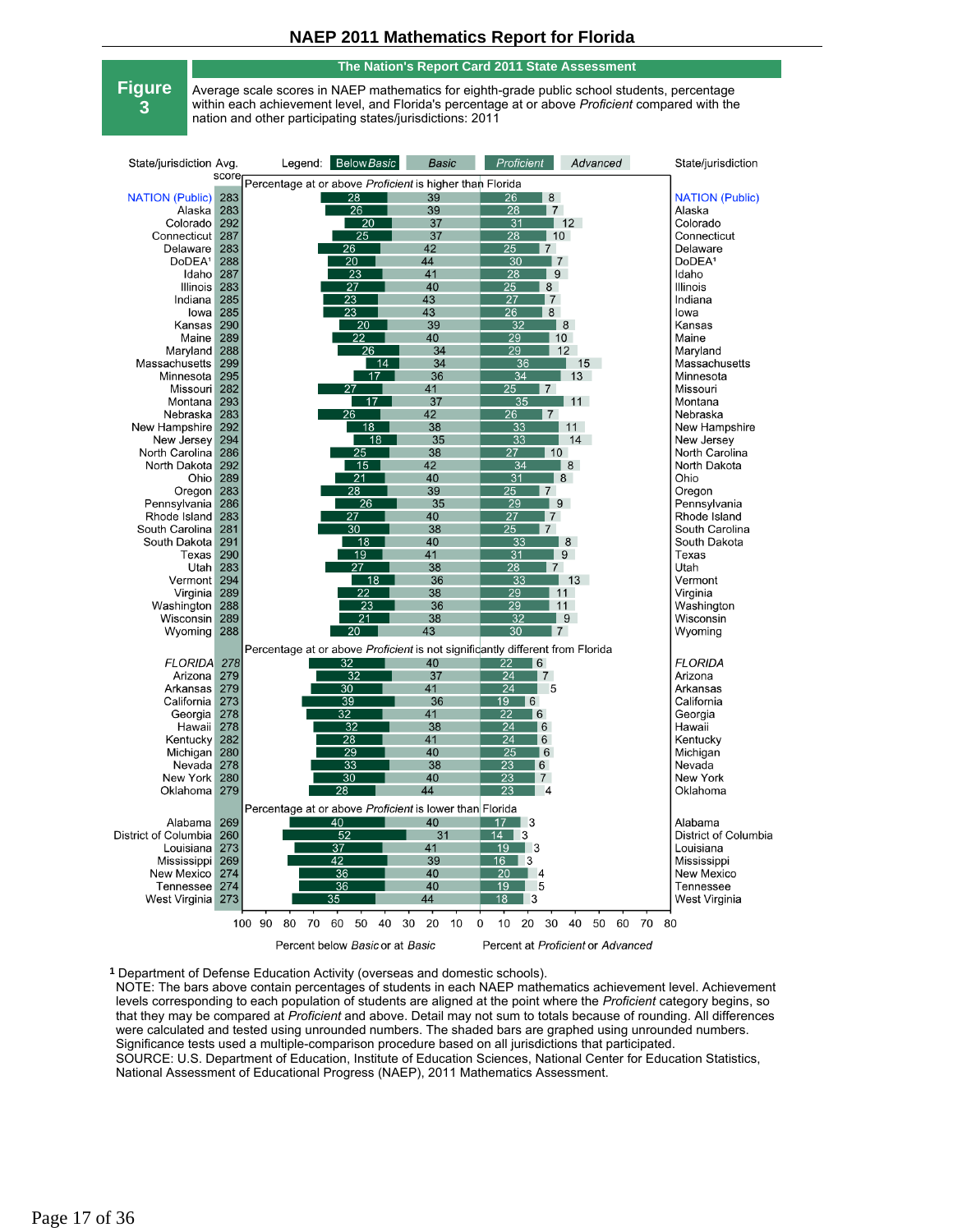# **Mathematics Performance of Selected Student Groups**

This section of the report presents trend results for public school students in Florida and the nation by demographic characteristics. Student performance data are reported for

- race/ethnicity
- gender
- student eligibility for the National School Lunch Program
- type of school location (for 2007, 2009, and 2011)
- parents' highest level of education

Results for each of the variables are reported in tables that include the percentage of students in each group in the first column, and the average scale score in the second column. The columns to the right show the percentage of students below *Basic* and at or above each achievement level.

Results by students' race/ethnicity and gender include statements about score point differences between student groups (e.g., between White and Black or White and Hispanic students, or between male and female students) in 2011 and in the first assessment year. Because these differences are calculated using unrounded values, they may differ slightly from what would be obtained by subtracting the rounded values that appear in the tables. Statements indicating a narrowing or widening of the gap in students' scores are only made if the change in the gap from the first assessment year to 2011 was found to be statistically significant.

The reader is cautioned against making simple causal inferences about group differences, as a complex mix of educational and socioeconomic factors may affect student performance. NAEP collects information on many additional variables, including school and home factors related to achievement. This information is in an interactive database available on the NAEP website http://nces.ed.gov/nationsreportcard/naepdata/.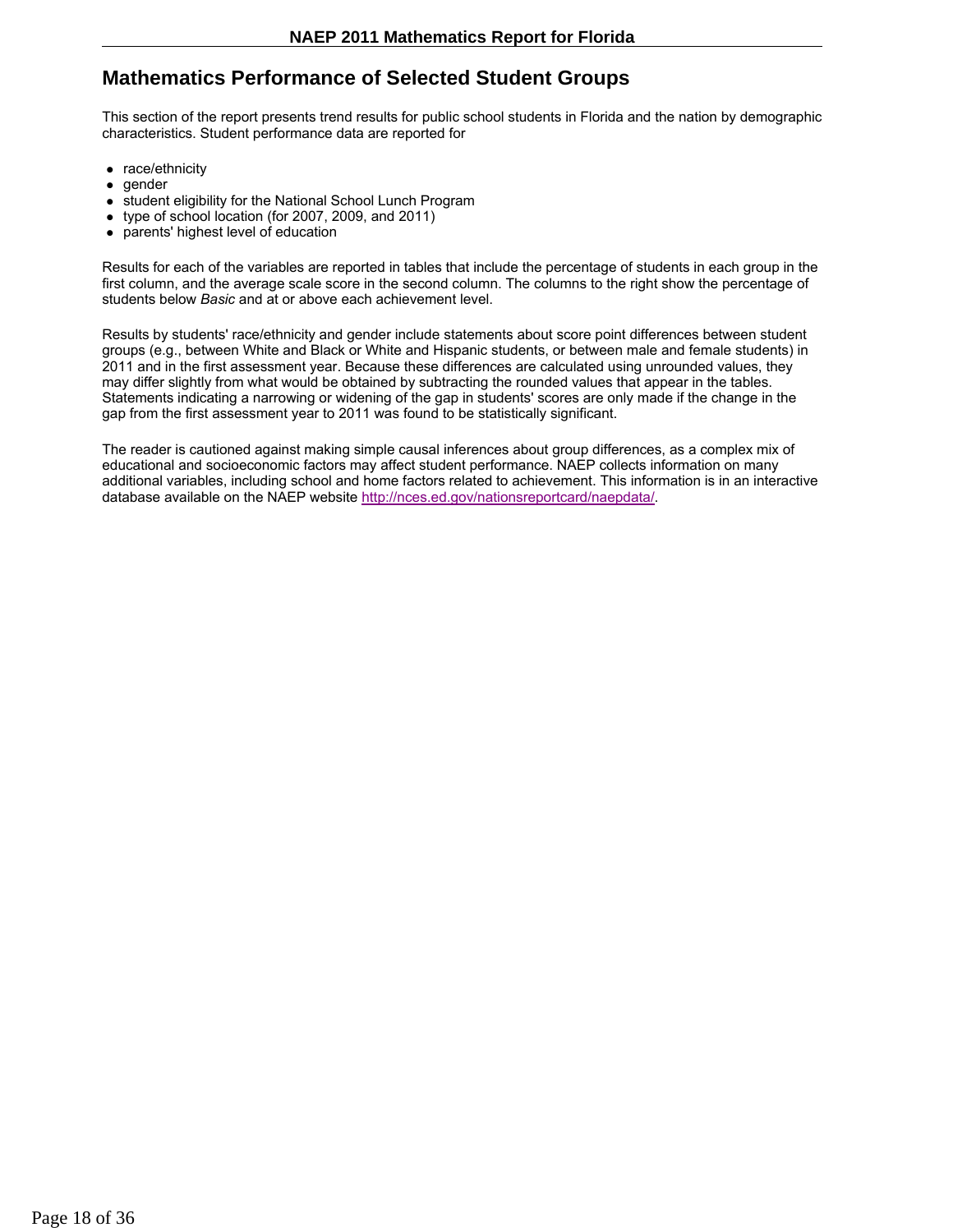### **Race/Ethnicity**

Prior to 2011, student race/ethnicity was obtained from school records and reported for the six mutually exclusive categories shown below:

- White
- Black
- Hispanic
- Asian/Pacific Islander
- American Indian/Alaska Native
- Unclassified (not shown in tables)

Students who identified with more than one of the other five categories were classified as "Other" and were included as part of the "Unclassified" category along with students who had a background other than the ones listed or whose race/ethnicity could not be determined.

In compliance with new standards from the U.S. Office of Management and Budget for collecting and reporting data on race/ethnicity, additional information was collected in 2011 so that results could be reported separately for Asian students, Native Hawaiian/Other Pacific Islander students, and students identifying with two or more races. Beginning in 2011, all of the students participating in NAEP were identified as one of the seven racial/ethnic categories listed below:

- White
- Black or African American
- Hispanic
- Asian
- American Indian/Alaska Native
- Native Hawaiian/Other Pacific Islander
- Two or more races

As in earlier years, students identified as Hispanic were classified as Hispanic in 2011 even if they were also identified with another racial/ethnic group. Students who identified with two or more of the other racial/ethnic groups (e.g., White and Black) would have been classified as "Other" and reported as part of the "Unclassified" category prior to 2011, and classified as "Two or more races" in 2011.

When comparing the results for racial/ethnic groups from 2011 to earlier assessment years, the 2011 data for Asian and Native Hawaiian/Other Pacific Islander students were combined into a single Asian/Pacific Islander category.

Table 3 shows average scale scores and percentage of students by achievement-level data for public school students at grade 8 in Florida and the nation, by race/ethnicity.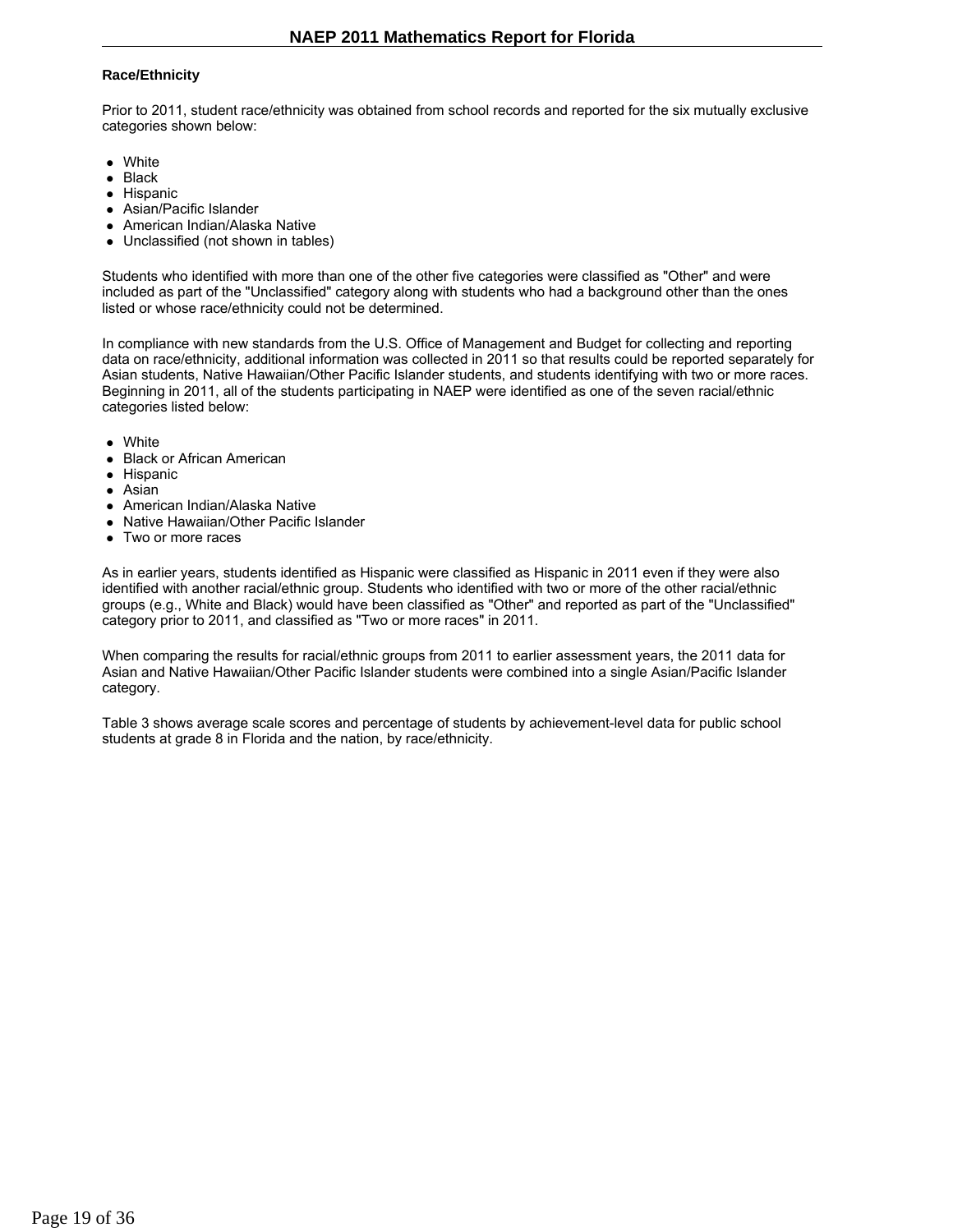### *Grade 8 Scale Score Results by Race/Ethnicity*

- In 2011, White students in Florida had an average scale score that was higher than the average scores of Black and Hispanic students, but lower than the average score of Asian/Pacific Islander students.
- In 2011, the average scale score of Asian/Pacific Islander students in Florida was higher than their respective scores in 2003 and 2007, but not significantly different from their respective scores in 2005 and 2009.
- In 2011, the average scale scores of Black and Hispanic students in Florida were higher than their respective scores in 1990, 1992, 1996, 2003, and 2005, but not significantly different from their respective scores in 2007 and 2009.
- In 2011, the average scale score of White students in Florida was higher than their respective scores in 1990, 1992, and 1996, but not significantly different from their respective scores in 2003, 2005, 2007, and 2009.
- In 2011, Black students in Florida had an average score that was lower than that of White students by 29 points. In 1990, the average score for Black students was lower than that of White students by 34 points.
- In 2011, Hispanic students in Florida had an average score that was lower than that of White students by 14 points. In 1990, the average score for Hispanic students was lower than that of White students by 19 points.

### *Grade 8 Achievement-Level Results by Race/Ethnicity*

- In 2011 in Florida, the percentage of White students performing at or above *Proficient* was greater than the corresponding percentages of Black and Hispanic students, but smaller than the percentage of Asian/Pacific Islander students.
- In 2011, the percentage of Asian/Pacific Islander students in Florida performing at or above *Proficient* was greater than the percentage in 2003, but not significantly different from the percentages of their respective peers in 2005, 2007, and 2009.
- In 2011, the percentages of Black and Hispanic students in Florida performing at or above *Proficient* were greater than the percentages of their respective peers in 1990, 1992, 1996, and 2003, but not significantly different from the percentages of their respective peers in 2005, 2007, and 2009.
- In 2011, the percentage of White students in Florida performing at or above *Proficient* was greater than the percentages of their respective peers in 1990, 1992, and 1996, but not significantly different from the percentages of their respective peers in 2003, 2005, 2007, and 2009.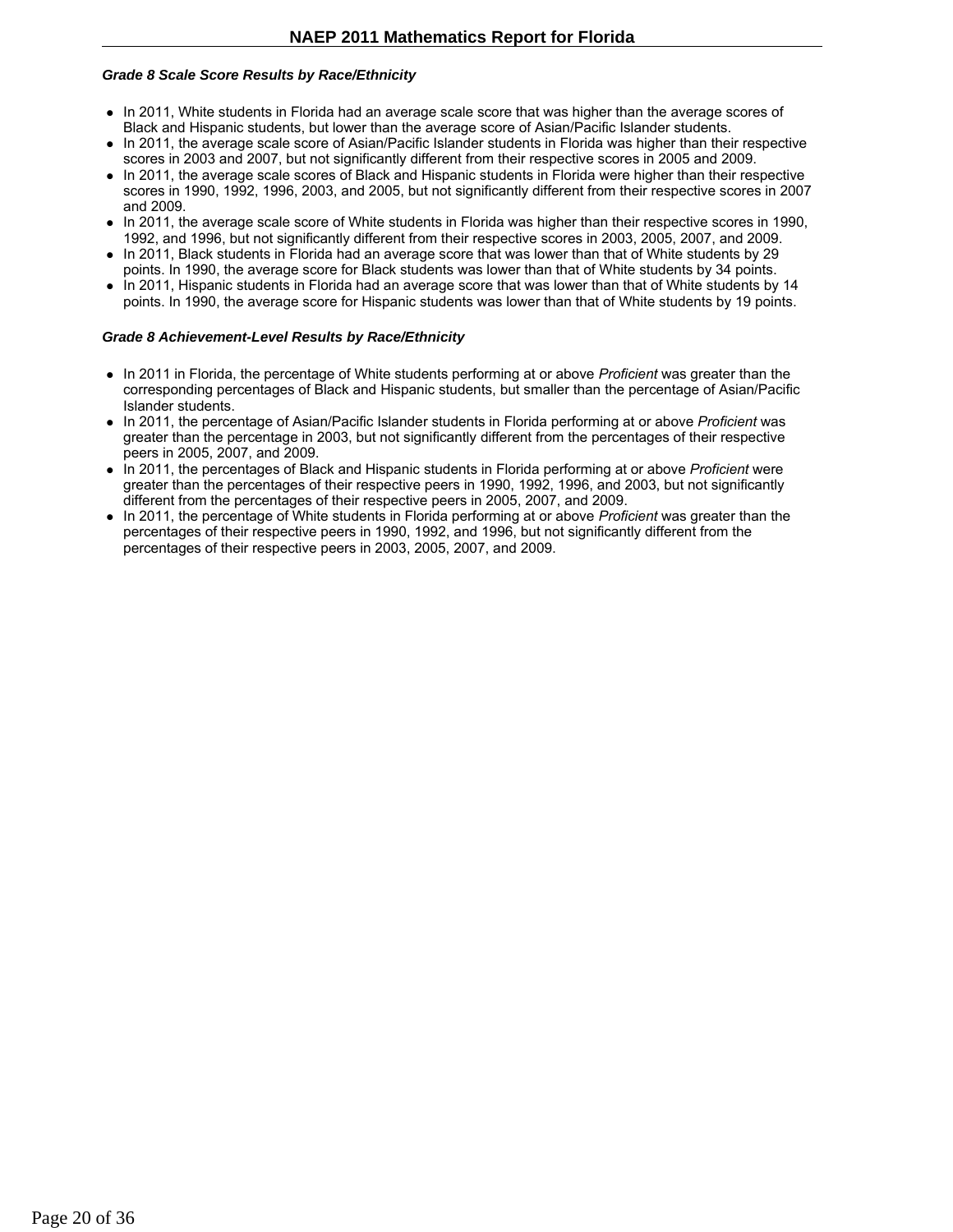#### **The Nation's Report Card 2011 State Assessment**

**Table 3**

Percentage of eighth-grade public school students, average scale score, and achievement-level results in NAEP mathematics, by race/ethnicity, year, and jurisdiction: Various years, 1990–2011

|                                           |                 |                           |                        | <b>Percent</b>               |                                |                                     |                       |
|-------------------------------------------|-----------------|---------------------------|------------------------|------------------------------|--------------------------------|-------------------------------------|-----------------------|
| Race/ethnicity, year, and<br>jurisdiction |                 | Percentage of<br>students | Average<br>scale score | <b>Below</b><br><b>Basic</b> | At or<br>above<br><b>Basic</b> | At or<br>above<br><b>Proficient</b> | At<br><b>Advanced</b> |
| White                                     |                 |                           |                        |                              |                                |                                     |                       |
| 19901                                     | Nation (public) | $73*$                     | $269*$                 | $41*$                        | $59*$                          | $18*$                               | $3*$                  |
|                                           | Florida         | $64*$                     | $265*$                 | $47*$                        | $53*$                          | $16*$                               | $2^*$                 |
| 19921                                     | Nation (public) | $72*$                     | $276*$                 | $34*$                        | 66*                            | $25*$                               | $3*$                  |
|                                           | Florida         | $59*$                     | $272*$                 | $37*$                        | $63*$                          | $21*$                               | $2^*$                 |
| 19961                                     | Nation (public) | $70*$                     | 280*                   | $28*$                        | $72*$                          | $29*$                               | $5*$                  |
|                                           | Florida         | $57*$                     | $277*$                 | $30*$                        | $70*$                          | $25*$                               | $3*$                  |
| 2003                                      | Nation (public) | $62*$                     | 287*                   | $21*$                        | $79*$                          | $36*$                               | $7*$                  |
|                                           | Florida         | 50                        | 286                    | 22                           | 78                             | 34                                  | $\overline{7}$        |
| 2005                                      | Nation (public) | $60*$                     | 288*                   | $21*$                        | $79*$                          | $37*$                               | $7*$                  |
|                                           | Florida         | $52*$                     | 286                    | 22                           | 78                             | 36                                  | $\overline{7}$        |
| 2007                                      | Nation (public) | $58*$                     | 290*                   | $19*$                        | $81*$                          | $41*$                               | $9*$                  |
|                                           | Florida         | 48                        | 289                    | 20                           | 80                             | 37                                  | 8                     |
| 2009                                      | Nation (public) | $56*$                     | 292                    | 18                           | 82                             | 43                                  | 10                    |
|                                           | Florida         | 46                        | 289                    | 20                           | 80                             | 39                                  | 9                     |
| 2011                                      | Nation (public) | 54                        | 293                    | 17                           | 83                             | 43                                  | 10                    |
|                                           | Florida         | 45                        | 287                    | 21                           | 79                             | 37                                  | 8                     |
| <b>Black</b>                              |                 |                           |                        |                              |                                |                                     |                       |
| 19901                                     | Nation (public) | 16                        | $236*$                 | $79*$                        | $21*$                          | $5*$                                | $\#$                  |
|                                           | Florida         | 22                        | $231*$                 | $83*$                        | $17*$                          | $2*$                                | $\#$                  |
| 19921                                     | Nation (public) | $17*$                     | $236*$                 | $81*$                        | $19*$                          | $2*$                                | $\#$                  |
|                                           | Florida         | 25                        | $236*$                 | $79*$                        | $21*$                          | $3*$                                | $\#$                  |
| 19961                                     | Nation (public) | 16                        | $241*$                 | $74*$                        | $26*$                          | $4*$                                | $\#$                  |
|                                           | Florida         | 24                        | $235*$                 | $80*$                        | $20*$                          | $2*$                                | $\#$                  |
| 2003                                      | Nation (public) | $17*$                     | $252*$                 | $61*$                        | $39*$                          | $7*$                                | $#^*$                 |
|                                           | Florida         | 27                        | $249*$                 | $64*$                        | $36*$                          | $7*$                                | $\mathbf{1}$          |
| 2005                                      | Nation (public) | $17*$                     | $254*$                 | $59*$                        | $41*$                          | $8*$                                | $1^{\star}$           |
|                                           | Florida         | 22                        | $251*$                 | 61                           | 39                             | 8                                   | $\#$                  |
| 2007                                      | Nation (public) | $17*$                     | $259*$                 | $53*$                        | $47*$                          | $11*$                               | $1^{\star}$           |
|                                           | Florida         | 23                        | 259                    | 52                           | 48                             | 11                                  | 1                     |
| 2009                                      | Nation (public) | 16                        | 260                    | 51                           | 49                             | 12                                  | 1                     |
|                                           | Florida         | 22                        | 264                    | 47                           | 53                             | 13                                  | 1                     |
| 2011                                      | Nation (public) | 16                        | 262                    | 50                           | 50                             | 13                                  | 1                     |
|                                           | Florida         | 22                        | 258                    | 54                           | 46                             | 11                                  | 1                     |

See notes at end of table.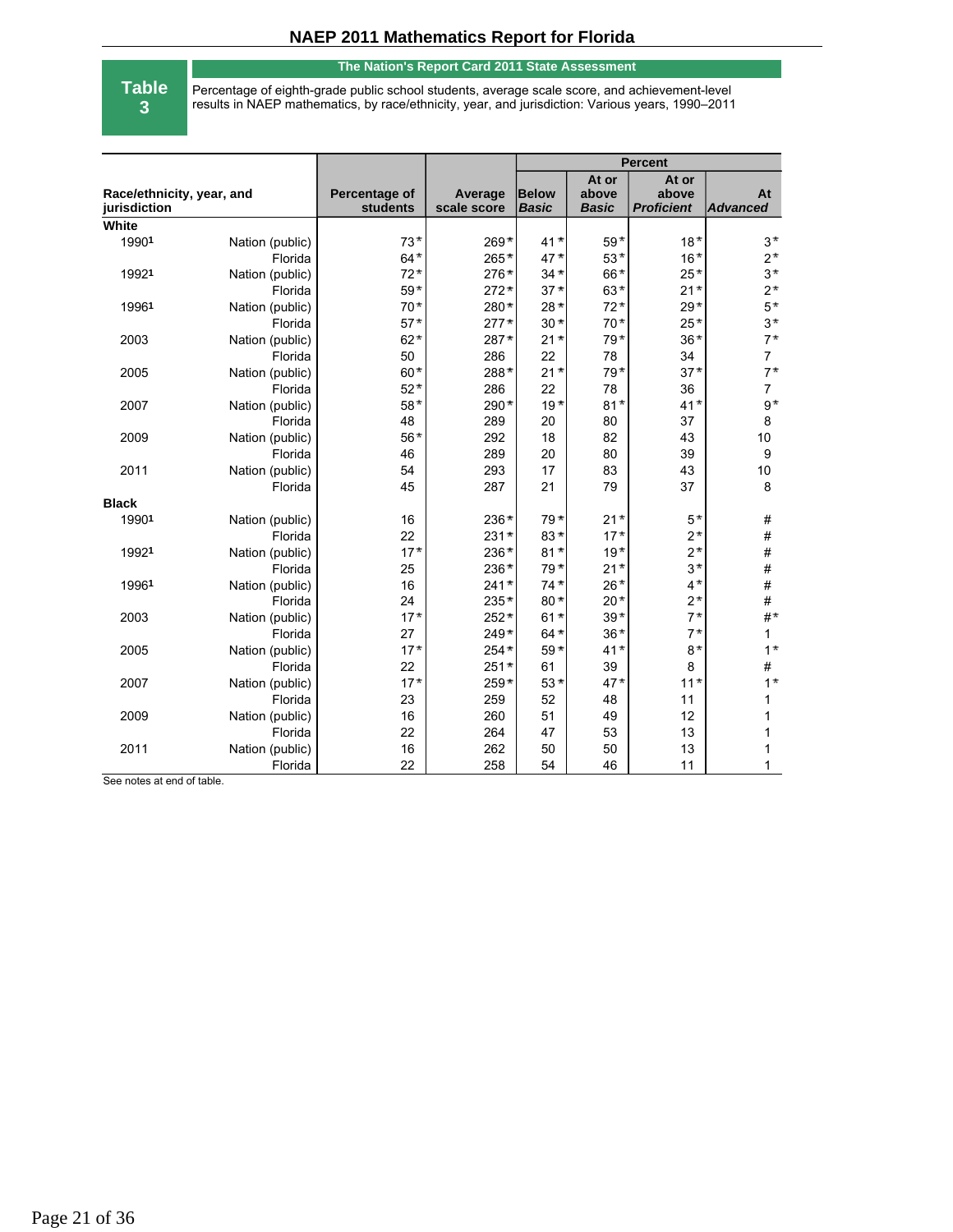### **The Nation's Report Card 2011 State Assessment**

**Table**

**3**

Percentage of eighth-grade public school students, average scale score, and achievement-level results in NAEP mathematics, by race/ethnicity, year, and jurisdiction: Various years, 1990–2011— Continued

|                               |                            |                         |             | <b>Percent</b> |              |                   |                                                                                               |
|-------------------------------|----------------------------|-------------------------|-------------|----------------|--------------|-------------------|-----------------------------------------------------------------------------------------------|
|                               |                            |                         |             |                | At or        | At or             |                                                                                               |
| Race/ethnicity, year, and     |                            | Percentage of           | Average     | <b>Below</b>   | above        | above             | At                                                                                            |
| jurisdiction                  |                            | students                | scale score | <b>Basic</b>   | <b>Basic</b> | <b>Proficient</b> | <b>Advanced</b>                                                                               |
| <b>Hispanic</b><br>19901      |                            | $7^{\star}$             | $245*$      | $67*$          | $33*$        | $7^{\star}$       | $1^{\star}$                                                                                   |
|                               | Nation (public)<br>Florida | $12*$                   | $246*$      | $70*$          | $30+$        | $7^{\star}$       | $1^{\star}$                                                                                   |
| 19921                         | Nation (public)            | $8*$                    | $247*$      | $67*$          | $33*$        | $6*$              | $\#^{\star}$                                                                                  |
|                               | Florida                    | $14*$                   | $246*$      | $67*$          | $33*$        | $5*$              | $\#$                                                                                          |
| 19961                         | Nation (public)            | $9^{\star}$             | $250*$      | $62*$          | $38*$        | $8*$              | $\mathbf{1}$                                                                                  |
|                               | Florida                    | $16*$                   | $254*$      | $60*$          | $40*$        | $8*$              | $1^{\star}$                                                                                   |
| 2003                          | Nation (public)            | $15*$                   | 258*        | $53*$          | $47*$        | $11*$             | $1^{\star}$                                                                                   |
|                               | Florida                    | $19*$                   | $264*$      | $47*$          | $53*$        | $16*$             | 3                                                                                             |
| 2005                          | Nation (public)            | $17*$                   | $261*$      | $50*$          | $50*$        | $13*$             | $1^{\star}$                                                                                   |
|                               | Florida                    | $22*$                   | 265*        | $44*$          | $56*$        | 16                | $1^{\star}$                                                                                   |
| 2007                          | Nation (public)            | $19*$                   | $264*$      | 46*            | $54*$        | $15*$             | $2*$                                                                                          |
|                               | Florida                    | 24                      | 270         | 39             | 61           | 21                | $\mathsf 3$                                                                                   |
| 2009                          | Nation (public)            | $21*$                   | 266*        | $44*$          | $56*$        | $17*$             | $\overline{c}$                                                                                |
|                               | Florida                    | 26                      | 274         | 34             | 66           | 22                | $\mathsf 3$                                                                                   |
| 2011                          | Nation (public)            | 23                      | 269         | 40             | 60           | 20                | 3                                                                                             |
|                               | Florida                    | 27                      | 274         | 35             | 65           | 22                | 3                                                                                             |
| <b>Asian/Pacific Islander</b> |                            |                         |             |                |              |                   |                                                                                               |
| 19901                         | Nation (public)            | $2*$                    | $275*$      | $36*$          | $64*$        | $30*$             | $6*$                                                                                          |
|                               | Florida                    | $\overline{c}$          | ŧ           | $\ddagger$     | $\ddagger$   | ŧ                 | $\ddagger$                                                                                    |
| 19921                         | Nation (public)            | $2*$                    | 290         | 25             | 75           | 43                | 14                                                                                            |
|                               | Florida                    | $2*$                    | ŧ           | ŧ              | ŧ            | ŧ                 |                                                                                               |
| 19961                         | Nation (public)            | $\ddagger$              | $\ddagger$  | $\ddagger$     | $\ddagger$   | $\ddagger$        | $\begin{array}{c} \n\textcolor{red}{\downarrow} \\ \n\textcolor{red}{\downarrow} \end{array}$ |
|                               | Florida                    | $2*$                    | $\ddagger$  | $\ddagger$     | $\ddagger$   | $\ddagger$        | $\ddagger$                                                                                    |
| 2003                          | Nation (public)            | $4^{\star}$             | 289*        | $23*$          | $77*$        | $42*$             | $12*$                                                                                         |
|                               | Florida                    | 2                       | 287*        | 25             | 75           | $41*$             | $\sqrt{5}$                                                                                    |
| 2005                          | Nation (public)            | $5*$                    | $294*$      | $19*$          | $81*$        | 46*               | $16*$                                                                                         |
|                               | Florida                    | $\overline{c}$          | 299         | 13             | 87           | 51                | 16                                                                                            |
| 2007                          | Nation (public)            | $5*$                    | 296*        | $18*$          | $82*$        | $49*$             | $17*$                                                                                         |
|                               | Florida                    | 2                       | $293*$      | 20             | 80           | 48                | 14                                                                                            |
| 2009                          | Nation (public)            | 5                       | 300         | 16             | 84           | 53                | 20                                                                                            |
|                               | Florida                    | $\overline{\mathbf{c}}$ | 302         | 13             | 87           | 55                | 19                                                                                            |
| 2011                          | Nation (public)            | 6                       | 302         | 15             | 85           | 55                | 22                                                                                            |
|                               | Florida                    | 3                       | 312         | 8              | 92           | 65                | 25                                                                                            |

See notes at end of table.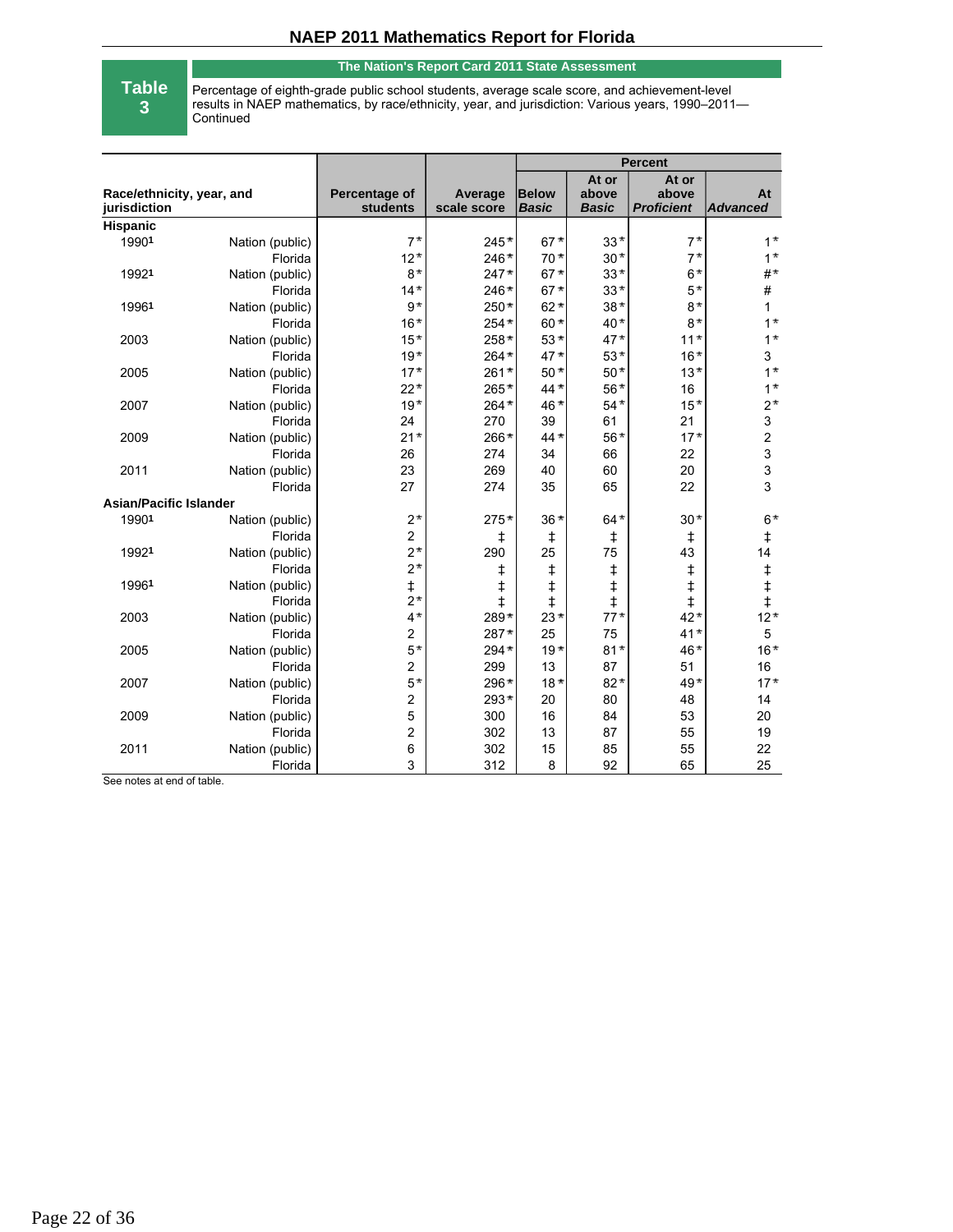#### **The Nation's Report Card 2011 State Assessment**

**Table 3**

Percentage of eighth-grade public school students, average scale score, and achievement-level results in NAEP mathematics, by race/ethnicity, year, and jurisdiction: Various years, 1990–2011— **Continued** 

|                                           |                 |                           |                           | <b>Percent</b>               |                                |                                     |                       |
|-------------------------------------------|-----------------|---------------------------|---------------------------|------------------------------|--------------------------------|-------------------------------------|-----------------------|
| Race/ethnicity, year, and<br>jurisdiction |                 | Percentage<br>of students | Average<br>scale<br>score | <b>Below</b><br><b>Basic</b> | At or<br>above<br><b>Basic</b> | At or<br>above<br><b>Proficient</b> | At<br><b>Advanced</b> |
| American Indian/Alaska Native             |                 |                           |                           |                              |                                |                                     |                       |
| 19901                                     | Nation (public) | 1                         | ŧ                         | ŧ                            | ŧ                              | ŧ                                   |                       |
|                                           | Florida         | #                         | ŧ                         | ŧ                            | ŧ                              | ŧ                                   |                       |
| 19921                                     | Nation (public) | 1                         | ŧ                         | ŧ                            | ŧ                              | ŧ                                   |                       |
|                                           | Florida         | #                         | ŧ                         | ŧ                            | ŧ                              | ŧ                                   |                       |
| 19961                                     | Nation (public) | 1                         | ŧ                         | ŧ                            | ŧ                              | ŧ                                   |                       |
|                                           | Florida         | 4                         | ŧ                         | ŧ                            | ŧ                              | ŧ                                   |                       |
| 2003                                      | Nation (public) | $1^{\star}$               | 265                       | 46                           | 54                             | 16                                  | 2                     |
|                                           | Florida         | #                         | ŧ                         | ŧ                            | ŧ                              | ŧ                                   | ŧ                     |
| 2005                                      | Nation (public) | $1^{\star}$               | 266                       | 45                           | 55                             | 14                                  | $2*$                  |
|                                           | Florida         | #                         | ŧ                         | ŧ                            | ŧ                              | ŧ                                   |                       |
| 2007                                      | Nation (public) | $1^{\star}$               | 265                       | 44                           | 56                             | 17                                  | 2                     |
|                                           | Florida         | #                         | ŧ                         | ŧ                            | ŧ                              | ŧ                                   |                       |
| 2009                                      | Nation (public) | 1                         | 267                       | 43                           | 57                             | 20                                  | 3                     |
|                                           | Florida         | #                         | ŧ                         | ŧ                            | ŧ                              | ŧ                                   |                       |
| 2011                                      | Nation (public) | 1                         | 266                       | 45                           | 55                             | 17                                  |                       |
|                                           | Florida         | #                         | ŧ                         | ŧ                            | ŧ                              | ŧ                                   | ŧ                     |

# Rounds to zero.

‡ Reporting standards not met.

\* Value is significantly different (*p* < .05) from the value for the same jurisdiction and student group in 2011.

**1** Accommodations were not permitted for this assessment.

NOTE: The NAEP grade 8 mathematics scale ranges from 0 to 500. Achievement levels correspond to the following points on the NAEP mathematics scales: below *Basic*, 261 or lower; *Basic*, 262–298; *Proficient*, 299–332; and *Advanced*, 333 and above. At or above *Basic* includes *Basic*, *Proficient*, and *Advanced*. At or above *Proficient* includes *Proficient* and *Advanced*. Black includes African American, Hispanic includes Latino, and Pacific Islander includes Native Hawaiian. Race categories exclude Hispanic origin. Detail may not sum to totals because of rounding. All differences were calculated and tested using unrounded numbers.

SOURCE: U.S. Department of Education, Institute of Education Sciences, National Center for Education Statistics, National Assessment of Educational Progress (NAEP), various years, 1990–2011 Mathematics Assessments.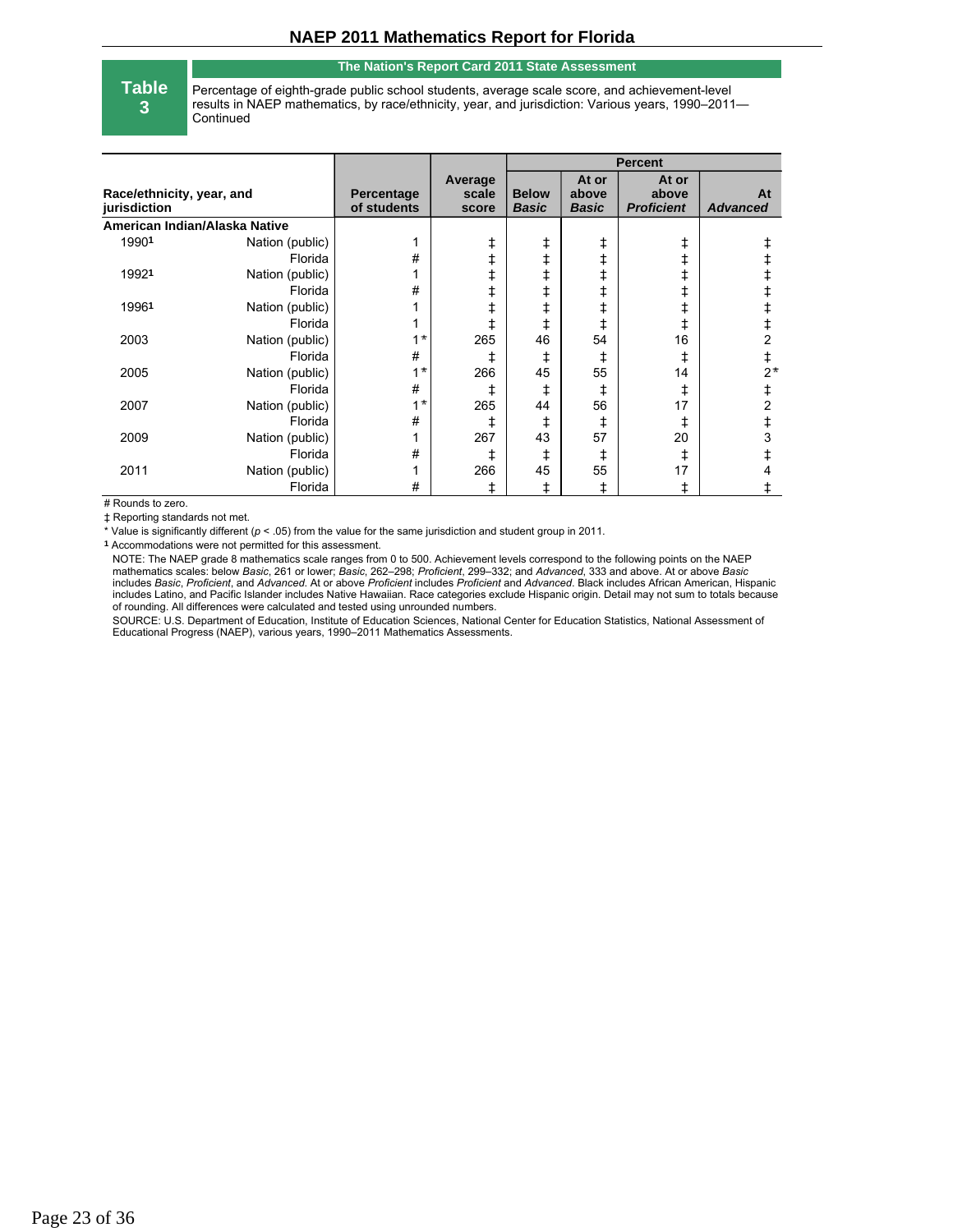Table 4 shows average scale scores and percentage of students by achievement-level data for the seven racial/ethnic categories used in 2011: White, Black, Hispanic, Asian, American Indian/Alaska Native, Native Hawaiian/Other Pacific Islander, and Two or more races at grade 8 in Florida and the nation, by race/ethnicity.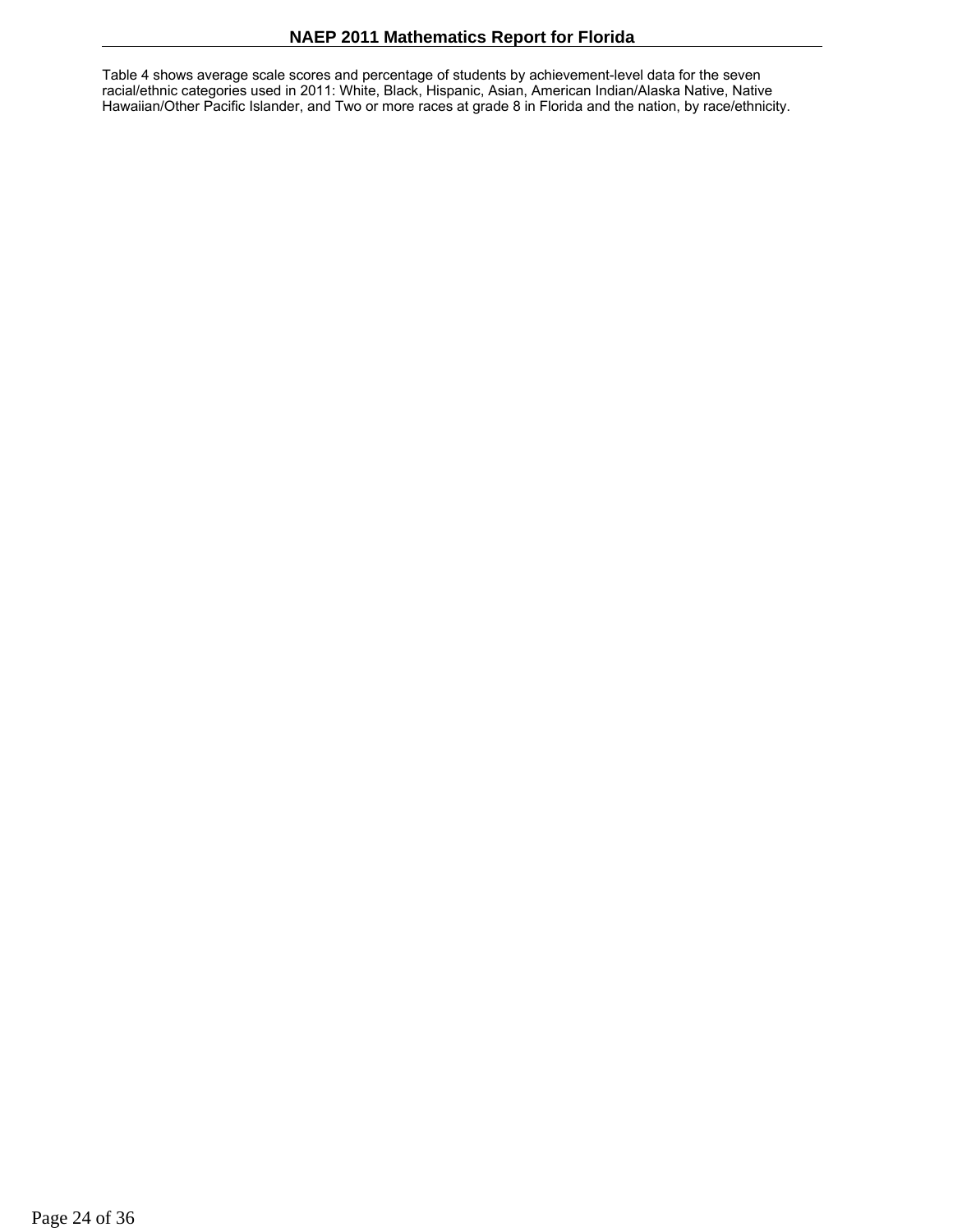#### **The Nation's Report Card 2011 State Assessment**

**Table 4**

Percentage of eighth-grade public school students, average scale score, and achievement-level results in NAEP mathematics, by race/ethnicity, year, and jurisdiction: 2011

|                                                         |                 |                           |                           | <b>Percent</b>               |                                |                                     |                           |
|---------------------------------------------------------|-----------------|---------------------------|---------------------------|------------------------------|--------------------------------|-------------------------------------|---------------------------|
| Race/ethnicity, year, and<br>jurisdiction               |                 | Percentage<br>of students | Average<br>scale<br>score | <b>Below</b><br><b>Basic</b> | At or<br>above<br><b>Basic</b> | At or<br>above<br><b>Proficient</b> | At<br><b>Advanced</b>     |
| White                                                   |                 |                           |                           |                              |                                |                                     |                           |
| 2011                                                    | Nation (public) | $54*$                     | $293*$                    | $17*$                        | $83*$                          | $43*$                               | $10*$                     |
|                                                         | Florida         | 45                        | 287                       | 21                           | 79                             | 37                                  | 8                         |
| <b>Black</b>                                            |                 |                           |                           |                              |                                |                                     |                           |
| 2011                                                    | Nation (public) | $16*$                     | $262*$                    | $50*$                        | $50*$                          | 13                                  | $1^{\star}$               |
|                                                         | Florida         | 22                        | 258                       | 54                           | 46                             | 11                                  | 1                         |
| <b>Hispanic</b>                                         |                 |                           |                           |                              |                                |                                     |                           |
| 2011                                                    | Nation (public) | $23*$                     | $269*$                    | $40*$                        | $60*$                          | 20                                  | $\ensuremath{\mathsf{3}}$ |
|                                                         | Florida         | 27                        | 274                       | 35                           | 65                             | 22                                  | 3                         |
| Asian                                                   |                 |                           |                           |                              |                                |                                     |                           |
| 2011                                                    | Nation (public) | $5*$                      | 305                       | 12                           | 88                             | 58                                  | 24                        |
|                                                         | Florida         | 3                         | 314                       | 6                            | 94                             | 66                                  | 26                        |
| American Indian/Alaska Native                           |                 |                           |                           |                              |                                |                                     |                           |
| 2011                                                    | Nation (public) | $1^{\star}$               | 266                       | 45                           | 55                             | 17                                  | 4                         |
|                                                         | Florida         | #                         | ŧ                         | ŧ                            | ŧ                              | ŧ                                   | $\ddagger$                |
| <b>Native Hawaiian/Other Pacific</b><br><b>Islander</b> |                 |                           |                           |                              |                                |                                     |                           |
| 2011                                                    | Nation (public) | $#^*$                     | 265                       | 45                           | 55                             | 19                                  | 3                         |
|                                                         | Florida         | #                         | ŧ                         | ŧ                            | ŧ                              | ŧ                                   | ŧ                         |
| Two or more races                                       |                 |                           |                           |                              |                                |                                     |                           |
| 2011                                                    | Nation (public) | $2^{\,*}$                 | 286                       | 24                           | 76                             | 37                                  | 10                        |
|                                                         | Florida         | 3                         | 283                       | 24                           | 76                             | 32                                  | 5                         |

# Rounds to zero.

‡ Reporting standards not met.

\* Value is significantly different (*p* < .05) from the value for the same group in Florida.

NOTE: The NAEP grade 8 mathematics scale ranges from 0 to 500. Achievement levels correspond to the following points on the NAEP mathematics scales: below *Basic*, 261 or lower; *Basic*, 262–298; *Proficient*, 299–332; and *Advanced*, 333 and above. At or above *Basic* includes *Basic*, *Proficient*, and *Advanced*. At or above *Proficient* includes *Proficient* and *Advanced*. Black includes African American and Hispanic includes Latino. Race categories exclude Hispanic origin. Detail may not sum to totals because of rounding. All differences were calculated and tested using unrounded numbers.

SOURCE: U.S. Department of Education, Institute of Education Sciences, National Center for Education Statistics, National Assessment of Educational Progress (NAEP), 2011 Mathematics Assessment.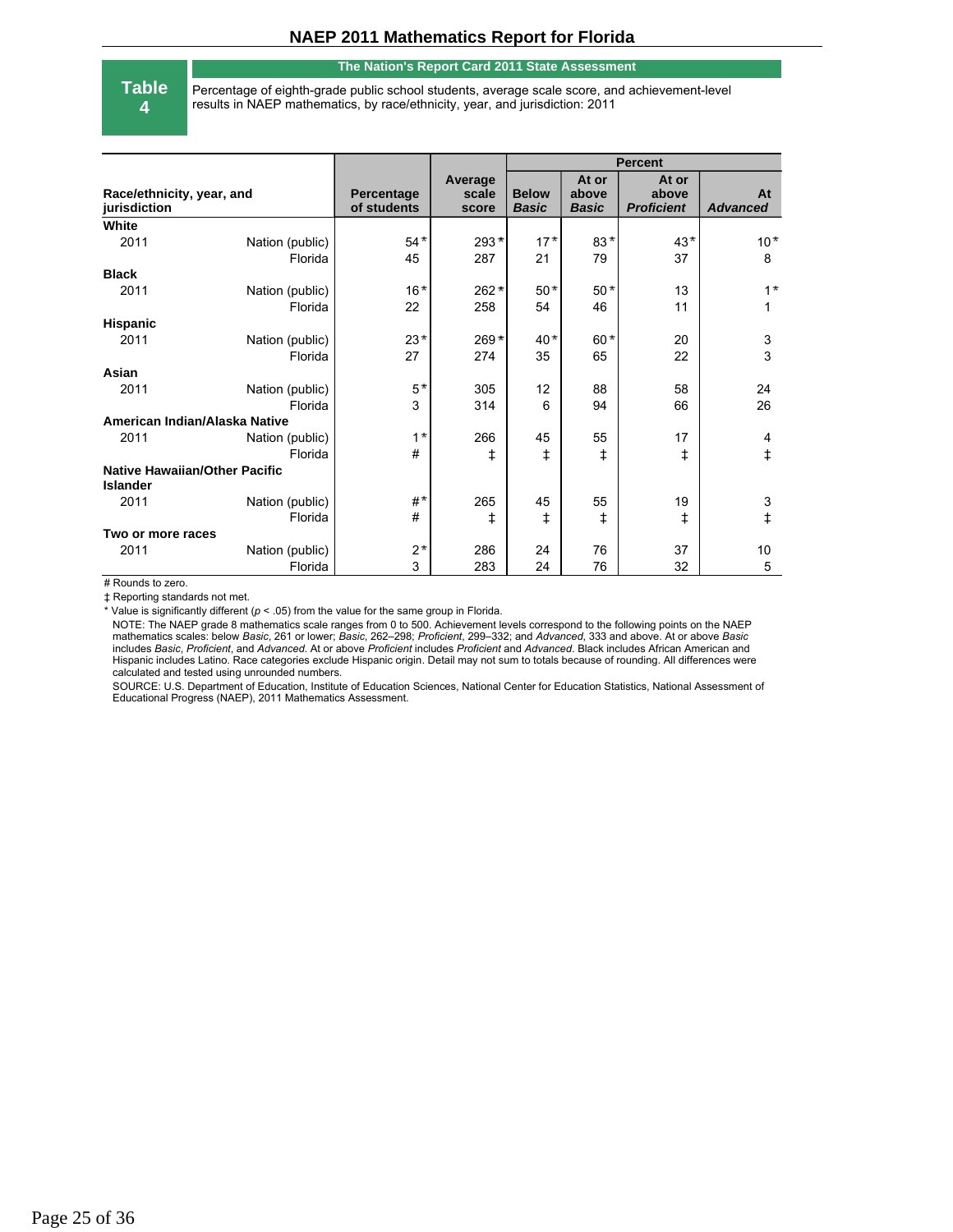#### **Gender**

Information on student gender is reported by the student's school when rosters of the students eligible to be assessed are submitted to NAEP.

Table 5 shows average scale scores and percentage of students by achievement-level data for public school students at grade 8 in Florida and the nation, by gender.

#### *Grade 8 Scale Score Results by Gender*

- In 2011, male students in Florida had an average score in mathematics (278) that was not significantly different from that of female students (277). In 1990, male students in Florida had an average score in mathematics (257) that was not significantly different from that of female students (254).
- In 2011, male students in Florida had an average scale score in mathematics (278) that was lower than that of male students in public schools across the nation (283). Similarly, female students in Florida had an average scale score (277) that was lower than that of female students across the nation (282).
- In Florida, the average scale score of male students in 2011 was higher than the scores of male students in 1990, 1992, 1996, and 2003, but not significantly different from the scores of male students in 2005, 2007, and 2009.
- In Florida, the average scale score of female students in 2011 was higher than the scores of female students in 1990, 1992, 1996, 2003, and 2005, but not significantly different from the scores of female students in 2007 and 2009.

### *Grade 8 Achievement-Level Results by Gender*

- In the 2011 assessment, 29 percent of male students and 27 percent of female students performed at or above *Proficient* in Florida. The difference between these percentages was not statistically significant.
- The percentage of male students in Florida's public schools who were at or above *Proficient* in 2011 (29 percent) was smaller than that of male students in the nation (34 percent).
- The percentage of female students in Florida's public schools who were at or above *Proficient* in 2011 (27 percent) was smaller than that of female students in the nation (33 percent).
- In Florida, the percentage of male students performing at or above *Proficient* in 2011 was greater than the corresponding percentages of students in 1990, 1992, and 1996, but not significantly different from the corresponding percentages of students in 2003, 2005, 2007, and 2009.
- In Florida, the percentage of female students performing at or above *Proficient* in 2011 was greater than the corresponding percentages of students in 1990, 1992, 1996, and 2003, but not significantly different from the corresponding percentages of students in 2005, 2007, and 2009.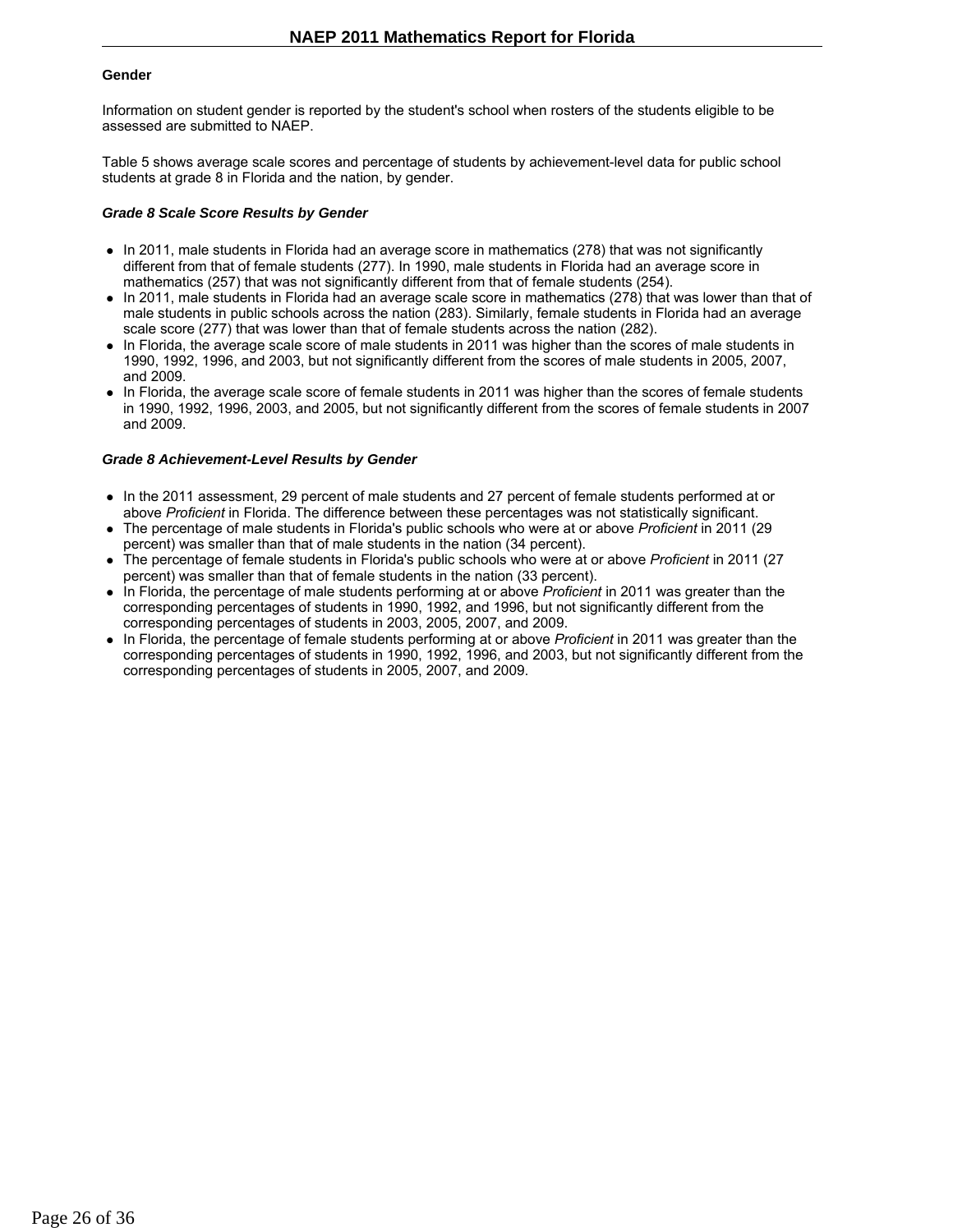#### **The Nation's Report Card 2011 State Assessment**

**Table**

**5**

Percentage of eighth-grade public school students, average scale score, and achievement-level results in NAEP mathematics, by gender, year, and jurisdiction: Various years, 1990–2011

|                                |                 |                           |                           | <b>Percent</b>               |                                |                                     |                       |
|--------------------------------|-----------------|---------------------------|---------------------------|------------------------------|--------------------------------|-------------------------------------|-----------------------|
| Gender, year, and jurisdiction |                 | Percentage<br>of students | Average<br>scale<br>score | <b>Below</b><br><b>Basic</b> | At or<br>above<br><b>Basic</b> | At or<br>above<br><b>Proficient</b> | At<br><b>Advanced</b> |
| <b>Male</b>                    |                 |                           |                           |                              |                                |                                     |                       |
| 19901                          | Nation (public) | 51                        | $262*$                    | $49*$                        | $51*$                          | $17+$                               | $2^*$                 |
|                                | Florida         | 51                        | $257*$                    | $56*$                        | $44*$                          | $14*$                               | $2^{\star}$           |
| 19921                          | Nation (public) | 52                        | 266*                      | $45*$                        | $55*$                          | $20*$                               | $3*$                  |
|                                | Florida         | 49                        | $260*$                    | $52*$                        | $48*$                          | $15*$                               | $2^*$                 |
| 19961                          | Nation (public) | 52                        | $270*$                    | $40*$                        | $60*$                          | $24*$                               | $4*$                  |
|                                | Florida         | $47*$                     | $265*$                    | $45*$                        | $55*$                          | $18*$                               | $2*$                  |
| 2003                           | Nation (public) | 50                        | $277*$                    | $33*$                        | $67*$                          | $29*$                               | $6*$                  |
|                                | Florida         | 51                        | $273*$                    | 36                           | 64                             | 26                                  | $\mathbf 5$           |
| 2005                           | Nation (public) | 51                        | 278*                      | $32*$                        | $68*$                          | $30*$                               | $6*$                  |
|                                | Florida         | 52                        | 276                       | 33                           | 67                             | 28                                  | $\mathbf 5$           |
| 2007                           | Nation (public) | 51                        | $281*$                    | $29*$                        | $71*$                          | $33*$                               | $8*$                  |
|                                | Florida         | 49                        | 278                       | 32                           | 68                             | 29                                  | 6                     |
| 2009                           | Nation (public) | 51                        | 283                       | 28                           | 72                             | 34                                  | 8                     |
|                                | Florida         | 50                        | 281                       | 29                           | 71                             | 31                                  | $\overline{7}$        |
| 2011                           | Nation (public) | 51                        | 283                       | 28                           | 72                             | 34                                  | $\boldsymbol{9}$      |
|                                | Florida         | 51                        | 278                       | 32                           | 68                             | 29                                  | 6                     |
| <b>Female</b>                  |                 |                           |                           |                              |                                |                                     |                       |
| 19901                          | Nation (public) | 49                        | $261*$                    | $49*$                        | $51*$                          | $14*$                               | $2*$                  |
|                                | Florida         | 49                        | $254*$                    | $59*$                        | $41*$                          | $10*$                               | $1^{\star}$           |
| 19921                          | Nation (public) | 48                        | 267*                      | $44*$                        | $56*$                          | $20*$                               | $3*$                  |
|                                | Florida         | 51                        | 260*                      | $51*$                        | 49*                            | $14*$                               | $1^{\star}$           |
| 19961                          | Nation (public) | 48                        | $271*$                    | $39*$                        | $61*$                          | $21*$                               | $3*$                  |
|                                | Florida         | $53*$                     | $262*$                    | $48*$                        | $52*$                          | $16*$                               | $1^{\star}$           |
| 2003                           | Nation (public) | 50                        | $275*$                    | $34*$                        | 66*                            | $26*$                               | $4*$                  |
|                                | Florida         | 49                        | 269*                      | $41*$                        | $59*$                          | $21*$                               | 3                     |
| 2005                           | Nation (public) | 49                        | $277*$                    | $33*$                        | $67*$                          | $27*$                               | $5*$                  |
|                                | Florida         | 48                        | $272*$                    | $37*$                        | $63*$                          | 23                                  | $\overline{4}$        |
| 2007                           | Nation (public) | 49                        | 279*                      | $30*$                        | $70*$                          | $29*$                               | $6*$                  |
|                                | Florida         | 51                        | 277                       | 32                           | 68                             | 26                                  | 5                     |
| 2009                           | Nation (public) | 49                        | 281*                      | $29*$                        | $71*$                          | $31*$                               | $\overline{7}$        |
|                                | Florida         | 50                        | 278                       | 31                           | 69                             | 27                                  | 5                     |
| 2011                           | Nation (public) | 49                        | 282                       | 28                           | 72                             | 33                                  | $\overline{7}$        |
|                                | Florida         | 49                        | 277                       | 32                           | 68                             | 27                                  | 5                     |

\* Value is significantly different (*p* < .05) from the value for the same jurisdiction and student group in 2011.

**1** Accommodations were not permitted for this assessment.

NOTE: The NAEP grade 8 mathematics scale ranges from 0 to 500. Achievement levels correspond to the following points on the NAEP mathematics scales: below *Basic*, 261 or lower; *Basic*, 262–298; *Proficient*, 299–332; and *Advanced*, 333 and above. At or above *Basic* includes *Basic*, *Proficient*, and *Advanced*. At or above *Proficient* includes *Proficient* and *Advanced*. Detail may not sum to totals because of rounding. All differences were calculated and tested using unrounded numbers.

SOURCE: U.S. Department of Education, Institute of Education Sciences, National Center for Education Statistics, National Assessment of Educational Progress (NAEP), various years, 1990–2011 Mathematics Assessments.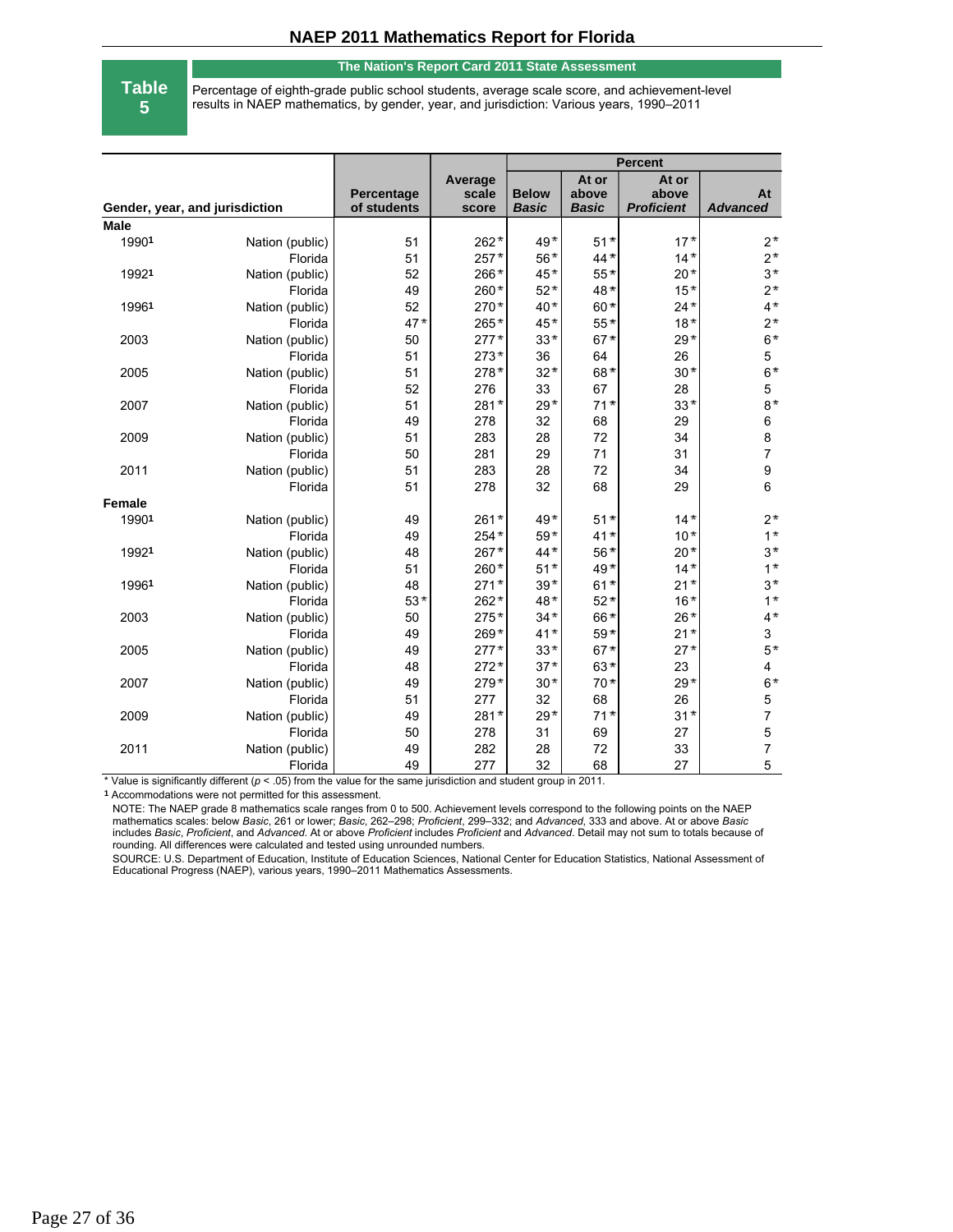## **Student Eligibility for the National School Lunch Program**

NAEP collects data on eligibility for the federal program providing free or reduced-price school lunches. The free/reduced-price lunch component of the National School Lunch Program (NSLP) offered through the U.S. Department of Agriculture (USDA) is designed to ensure that children near or below the poverty line receive nourishing meals. Eligibility is determined through the USDA's Income Eligibility Guidelines, and data for this category of students are included as an indicator of lower family income. NAEP first collected information on participation in this program in 1996; therefore, cross-year comparisons to assessments prior to 1996 cannot be made.

Table 6 shows average scale scores and percentage of students by achievement-level data for public school students at grade 8 in Florida and the nation, by student eligibility for the NSLP.

#### *Grade 8 Scale Score Results by Free/Reduced-Price School Lunch Eligibility*

- In 2011, students in Florida eligible for free/reduced-price lunch had an average mathematics scale score of 267. This was lower than that of students in Florida not eligible for this program (291).
- In 2011, students in Florida who were eligible for free/reduced-price school lunch had an average score that was lower than that of students who were not eligible by 24 points. In 1996, the average score for students in Florida who were eligible for free/reduced-price school lunch was lower than the score of those not eligible by 27 points.
- Students in Florida eligible for free/reduced-price lunch had an average scale score (267) in 2011 that was lower than that of students in the nation who were eligible (269).
- In Florida, students eligible for free/reduced-price lunch had an average mathematics scale score in 2011 that was higher than that of eligible students in 1996, 2003, and 2005, but not significantly different from that of eligible students in 2007 and 2009.

### *Grade 8 Achievement-Level Results by Free/Reduced-Price School Lunch Eligibility*

- In Florida, 16 percent of students who were eligible for free/reduced-price lunch and 42 percent of those who were not eligible for this program performed at or above *Proficient* in 2011. These percentages were significantly different from one another.
- For students in Florida in 2011 who were eligible for free/reduced-price lunch, the percentage at or above *Proficient* (16 percent) was smaller than the corresponding percentage for their counterparts around the nation (19 percent).
- In Florida, the percentage of students eligible for free/reduced-price lunch who performed at or above *Proficient* in 2011 was greater than the corresponding percentages in 1996, 2003, and 2005, but not significantly different from the corresponding percentages in 2007 and 2009.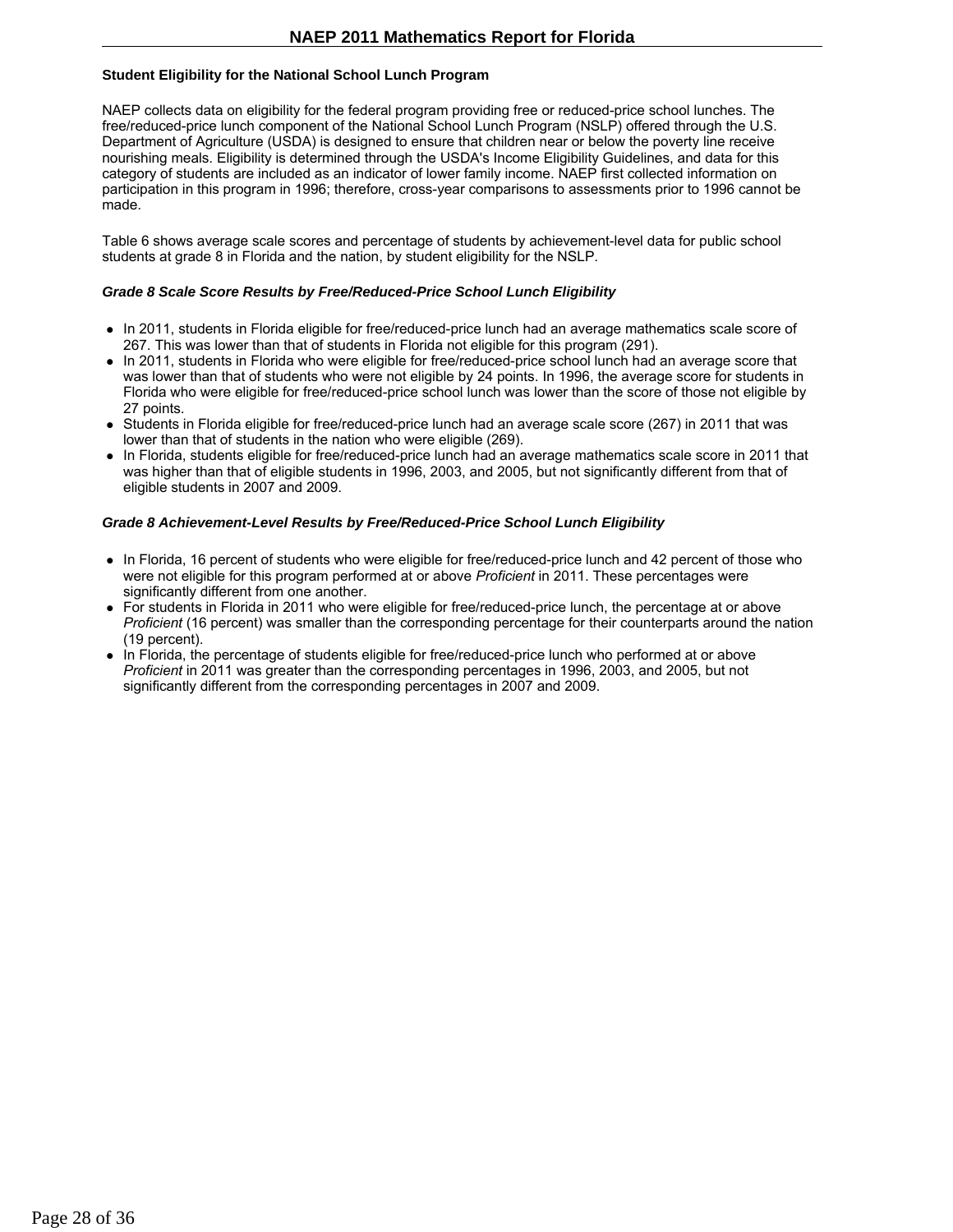### **The Nation's Report Card 2011 State Assessment**

# **Table**

**6**

Percentage of eighth-grade public school students, average scale score, and achievement-level results in NAEP mathematics, by National School Lunch Program eligibility status, year, and jurisdiction: Various years, 1996–2011

|                                               |                 |                                  |                        | <b>Percent</b>               |                                |                                     |                       |
|-----------------------------------------------|-----------------|----------------------------------|------------------------|------------------------------|--------------------------------|-------------------------------------|-----------------------|
| Eligibility status, year, and<br>jurisdiction |                 | Percentage of<br><b>students</b> | Average<br>scale score | <b>Below</b><br><b>Basic</b> | At or<br>above<br><b>Basic</b> | At or<br>above<br><b>Proficient</b> | At<br><b>Advanced</b> |
| Eligible                                      |                 |                                  |                        |                              |                                |                                     |                       |
| 19961                                         | Nation (public) | $30*$                            | $252*$                 | $61*$                        | $39*$                          | $8*$                                | $1^{\star}$           |
|                                               | Florida         | $39*$                            | $248*$                 | $65*$                        | $35*$                          | $6*$                                | #                     |
| 2003                                          | Nation (public) | $36*$                            | $258*$                 | $53*$                        | $47*$                          | $11+$                               | $1^{\star}$           |
|                                               | Florida         | $43*$                            | $256*$                 | $55*$                        | $45*$                          | $11*$                               | $\mathbf{1}$          |
| 2005                                          | Nation (public) | $39*$                            | $261*$                 | $49*$                        | $51*$                          | $13*$                               | $1^{\star}$           |
|                                               | Florida         | $44*$                            | 260*                   | $50*$                        | $50*$                          | $13*$                               | $\mathbf{1}$          |
| 2007                                          | Nation (public) | $41*$                            | 265*                   | $45*$                        | $55$ $^{\star}$                | $15*$                               | $2*$                  |
|                                               | Florida         | $44*$                            | 265                    | 45                           | 55                             | 16                                  | $\mathbf{1}$          |
| 2009                                          | Nation (public) | $43*$                            | 266*                   | $43*$                        | $57*$                          | $17*$                               | $2*$                  |
|                                               | Florida         | $48*$                            | 269                    | 41                           | 59                             | 18                                  | $\boldsymbol{2}$      |
| 2011                                          | Nation (public) | 48                               | 269                    | 41                           | 59                             | 19                                  | $\overline{c}$        |
|                                               | Florida         | 55                               | 267                    | 43                           | 57                             | 16                                  | $\overline{2}$        |
| Not eligible                                  |                 |                                  |                        |                              |                                |                                     |                       |
| 19961                                         | Nation (public) | 56                               | $279*$                 | $29*$                        | $71*$                          | $29*$                               | $5*$                  |
|                                               | Florida         | $53*$                            | $275*$                 | $33*$                        | $67*$                          | $25*$                               | $3*$                  |
| 2003                                          | Nation (public) | $58*$                            | 287*                   | $22*$                        | $78*$                          | $37*$                               | $7*$                  |
|                                               | Florida         | $52*$                            | $284*$                 | $25*$                        | $75*$                          | $34*$                               | $\overline{7}$        |
| 2005                                          | Nation (public) | $59*$                            | 288*                   | $21*$                        | $79*$                          | $39*$                               | $8*$                  |
|                                               | Florida         | $55*$                            | 285*                   | $23*$                        | $77*$                          | $36*$                               | $\overline{7}$        |
| 2007                                          | Nation (public) | $58*$                            | $291*$                 | $19*$                        | $81*$                          | $42*$                               | $10*$                 |
|                                               | Florida         | $56*$                            | 287                    | 22                           | 78                             | $37*$                               | $\boldsymbol{9}$      |
| 2009                                          | Nation (public) | $56*$                            | $293*$                 | $17*$                        | $83*$                          | $45*$                               | $12*$                 |
|                                               | Florida         | $52*$                            | 289                    | 20                           | 80                             | 40                                  | 9                     |
| 2011                                          | Nation (public) | 52                               | 295                    | 16                           | 84                             | 47                                  | 13                    |
|                                               | Florida         | 45                               | 291                    | 19                           | 81                             | 42                                  | 10                    |

See notes at end of table.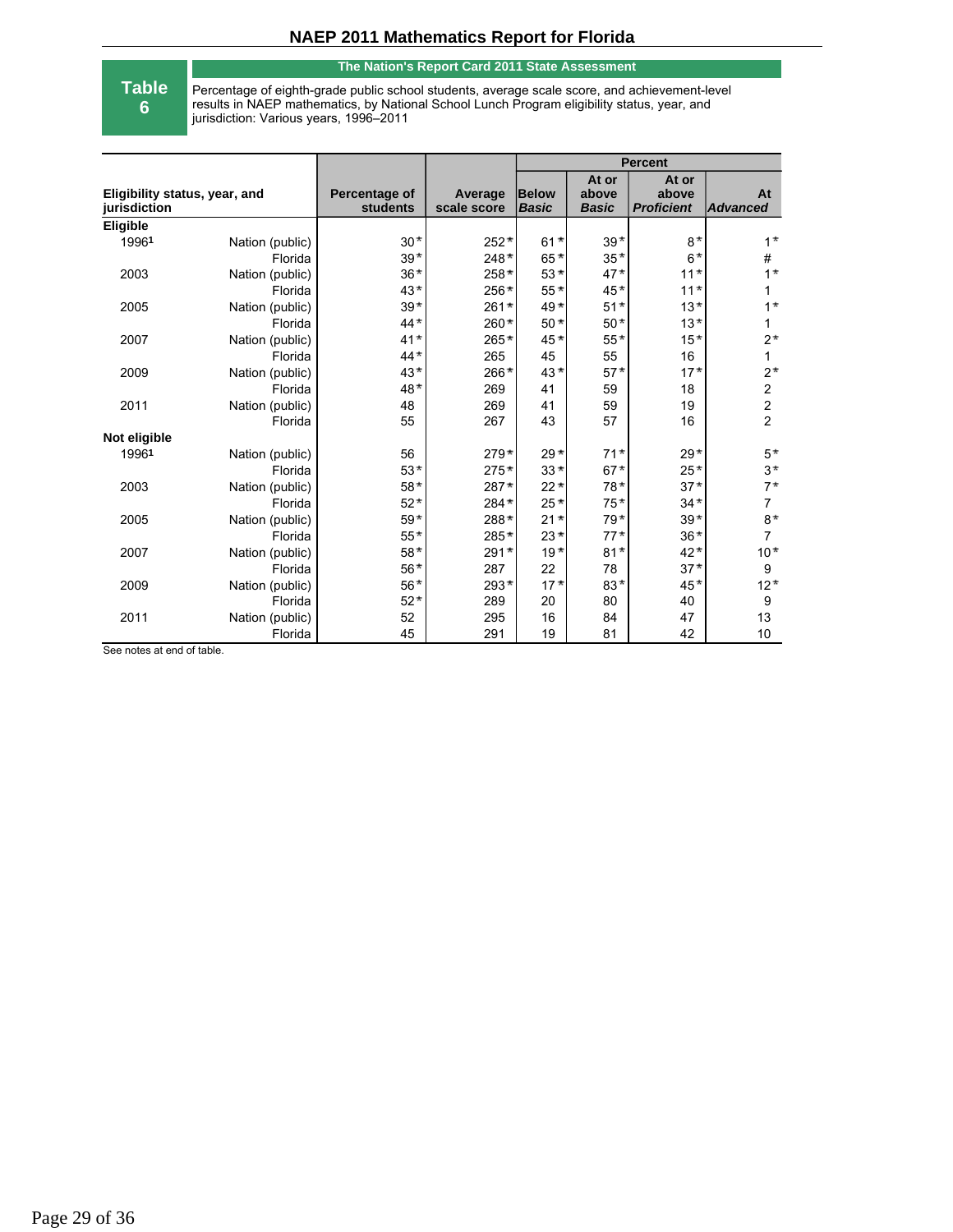# **A More Inclusive NAEP: Students With Disabilities and English Language Learners**

To ensure that the samples are representative, NAEP has established policies and procedures to maximize the inclusion of all students in the assessment. Every effort is made to ensure that all selected students who are capable of participating meaningfully in the assessment are assessed. While some students with disabilities (SD) and/or English language learners (ELL) can be assessed without any special procedures, others require accommodations to participate in NAEP. Still other SD and/or ELL students selected by NAEP may not be able to participate. Local school staff who are familiar with these students are asked a series of questions to help them decide whether each student should participate in the assessment and whether the student needs accommodations.

Within any assessment year, exclusion and accommodation rates may vary across jurisdictions. In addition, exclusion and accommodation rates may increase or decrease between assessment administrations, making it difficult to interpret comparisons over time within jurisdictions. Since SD and/or ELL students tend to score below average on assessments, the exclusion of students from these groups may result in a higher average score than if those students had taken the assessment. On the other hand, providing appropriate testing accommodations (e.g., providing extended time for some SD and/or ELL students to take the assessment) removes barriers that would otherwise prevent them from demonstrating their knowledge and skills.

Prior to 2000, testing accommodations were not provided for students with special needs in NAEP state mathematics assessments. For 2000, results are displayed for both the sample in which accommodations were permitted and the sample in which they were not permitted. Subsequent assessment results were based on the more inclusive samples.

Table 9 displays data for 8<sup>th</sup> grade students in Florida who were identified as SD and/or ELL, by whether they were excluded, assessed with accommodations, or assessed under standard conditions, as a percent of all  $8^{\rm th}$  grade students in the state.

Table 10 shows the percentages of students assessed in Florida by disability status and their performance on the NAEP assessment in terms of average scores and percentages performing below *Basic*, at or above *Basic*, at or above *Proficient*, and at *Advanced* for grade 8.

Table 11 presents the percentages of students assessed in Florida by ELL status, their average scores, and their performance in terms of the percentages below *Basic*, at or above *Basic*, at or above *Proficient*, and at *Advanced* for grade 8.

Table 12 presents the total number of grade 8 students assessed in each of the participating states and the percentage of students sampled who were excluded.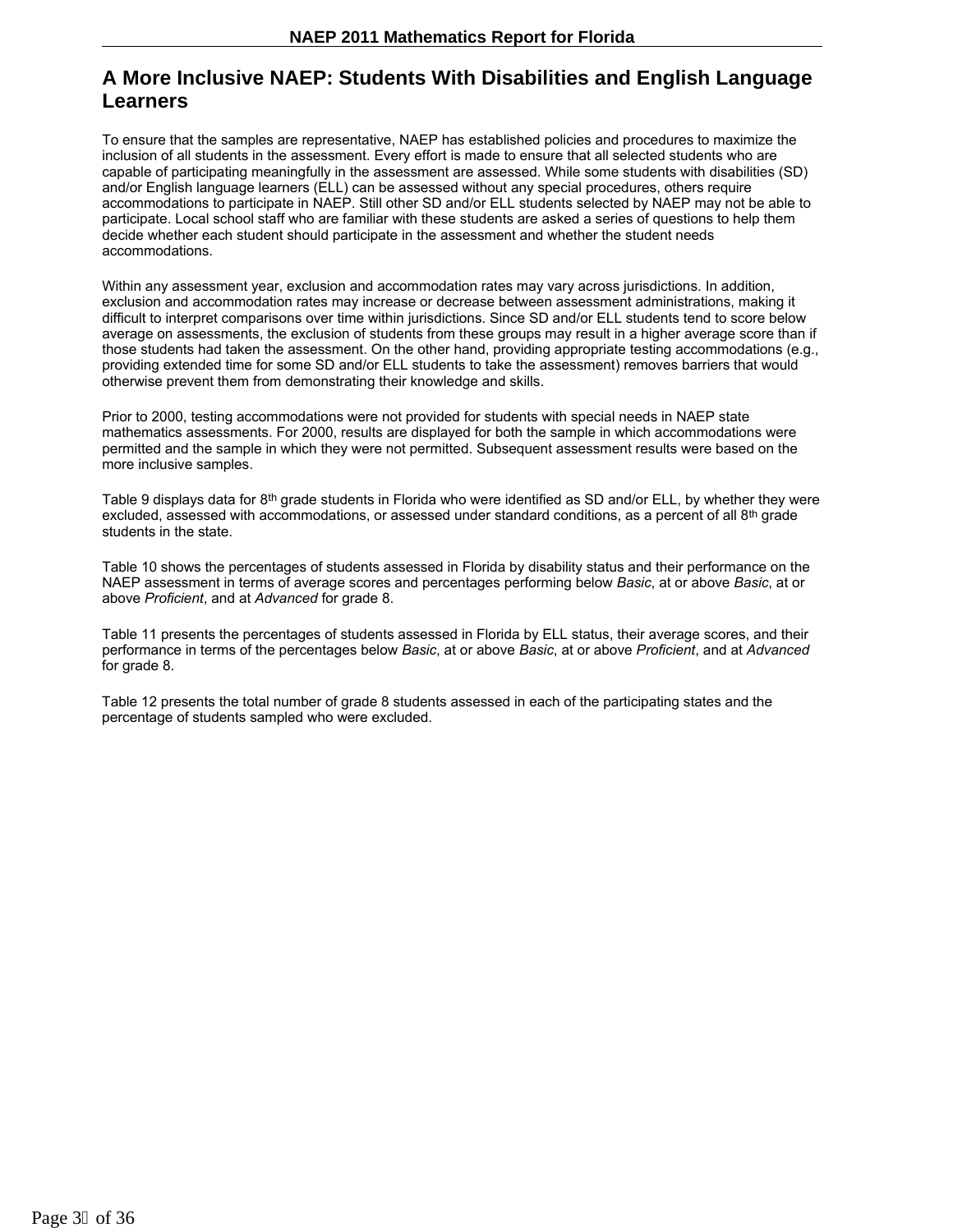#### **The Nation's Report Card 2011 State Assessment**

**Table 9**

Percentage of eighth-grade public school students identified as students with disabilities (SD) and/or English language learners (ELL) excluded and assessed in NAEP mathematics as a percentage of all students, by assessment year and testing status: Various years, 1990–2011

|                         |                                 | SD and/or ELL           |               | <b>SD</b>      |                | <b>ELL</b>     |                |
|-------------------------|---------------------------------|-------------------------|---------------|----------------|----------------|----------------|----------------|
|                         |                                 |                         | <b>Nation</b> |                | <b>Nation</b>  |                | <b>Nation</b>  |
| Year and testing status |                                 | <b>Florida</b>          | (public)      | <b>Florida</b> | (public)       | <b>Florida</b> | (public)       |
| 19901                   | Identified                      | 11                      |               | 8              |                | 2              |                |
|                         | Excluded                        | 6                       |               | 5              |                | 2              |                |
|                         | Assessed without accommodations | 5                       |               |                |                |                |                |
| 19921                   | <b>Identified</b>               | 13                      | 10            | 9              | 8              | 4              | 2              |
|                         | Excluded                        | 6                       | 6             | 5              | 5              | $\overline{c}$ | $\overline{c}$ |
|                         | Assessed without accommodations | 7                       |               | 4              | 3              | $\overline{c}$ | 1              |
| 19961                   | Identified                      | 16                      | 11            | 12             | 9              | 4              | 3              |
|                         | Excluded                        | 10                      | 5             | $\overline{7}$ | 4              | 3              | 1              |
|                         | Assessed without accommodations | 6                       |               | 5              | 5              |                | $\overline{c}$ |
| 2003                    | <b>Identified</b>               | 19                      | 19            | 14             | 14             | 7              | 6              |
|                         | Excluded                        | 3                       |               | 2              | 3              |                | 1              |
|                         | Assessed without accommodations | 5                       | 8             | 3              | 5              | 3              | 4              |
|                         | Assessed with accommodations    | 11                      |               | 9              | 6              | 3              | 1              |
| 2005                    | Identified                      | 21                      | 19            | 16             | 13             | 6              | 6              |
|                         | Excluded                        | 3                       | 4             | $\overline{2}$ | 3              |                | 1              |
|                         | Assessed without accommodations | 4                       |               | 3              | 3              |                | 4              |
|                         | Assessed with accommodations    | 13                      | 8             | 11             |                | 3              | 1              |
| 2007                    | <b>Identified</b>               | 19                      | 18            | 13             | 13             | 6              | 7              |
|                         | Excluded                        | 3                       | 4             | $\overline{2}$ | 4              |                | 1              |
|                         | Assessed without accommodations | $\overline{\mathbf{c}}$ | 6             | $\mathbf{1}$   | 2              |                | 4              |
|                         | Assessed with accommodations    | 13                      | 8             | 10             | 6              | 4              | $\overline{c}$ |
| 2009                    | <b>Identified</b>               | 19                      | 18            | 15             | 13             | 5              | 6              |
|                         | Excluded                        | $\overline{\mathbf{c}}$ | 3             | $\overline{2}$ | 3              | #              | $\#$           |
|                         | Assessed without accommodations | 1                       | 5             | 1              | 2              | #              | 3              |
|                         | Assessed with accommodations    | 16                      | 10            | 12             | 8              | 4              | $\overline{c}$ |
| 2011                    | <b>Identified</b>               | 19                      | 18            | 14             | 13             | 5              | 6              |
|                         | Excluded                        | $\overline{\mathbf{c}}$ | 3             | 2              | 2              | #              | #              |
|                         | Assessed without accommodations |                         | 5             |                | $\overline{c}$ | #              | 3              |
|                         | Assessed with accommodations    | 16                      | 10            | 12             | 9              | 4              | $\overline{c}$ |

— Not available.

# Rounds to zero.

**1** Accommodations were not permitted for this assessment year.

NOTE: Students identified as both SD and ELL were counted only once under the combined SD and/or ELL category, but were counted separately under the SD and ELL categories. Detail may not sum to totals because of rounding.

SOURCE: U.S. Department of Education, Institute of Education Sciences, National Center for Education Statistics, National Assessment of<br>Educational Progress (NAEP), various years, 1990–2011 Mathematics Assessments.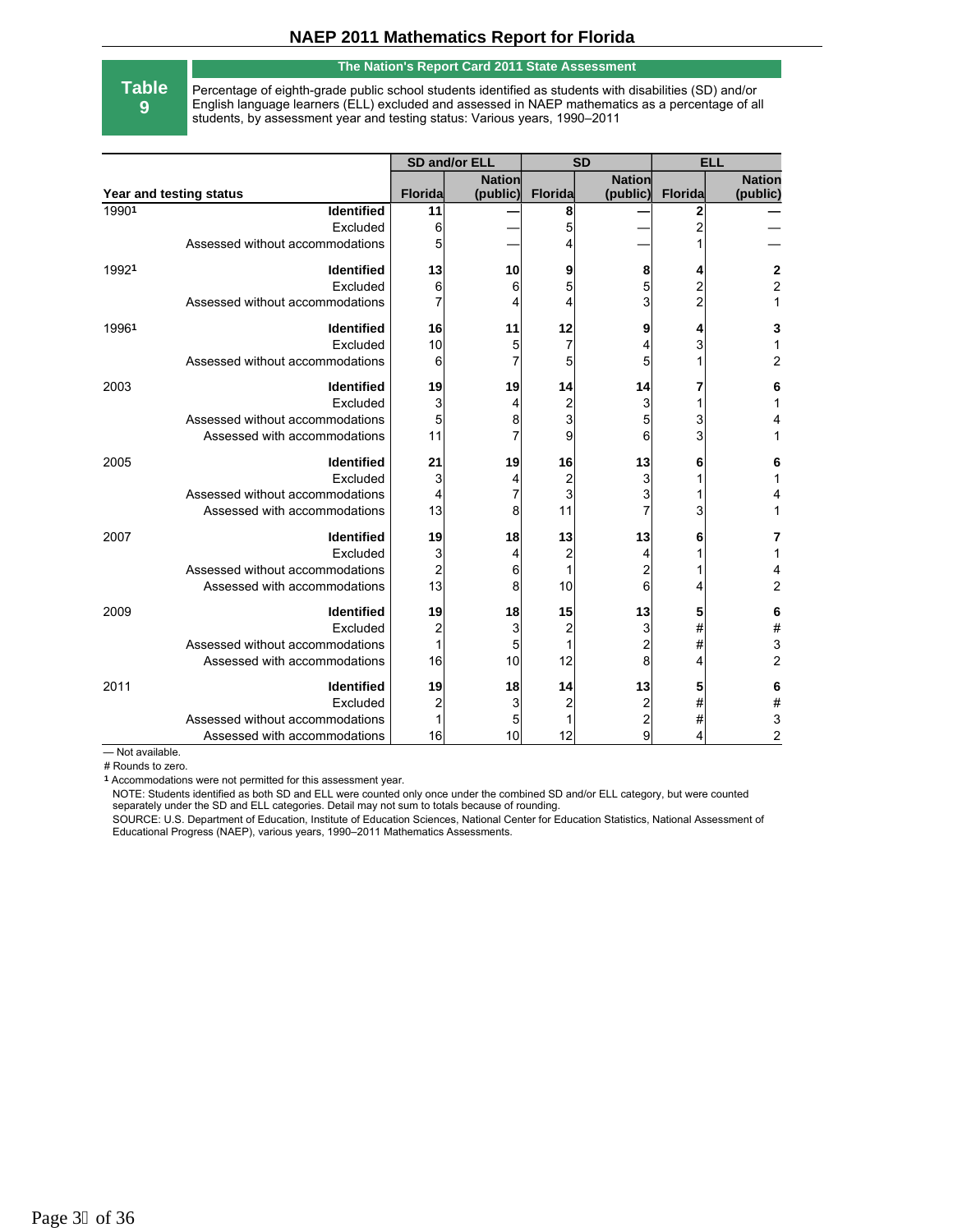#### **The Nation's Report Card 2011 State Assessment**

**Table 10**

Percentage of eighth-grade public school students, average scale score, and achievement-level results in NAEP mathematics, by students with disabilities (SD) status, year, and jurisdiction: Various years, 2003–2011

|               |                                   |                           |                           | <b>Percent</b>               |                                |                                     |                       |
|---------------|-----------------------------------|---------------------------|---------------------------|------------------------------|--------------------------------|-------------------------------------|-----------------------|
|               | SD status, year, and jurisdiction | Percentage<br>of students | Average<br>scale<br>score | <b>Below</b><br><b>Basic</b> | At or<br>above<br><b>Basic</b> | At or<br>above<br><b>Proficient</b> | At<br><b>Advanced</b> |
| <b>SD</b>     |                                   |                           |                           |                              |                                |                                     |                       |
| 2003          | Nation (public)                   | $11*$                     | $242*$                    | $71*$                        | $29*$                          | $6*$                                | $1^{\star}$           |
|               | Florida                           | 12                        | $235*$                    | $76*$                        | $24*$                          | 5                                   | $\#$                  |
| 2005          | Nation (public)                   | 11                        | $244*$                    | $69*$                        | $31*$                          | $7^*$                               | $1^*$                 |
|               | Florida                           | 14                        | 248                       | 63                           | 37                             | 13                                  | 3                     |
| 2007          | Nation (public)                   | $9*$                      | $246*$                    | 67                           | 33                             | 8                                   |                       |
|               | Florida                           | 12                        | 246                       | 66                           | 34                             | 8                                   | 1                     |
| 2009          | Nation (public)                   | 10                        | 249                       | 64                           | 36                             | 9                                   | 1                     |
|               | Florida                           | 13                        | 252                       | 61                           | 39                             | 8                                   | 1                     |
| 2011          | Nation (public)                   | 11                        | 249                       | 65                           | 35                             | 9                                   | $\overline{c}$        |
|               | Florida                           | 13                        | 250                       | 66                           | 34                             | 9                                   | 1                     |
| <b>Not SD</b> |                                   |                           |                           |                              |                                |                                     |                       |
| 2003          | Nation (public)                   | $89*$                     | 280*                      | $29*$                        | $71*$                          | $30*$                               | $5*$                  |
|               | Florida                           | 88                        | $277*$                    | $33*$                        | $67*$                          | $26*$                               | 5                     |
| 2005          | Nation (public)                   | 89                        | $281*$                    | $28*$                        | $72*$                          | $31*$                               | $6*$                  |
|               | Florida                           | 86                        | $278*$                    | 31                           | 69                             | 28                                  | 5                     |
| 2007          | Nation (public)                   | $91*$                     | 284*                      | $26*$                        | $74*$                          | $33*$                               | $7*$                  |
|               | Florida                           | 88                        | 281                       | 27                           | 73                             | 30                                  | 6                     |
| 2009          | Nation (public)                   | 90                        | 285*                      | $24*$                        | $76*$                          | $35*$                               | 8                     |
|               | Florida                           | 87                        | 284                       | 25                           | 75                             | 32                                  | 6                     |
| 2011          | Nation (public)                   | 89                        | 287                       | 23                           | 77                             | 36                                  | 9                     |
|               | Florida                           | 87                        | 282                       | 27                           | 73                             | 30                                  | 6                     |

# Rounds to zero.

\* Value is significantly different (*p* < .05) from the value for the same jurisdiction and student group in 2011.

NOTE: The NAEP grade 8 mathematics scale ranges from 0 to 500. Achievement levels correspond to the following points on the NAEP<br>mathematics scales: below *Basic*, 261 or lower; *Basic*, 262–298; *Proficient*, 299–332; and includes *Basic*, *Proficient*, and *Advanced*. At or above *Proficient* includes *Proficient* and *Advanced*. Performance comparisons may be affected by differences in exclusion rates for students with disabilities in the NAEP samples and by differences in sample sizes. Detail may not sum to totals because of rounding. All differences were calculated and tested using unrounded numbers.

SOURCE: U.S. Department of Education, Institute of Education Sciences, National Center for Education Statistics, National Assessment of Educational Progress (NAEP), various years, 2003–2011 Mathematics Assessments.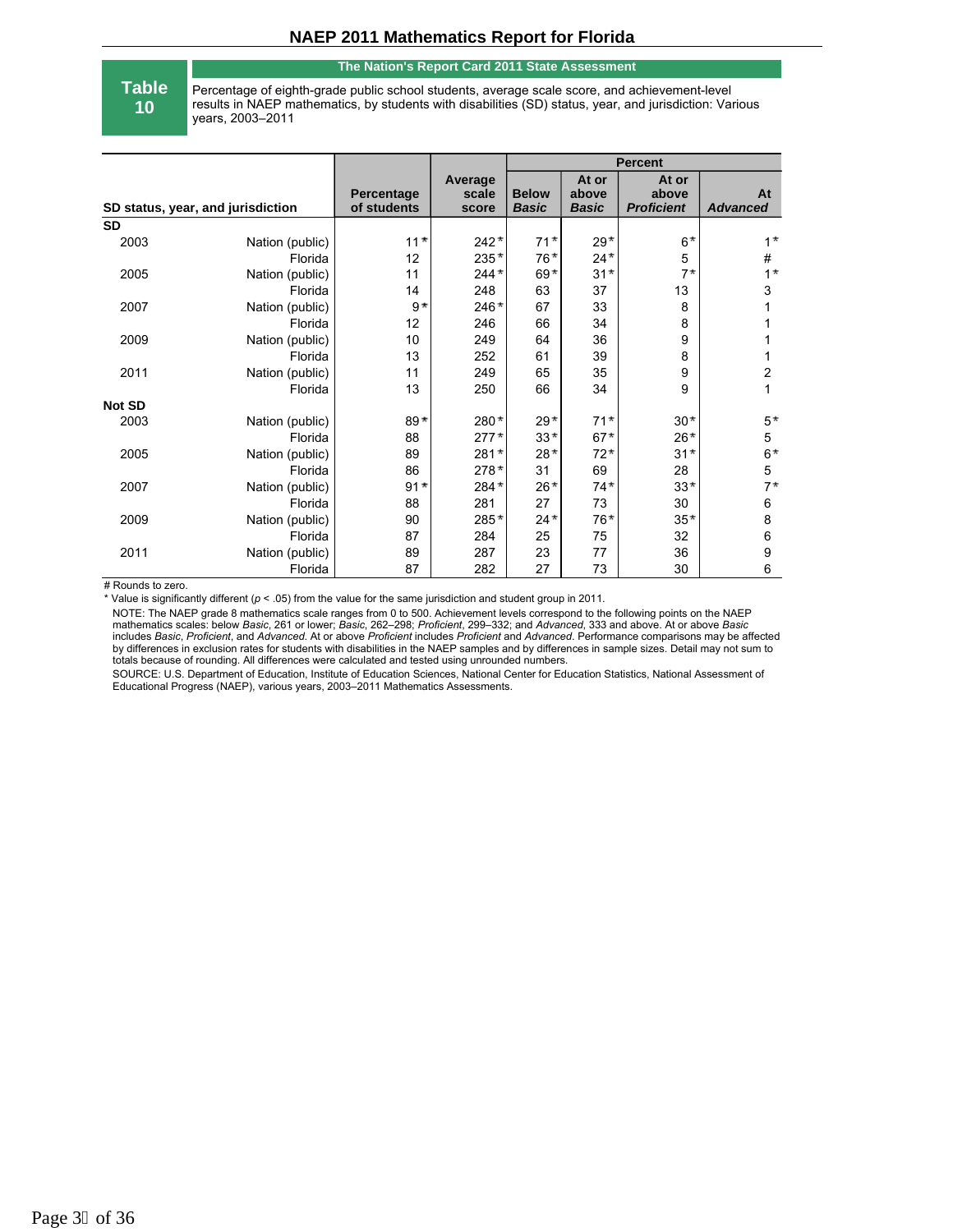#### **The Nation's Report Card 2011 State Assessment**

**Table 11**

Percentage of eighth-grade public school students, average scale score, and achievement-level results in NAEP mathematics, by English language learner (ELL) status, year, and jurisdiction: Various years, 2003–2011

|                |                                    |                           |                           | <b>Percent</b>               |                                |                                     |                       |
|----------------|------------------------------------|---------------------------|---------------------------|------------------------------|--------------------------------|-------------------------------------|-----------------------|
|                | ELL status, year, and jurisdiction | Percentage<br>of students | Average<br>scale<br>score | <b>Below</b><br><b>Basic</b> | At or<br>above<br><b>Basic</b> | At or<br>above<br><b>Proficient</b> | At<br><b>Advanced</b> |
| <b>ELL</b>     |                                    |                           |                           |                              |                                |                                     |                       |
| 2003           | Nation (public)                    | 5                         | 241                       | 74                           | 26                             | 5                                   | 1                     |
|                | Florida                            | 6                         | $236*$                    | 78                           | 22                             | 2                                   | #                     |
| 2005           | Nation (public)                    | 6                         | 244                       | 71                           | 29                             | 6                                   | 1                     |
|                | Florida                            | 5                         | 243                       | 70                           | 30                             | 4                                   | #                     |
| 2007           | Nation (public)                    | 6                         | 245                       | 70                           | 30                             | 6                                   | 1                     |
|                | Florida                            | 5                         | 243                       | 72                           | 28                             | 6                                   | 1                     |
| 2009           | Nation (public)                    | 6                         | 243                       | 72                           | 28                             | 5                                   | 1                     |
|                | Florida                            | 5                         | 241                       | 70                           | 30                             | 4                                   | 1                     |
| 2011           | Nation (public)                    | 6                         | 244                       | 72                           | 28                             | 5                                   | 1                     |
|                | Florida                            | 5                         | 246                       | 67                           | 33                             | 5                                   | #                     |
| <b>Not ELL</b> |                                    |                           |                           |                              |                                |                                     |                       |
| 2003           | Nation (public)                    | 95                        | $278*$                    | $31*$                        | $69*$                          | $29*$                               | $5*$                  |
|                | Florida                            | 94                        | $273*$                    | $36*$                        | $64*$                          | $25*$                               | 4                     |
| 2005           | Nation (public)                    | 94                        | 280*                      | $30*$                        | $70*$                          | $30*$                               | $6*$                  |
|                | Florida                            | 95                        | 276*                      | 33                           | 67                             | 27                                  | $\mathbf 5$           |
| 2007           | Nation (public)                    | 94                        | 282*                      | $27*$                        | $73*$                          | $33*$                               | $7*$                  |
|                | Florida                            | 95                        | 279                       | 30                           | 70                             | 28                                  | 6                     |
| 2009           | Nation (public)                    | 94                        | $284*$                    | $26*$                        | $74*$                          | $34*$                               | 8                     |
|                | Florida                            | 95                        | 281                       | 28                           | 72                             | 30                                  | 6                     |
| 2011           | Nation (public)                    | 94                        | 285                       | 25                           | 75                             | 35                                  | 8                     |
|                | Florida                            | 95                        | 279                       | 30                           | 70                             | 29                                  | 6                     |

# Rounds to zero.

\* Value is significantly different (*p* < .05) from the value for the same jurisdiction and student group in 2011.

NOTE: The NAEP grade 8 mathematics scale ranges from 0 to 500. Achievement levels correspond to the following points on the NAEP<br>mathematics scales: below *Basic*, 261 or lower; *Basic*, 262–298; *Proficient*, 299–332; and includes *Basic*, *Proficient*, and *Advanced*. At or above *Proficient* includes *Proficient* and *Advanced*. Performance comparisons may be affected by differences in exclusion rates for English language learners in the NAEP samples and by differences in sample sizes. Detail may not sum to totals because of rounding. All differences were calculated and tested using unrounded numbers.

SOURCE: U.S. Department of Education, Institute of Education Sciences, National Center for Education Statistics, National Assessment of Educational Progress (NAEP), various years, 2003–2011 Mathematics Assessments.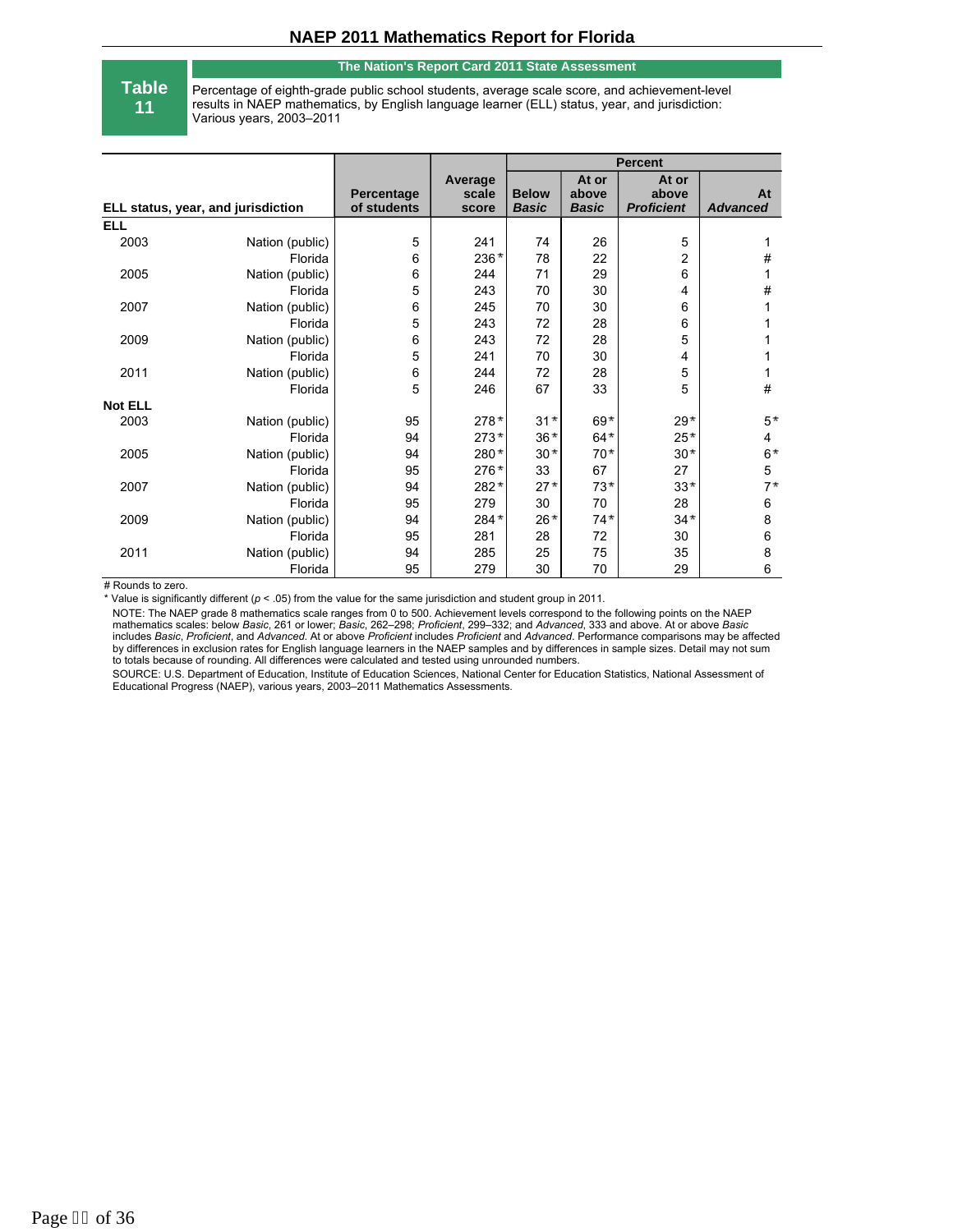#### **The Nation's Report Card 2011 State Assessment**

**Table**

**12**

Number of eighth-grade public school students assessed in NAEP mathematics and weighted percentage excluded, by state/jurisdiction: 2011

| State/jurisdiction             | <b>Number assessed</b> | Weighted percentage excluded |
|--------------------------------|------------------------|------------------------------|
| <b>Nation (public)</b>         | 164,400                | 3                            |
| Alabama                        | 2,800                  | 1                            |
| Alaska                         | 2,400                  | 3                            |
| Arizona                        | 2,800                  | 1                            |
| Arkansas                       | 2,800                  | 1                            |
| California                     | 7,300                  | 1                            |
| Colorado                       | 2,800                  | 1                            |
| Connecticut                    | 2,800                  | 1                            |
| Delaware                       | 2,800                  | 3                            |
| Florida                        | 6,200                  | 2                            |
| Georgia                        | 4,100                  | 3                            |
| Hawaii                         | 2,900                  | $\overline{2}$               |
| Idaho                          | 3,000                  | 1                            |
| Illinois                       | 4,200                  | 2                            |
| Indiana                        | 2,700                  | 3                            |
| lowa                           | 2,700                  | 1                            |
| Kansas                         | 2,800                  | 1                            |
| Kentucky                       | 3,900                  | 3                            |
| Louisiana                      | 2,600                  | 1                            |
| Maine                          | 2,700                  | 2                            |
|                                | 3,500                  | 6                            |
| Maryland<br>Massachusetts      | 3,800                  | $\overline{4}$               |
| Michigan                       | 4,000                  | 4                            |
| Minnesota                      | 3,000                  | 2                            |
|                                | 2,700                  | 1                            |
| Mississippi                    | 2,600                  |                              |
| Missouri<br>Montana            |                        | 1<br>$\overline{c}$          |
|                                | 2,600                  | 4                            |
| Nebraska<br>Nevada             | 2,600                  |                              |
| New Hampshire                  | 2,800<br>2,700         | 3<br>2                       |
| New Jersey                     | 2,600                  | 4                            |
| New Mexico                     | 3,400                  | $\overline{2}$               |
| New York                       | 4,200                  | 1                            |
| North Carolina                 | 4,400                  | 2                            |
| North Dakota                   | 2,300                  | 4                            |
| Ohio                           | 3,500                  | 5                            |
|                                |                        | 10                           |
| Oklahoma                       | 2,400<br>2,900         | $\mathbf{1}$                 |
| Oregon                         | 3,800                  | 2                            |
| Pennsylvania<br>Rhode Island   | 2,700                  | 1                            |
| South Carolina                 | 2,700                  | 4                            |
|                                | 3,100                  | $\overline{2}$               |
| South Dakota<br>Tennessee      | 2,800                  | 4                            |
| Texas                          | 7,500                  | 5                            |
| Utah                           | 2,900                  | 3                            |
|                                |                        |                              |
| Vermont                        | 2,100                  | 1                            |
| Virginia<br>Washington         | 2,700<br>3,200         | 3<br>2                       |
| West Virginia                  | 2,800                  | $\overline{\mathbf{c}}$      |
| Wisconsin                      |                        | $\mathbf 2$                  |
|                                | 3,600                  |                              |
| Wyoming<br>Other jurisdictions | 2,100                  | $\mathbf{1}$                 |
| District of Columbia           | 2,400                  | 4                            |
|                                |                        |                              |
| DoDEA <sup>1</sup>             | 1,700                  | $\mathbf{3}$                 |

**1** Department of Defense Education Activity (domestic and overseas schools).

NOTE: The number of students assessed is rounded to the nearest hundred.

SOURCE: U.S. Department of Education, Institute of Education Sciences, National Center for Education Statistics, National Assessment of Educational Progress (NAEP), 2011 Mathematics Assessment.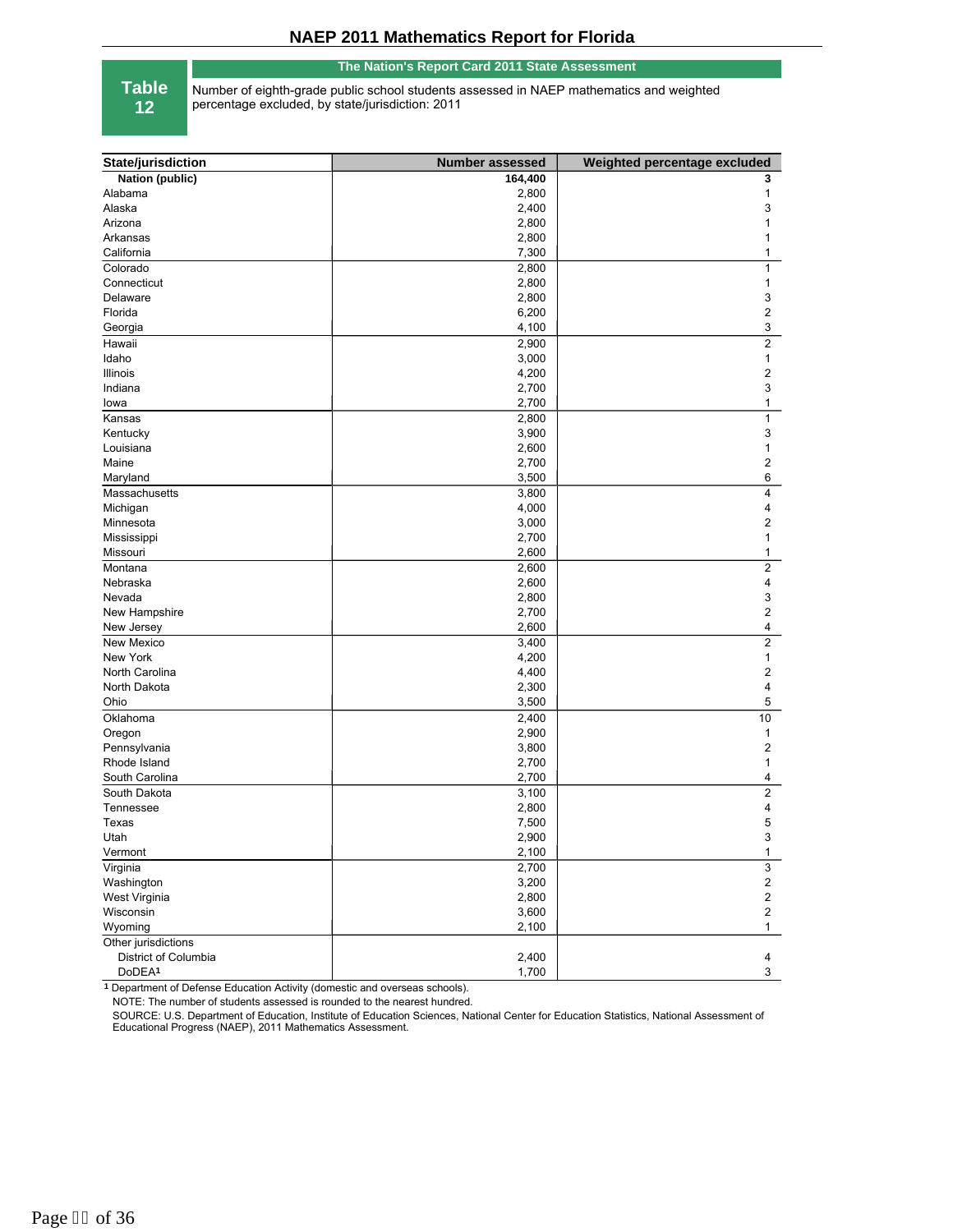# **Where to Find More Information**

### **The NAEP Mathematics Assessment**

The latest news about the NAEP 2011 mathematics assessment and the results can be found on the NAEP website at http://nces.ed.gov/nationsreportcard/mathematics. The individual snapshot reports for each participating state and other jurisdictions are also available in the state results section of the website at http://nces.ed.gov/nationsreportcard/states/.

*The Nation's Report Card: Mathematics 2011* may be ordered or downloaded at the NAEP website.

The *Mathematics Framework for the 2011 National Assessment of Educational Progress*, on which this assessment is based, is available at the National Assessment Governing Board website at http://www.nagb.org/publications/math-2011-framework.pdf.

### **The NAEP Data Explorer (NDE)**

The interactive database at http://nces.ed.gov/nationsreportcard/naepdata/ includes student, teacher, and school variables for all participating districts, the nation, and public schools in large cities. Data tables are also available for districts, with all contextual questions cross-tabulated with the major demographic variables. Users can design and create tables and can perform tests of statistical significance at this website.

#### **Technical Documentation on the Web (TDW)**

Technical documentation section of the NAEP website http://nces.ed.gov/nationsreportcard/tdw/ contains information about the technical procedures and methods of NAEP. The TDW site is organized by topic (from Item Development through Analysis and Scaling) with subtopics, including information specific to a particular assessment. The content is written for researchers and assumes knowledge of educational measurement and testing.

#### **Publications on the inclusion of students with disabilities and English language learners**

References for a variety of research publications related to the assessment of students with special needs may be found at http://nces.ed.gov/nationsreportcard/about/inclusion.asp#research.

### **To order publications**

Recent NAEP publications related to mathematics are listed on the mathematics page of the NAEP website and are available electronically. Publications can also be ordered from

Education Publications Center (ED Pubs) U.S. Department of Education P.O. Box 22207 Alexandria, VA 22304

Call toll free: 1-877-4ED-Pubs (1-877-433-7827) TTY/TDD: 1-877-576-7734 FAX: 1-301-470-1244 Order online at: http://www.edpubs.gov.

**The NAEP State Report Generator was developed for the NAEP 2011 reports by Phillip Leung, Bobby Rampey, Rebecca Moran, Rick Hasney, and Ming Kuang.**